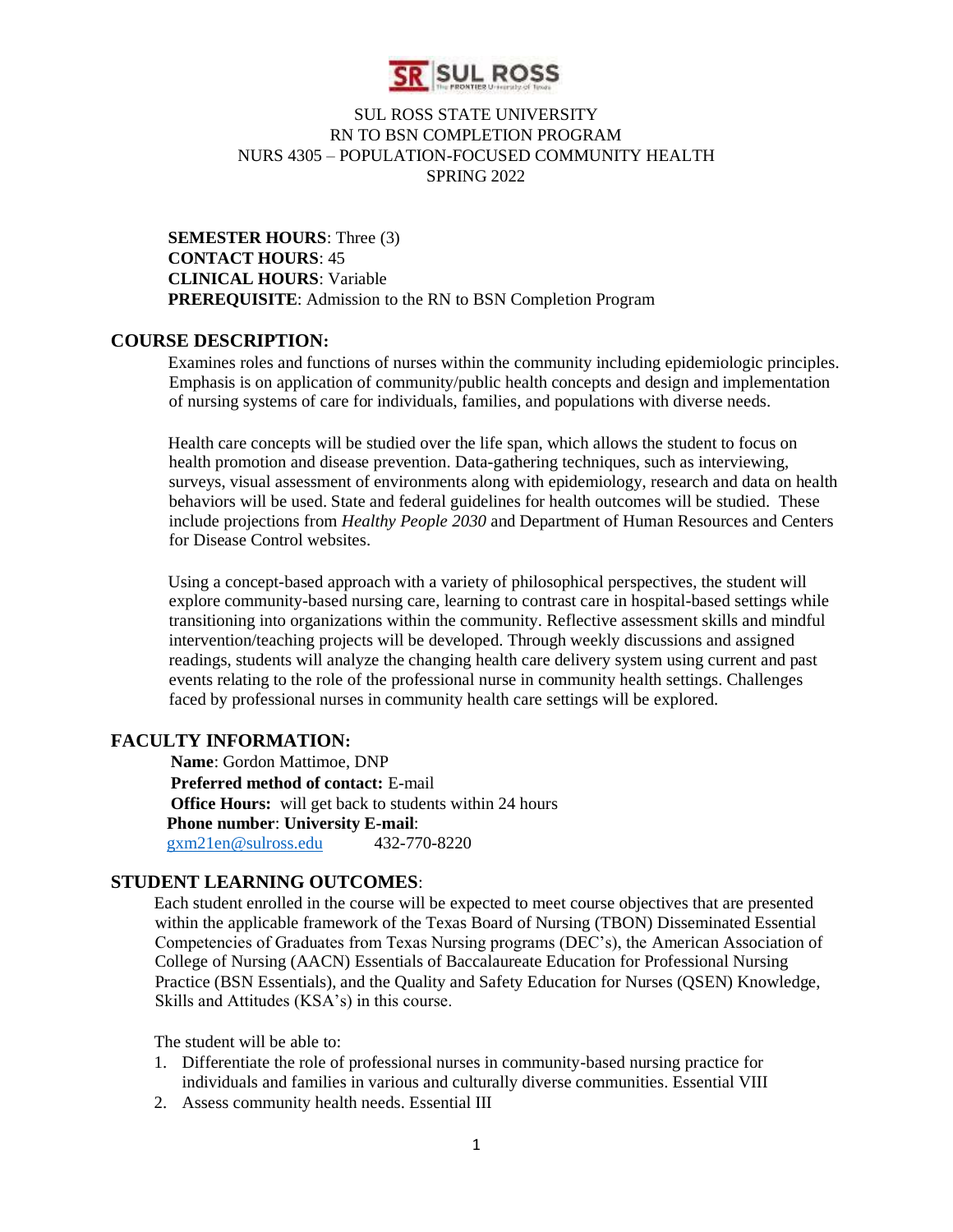

- 3. Research local, state, and federal databases to conduct a community health assessment. Essential IV
- 4. Explain social, political, economic, and cultural trends that affect the health status of individuals, families and communities. Essential V
- 5. Use introspection and conscious examination of personal belief and value systems to increase own sensitivity, respect, and caring for others. Essential VIII
- 6. Discuss the epidemiology of health problems impacting individuals and families in the community. Essential VII
- 7. Critically analyze, plan and implement Evidenced Based Practice (EBP) techniques to restore and maintain the health of diverse populations. Essential III, Essential IX
- 8. Utilize culturally sensitive and developmentally appropriate Evidenced Based Practice (EBP) teaching/learning concepts for community health promotion, prevention and restoration. Essential III, Essential VII, Essential IX
- 9. Relate interdisciplinary theoretical concepts that apply to community health environment. Essential I, Essential VI
- 10. Analyze and utilize research findings to improve nursing practice. Essential II
- 11. Utilize effective communication strategies when interacting with diverse communities. Essential III
- 12. Compare and contrast community leadership at the local, national and global level. Essential III 13. Examine resources for community health information, data, trends and alerts. Essential II

# **REQUIRED TEXTS AND RESOURCES:**

- 1. Publication Manual of the American Psychological Association Manual  $(7<sup>th</sup>$  ed.).
- 2. Stanhope, M. & Lancaster, J. (2022). *Foundations of nursing in the community: Community oriented practice*. (6th ed.). Mosby/Elsevier
- 3. American Journal of Public Health or related research journal for weekly clinical discussions and documentation for community needs assessment.
- 4. CDC and Department of Human Resources Website.
- 5. Cumulative Index to Nursing and Allied Health Literature database (CINAHL Plus).
- 6. Institute of Medicine. (2004). *Health literacy*. National Academies Press. (Executive Summary)

#### **Database and Websites:**

- 1. U.S. Census Bureau [-](http://www.census.gov/) [http://www.census.gov](http://www.census.gov/)
- 2. Federal Stats [-](http://www.fedstats.gov/) [http://www.fedstats.gov](http://www.fedstats.gov/)
- 3. Center for Disease Control and Prevention [-](http://cdc.gov/nchs) <http://cdc.gov/nchs>
- 4. Federal Emergency Management Agency [-](http://www.fema.gov/) [http://www.fema.gov](http://www.fema.gov/)
- 5. National Health Information Center [-](http://health.gov/nhic) <http://health.gov/nhic>
- 6. Center for Disease Control and Prevention [-](http://www.cdc.gov/BRFSS/) <http://www.cdc.gov/BRFSS/>
- 7. Texas Nurses Association [-](http://www.texasnurses.org/) [http://www.texasnurses.org](http://www.texasnurses.org/)
- 8. American Red Cross of Central Texas [-](http://www.centex.redcross.org/) [http://www.centex.redcross.org](http://www.centex.redcross.org/)
- 9. American Nurses Association [http://www.nursingworld.org](http://www.nursingworld.org/)
- 10. Visiting Nursing Association of America [-](http://vnaa.org/vnaa/) <http://vnaa.org/vnaa/>
- 11. United States Citizenship and Immigration Services [-](http://www.uscis.gov/portal/site/uscis) <http://www.uscis.gov/portal/site/uscis>
- 12. Healthy People 2020 [-](http://www.healthypeople.gov/2020/about/default.aspx) <http://www.healthypeople.gov/2020/about/default.aspx>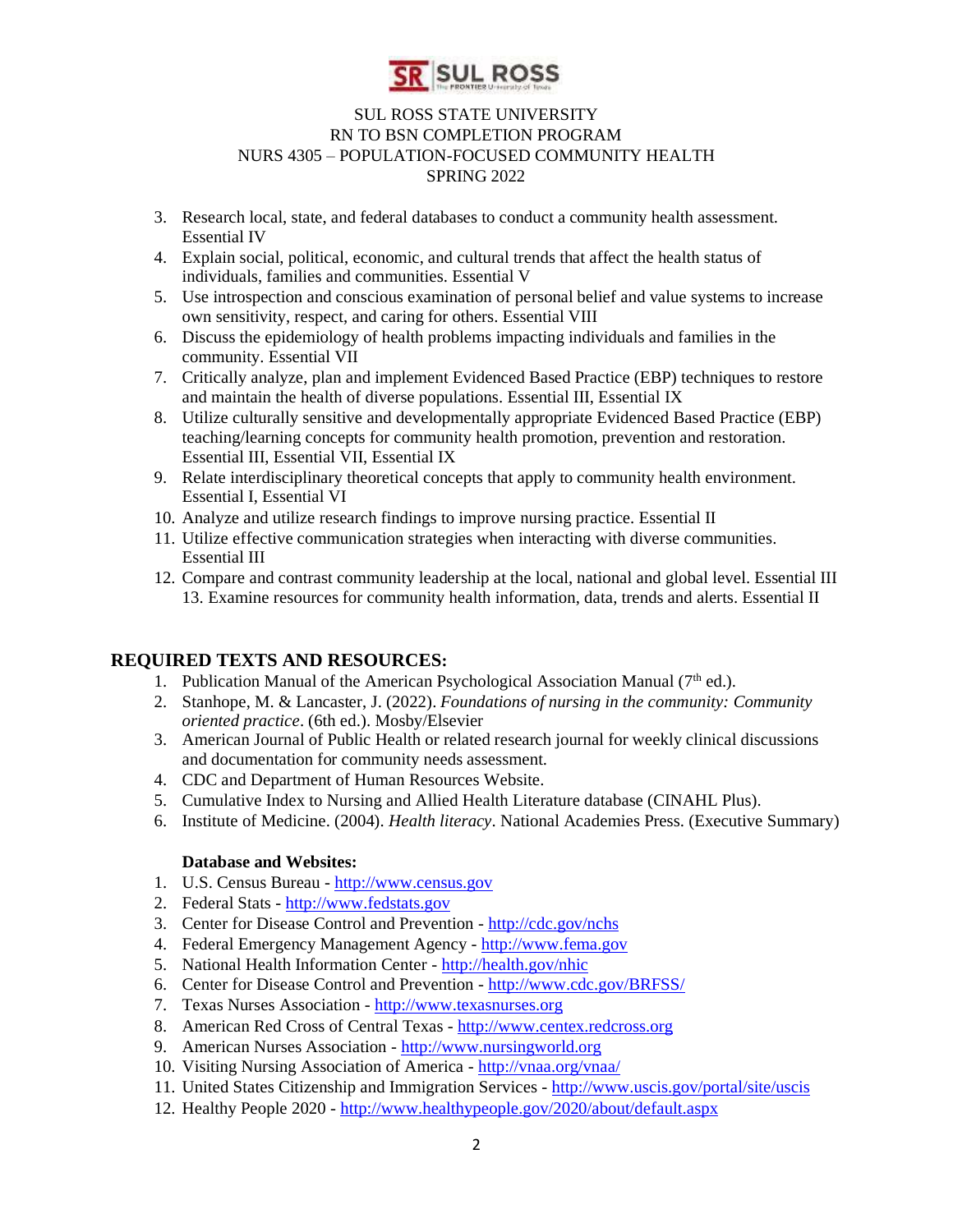

#### 13. Healthy People 2030 - <https://health.gov/healthypeople>

Additional on-line interactive activities may be assigned. Journals and resources will be identified to ensure the use of current and timely resources for the course. Students are required to routinely access databases on-line to update evidence-based practices addressed in the course.

# **COURSE LEARNING ACTIVITIES, ASSIGNMENTS, GRADING, AND EXPECTATIONS:**

#### **LEARNING ACTIVITES**:

Learning on-line requires individual initiative to read, research, question, and subsequently, learn. Dr. Wilson will moderate the learning process. You will read the assigned material in your course outline portion of the syllabus and spend some quiet time contemplating what has been read. Most of the module requirements will be asynchronous, conducted and documented at a time selected by the student. Faculty and students may decide to be on-line at a specific time for group synchronous discussion and interactive responses. If this is desired, designated times will be determined by the class and the faculty.

#### **Research Assignments (3)**

Students will use **peer-reviewed** articles that address evidence-based practice relative to community health. See schedule for due dates.

#### **Community Assessment and Paper**

Students will conduct a Windshield Survey and access on-line resources to gather data, assess community strengths and weaknesses, identify significant health issues within the community, and plan an intervention to address a priority community health problem.

#### **COURSE EXPECTIONS:**

The course will be managed on Blackboard. Course information and updates will be added to this platform. Students are expected to check this site daily for communication, changes or additions to the course. Students will use the Class Discussion and assignment to submit specified assignments **by 8 AM on Monday of each week**. Students access course syllabi and course management information on the university website. There are no makeup classes or assignments. Missed coursework, quizzes, class participation grades, or presentations will result in the student receiving a zero for the assignment. No late work is accepted.

Course management procedures and processes are consistent with the university's policies and procedures. This platform is used only for exchange of information related to the course and all content, unless otherwise noted in secured locations, is considered a public and professional forum. It is not appropriate to post any comments that reflect negatively about another person or that are of a political or personal nature. Violations may result in the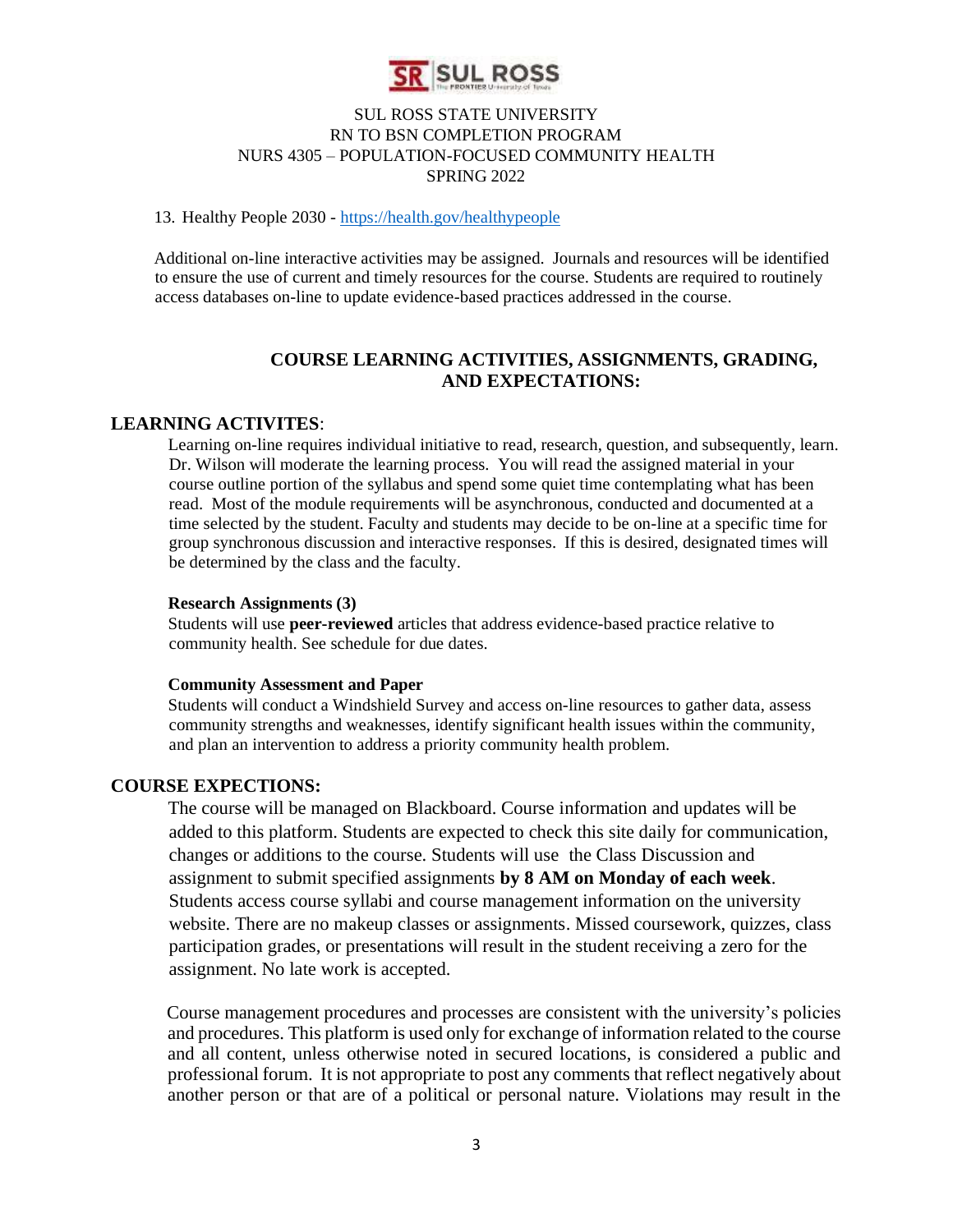

student being blocked from the course platform and, therefore, will not be able to complete the course.

Verbal and written responses to assignments will incorporate evidence that the student has read appropriate assignments and is able to articulate information that reflects individual cognition and understanding of information. All written assignments must be presented in APA format. Any technical difficulties related to Blackboard Collaboration must be referred to the IT resources close to your home address and corrected as soon as possible. Making an appointment with the IT resource and taking your computer equipment with you to the appointment will lead to a successful learning process.

# **Orientation to Course:**

Uvalde Campus

Onsite orientation provides students with instruction on how to manage on line learning and to address questions concerning the course and course requirements.

#### **Faculty and Student Biography:**

Faculty will post a summary online of their educational and professional experiences that prepared them to teach in respective courses.

**During the first week of class**, each student must submit a brief personal and professional biography including educational and clinical experiences and any personal information that highlights why they are choosing to seek a BSN degree.

# **STUDENT/FACULTY EXPECTATIONS IN THE TEACHING/LEARNING PROCESS**

Learning is a shared endeavor based upon respectful and collaborative relationships between students and faculty. The learning activities designed for this course were developed based upon the following:

- 1. As adult learners we are partners in learning.
- 2. Faculty members serve as a mentor, resource, guide, or coach and professional peer.
- 3. Our work and life experiences differ and serve to enrich our individual and mutual learning.
- 4. Each member of the class is committed to preparing for and successfully completing class learning activities.
- 5. Each member of the class will organize their time, learning goals, work schedules and family arrangements to fully participate in the course and assignment activities.
- 6. Each member of the class is able to use computer technology and access resources via the Internet and other mobile technologies as needed for this and other courses.

# **COMMUNICATIONS:**

- **Announcements** Check announcements each time you log onto the course.
- **Course E-mail** All e-mail communication must be through your Sul Ross e-mail account. Check Sul Ross e-mail frequently for communications and make sure your email address is current. Faculty will respond to inquiries and comments within 24 hours Monday – Friday.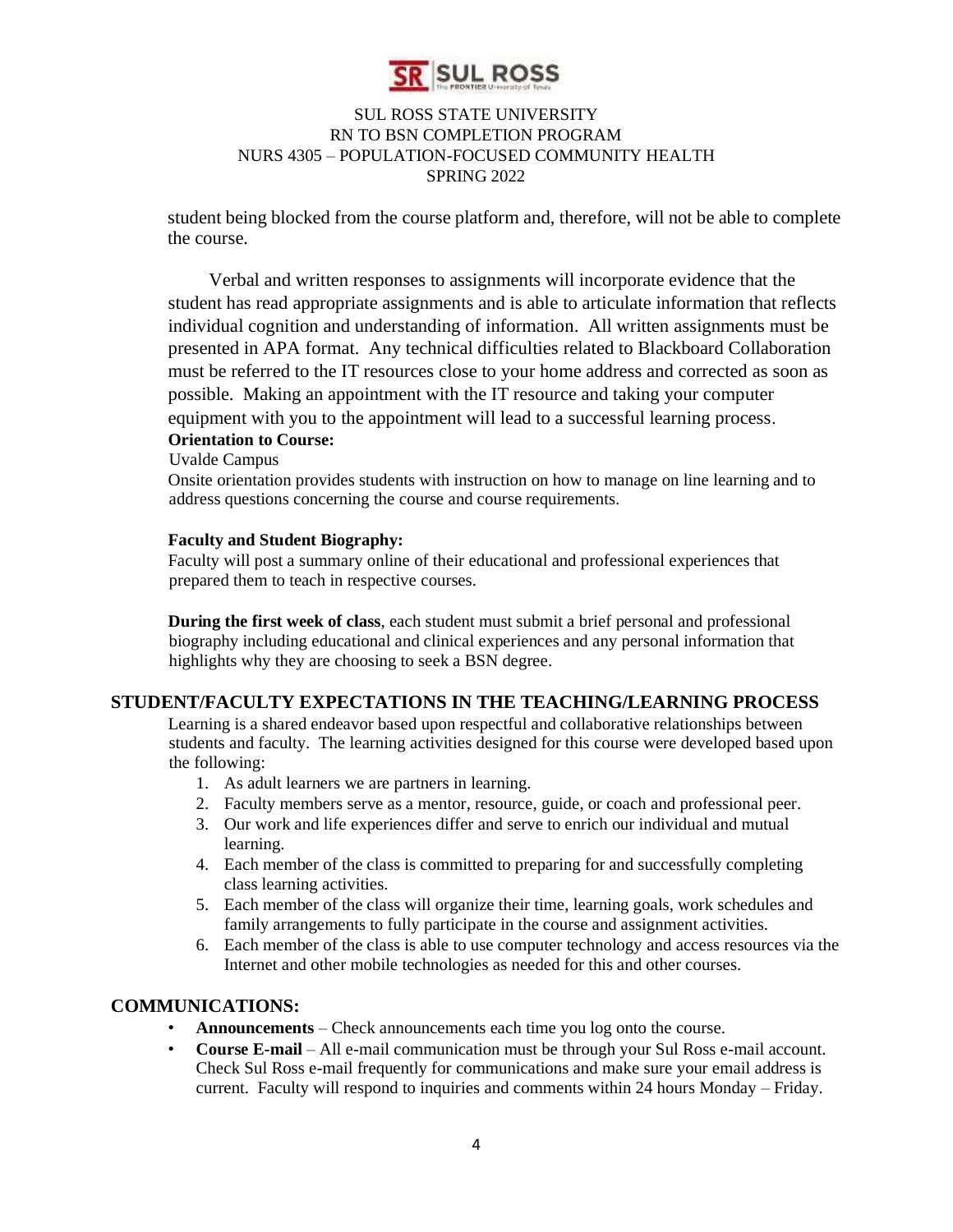

- **Responses to e-mails and course postings** Please respond to faculty requests and/or communications within 24 hours. Use course or Sul Ross e-mail and if not available, mobile phone or texting between the hours of 9 am and 6 pm if possible.
- **Assignments**  Assignments will be reviewed and returned with feedback/grade
- **Writing and use of APA format**  All written assignments and Discussion Board postings will be submitted using the American Psychological Association (APA) Guidelines, as indicated by faculty.

<http://owl.english.purdue.edu/owl/resource/560/01>

# **USE OF TECHNOLOGY:**

If you have any technical questions, problems or concerns with Blackboard, do not spend more than 15 minutes on any technical problem, seek help immediately.

• Contact the 24-7 Help Desk at: 1-888-837-2882.

# **ATTENDANCE AND PARTICIPATION:**

- Readings and learning activities relevant to the weekly topic are identified in the course schedule and modules.
- Scholarly and knowledgeable participation requires that you read your assigned readings prior to joining the class discussions.
- An online course requires participation in all areas for accurate evaluation of performance including responding the faculty requests or communications.
- If you have an emergency and cannot complete an assignment by the due date, you must contact your faculty by e-mail, text, or phone as soon as possible and make arrangements to make up the assignments.
- Blackboard course platforms have a tracking feature. This feature quantifies how often and when students are active in the course and also provides information if the student has accessed different pages of the course. The Blackboard tracking function may be utilized to verify student online participation.

# **RULES OF NETIQUETTE:**

The term "netiquette" refers to written and unwritten rules regarding appropriate communication on the Internet. It will apply primarily to your interactions on the course Discussion Board, assignments both individual and group, and e-mail communications.

- 1. Help create a community of scholars by encouraging a cooperative win-win attitude in which all members of the class are willing to work together, each contributing in their own way.
- 2. Be helpful and be sure to do your part in an online class or in group work so that assignments can be completed.
- 3. Common courtesy and good manners, along with proper use of grammar, sentence structure, and correct spelling, are essential when taking an online class.
	- a. Use a meaningful title in the Subject line. For e-mail, include course number.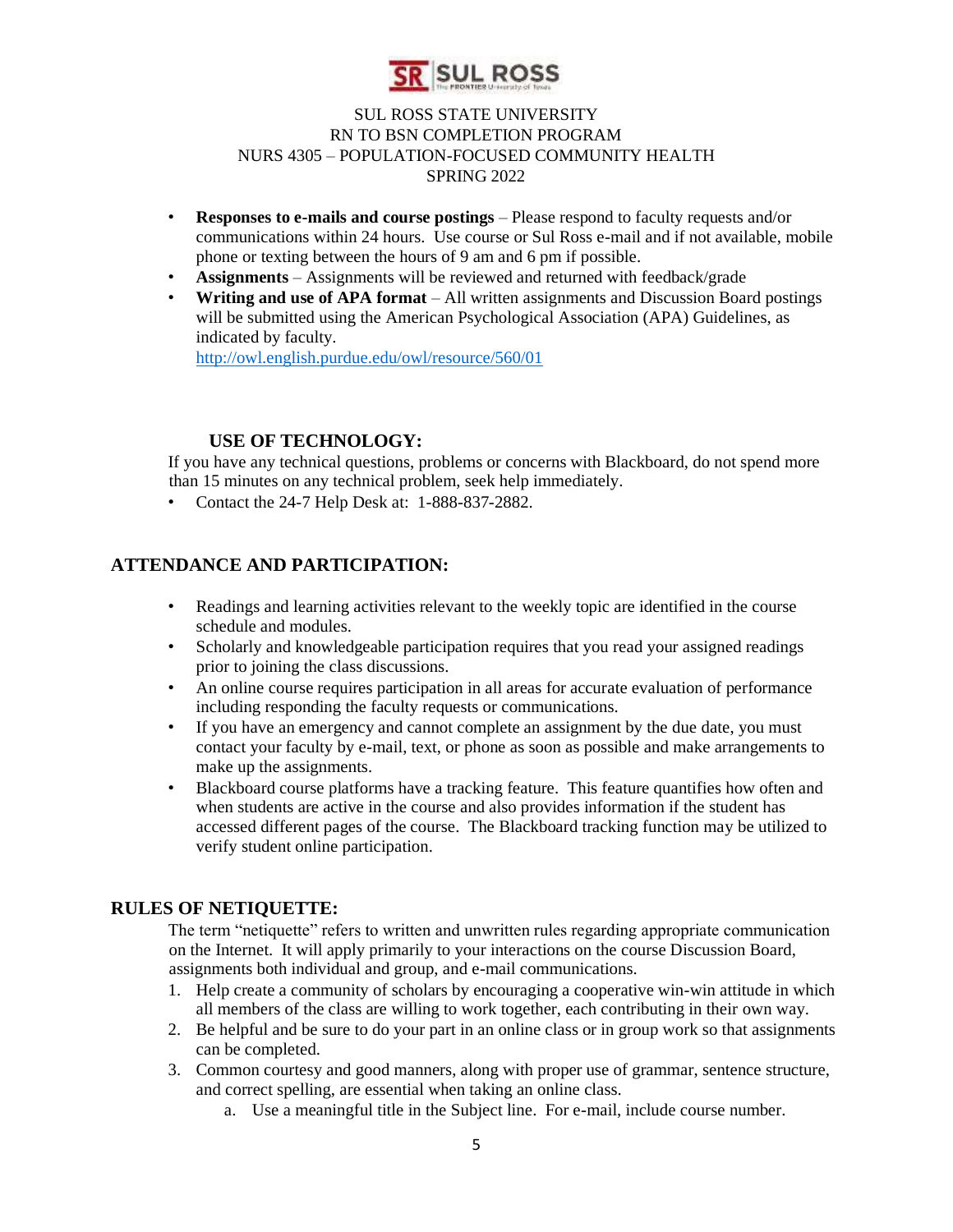

- b. Use the person's name you are writing to as a greeting in the first line of the message – this helps ensure you are writing to the intended person (group).
- c. Close the posting by writing your full name at the end of the message.
- 4. Do not post anything too personal as all students in the class and your instructor will see what you write, and the University archives all course materials;
- 5. Be courteous and respectful to students and faculty in the course.
	- a. There is a difference between making a statement that is a critical appraisal of an idea and criticizing someone for their point of view as it will be read by others;
	- b. Be careful with the tones of what you are communicating, sarcasm and subtle humor; one person's joke may be another person's insults;
	- c. Do not use all caps in the message box (it is considered shouting);
	- d. Do not use language that is inappropriate for a classroom setting or prejudicial in regard to gender, race or ethnicity.
- 6. Keep the messages you post to the Discussion Board relevant to the course and assignment, and provide a rationale including references as appropriate to support your point-of-view.
- 7. Avoid duplication. Read the previous discussions before you comment or ask a question as the information may have already been covered.
- 8. When posting a response, make sure you clarify the post to which you are responding.
- 9. If the topic you wish to address is already covered under an existing thread, do not start a new thread.
- 10. When responding to a specific comment, quote only the relevant part of the comment and stay focused on the assignment.
- 11. Try not to lurk, meaning you are just reading and not participating.
- 12. Quality of online communications/postings is important
	- a. It is not acceptable to present work or ideas of others as your own. If you quote from a source, use quotation marks and provide the original author's name, year, and the work from which the quotation is taken. If you paraphrase, use your own understanding of the work if possible and give credit to the original author by citing name, year and source of the idea.
	- b. If the posting is going to be long, use paragraphs;
	- c. Do not overuse acronyms like you use in text messaging. Some of the participants may not be familiar with acronyms;
	- d. Just as you would proofread a formal paper, before posting;
		- i. Read what you have written for content;
		- ii. Rethink what you have written for tone;
		- iii. Reread what you have written for organization and coherence; and
		- iv. Revise what you have written for grammar, punctuation and mechanics.
		- v. Once you submit your work, discussion, or e-mail, you cannot change what you have written.
- 13. Don't send large files as someone in your class may have a relatively slow internet connection and be sure to check for viruses when sending files.
- 14. Be patient if you do not get an immediate response to your postings as others may be on a different schedule. If it is urgent, you can contact other students of faculty by e-mail, text, or phone.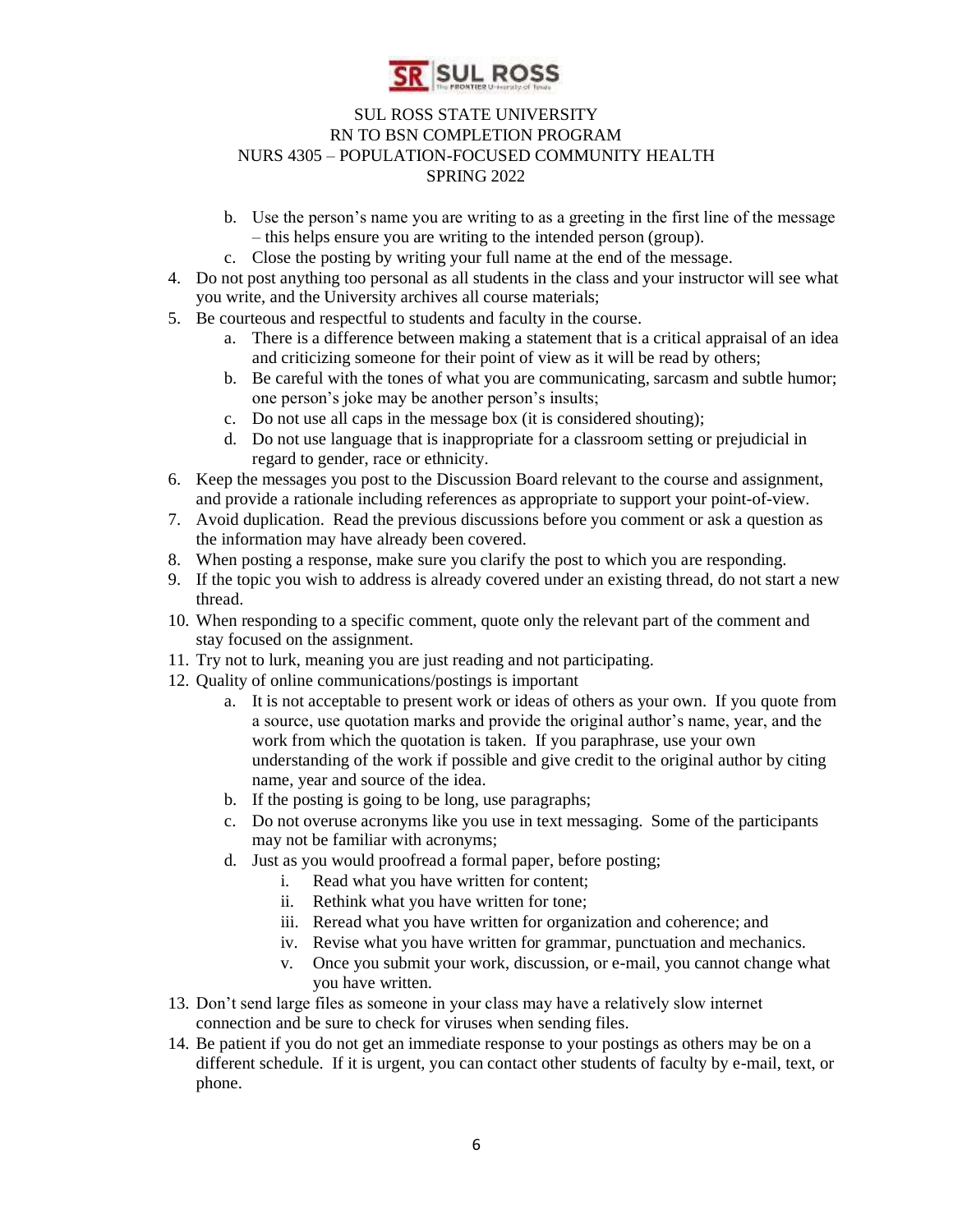

#### **ASSESSMENT OF STUDENT LEARNING:**

1. Evaluation of student performance is based on evidence of achievement of course objectives. Students are graded on their attendance and participation in the class Discussion Boards, online reflections and observations, clinical performance when applicable, knowledge and comprehension of reading assignments and completion of course assignments. Criteria for each course activity and assignments include grading rubrics are delineated either in the syllabus or in the modules.

#### 2. **Summary of Measures for Evaluations:**

The course grade is based on weekly Discussion Board participation, a community assessment and paper, and three (3) Evidence Based research assignments.

| <b>Course Requirements</b>           | Percentage |
|--------------------------------------|------------|
| 1. Participation in class Discussion | 10%        |
| 2. Research Assignments (3) 15% each | 45%        |
| 3. Community assessment and paper    | 45%        |
| <b>Total Points</b>                  | 100        |

- 3. **Calculation of Final Grade**: The final grade is derived as a summary of the points delineated on specific rubrics for the assignments and participation.
	- Grading Scale  $A = 90 - 100$  $B = 80 - 89$  $C = 75 - 79$  $D = 70 - 74$  $F = 69$  or below

# **POLICIES FOR EXAMS AND ASSIGNMENTS:**

**Online testing/Assessments:** When assigned, examinations will be given via the use of Proctor Free. Instructions will be provided at the time of the examination.

**Missed Examinations and Makeup Examinations:** Faculty members must be informed immediately when a student is aware that an examination will be missed. Make-up should occur within a week of the scheduled examination as agreed on between the faculty and student. Should scheduling conflicts and/or family emergencies arise, students should contact faculty by phone, e-mail, or text as soon as possible. If students have spoken with faculty and an agreement is reached, late make-up exams can be arranged without penalty.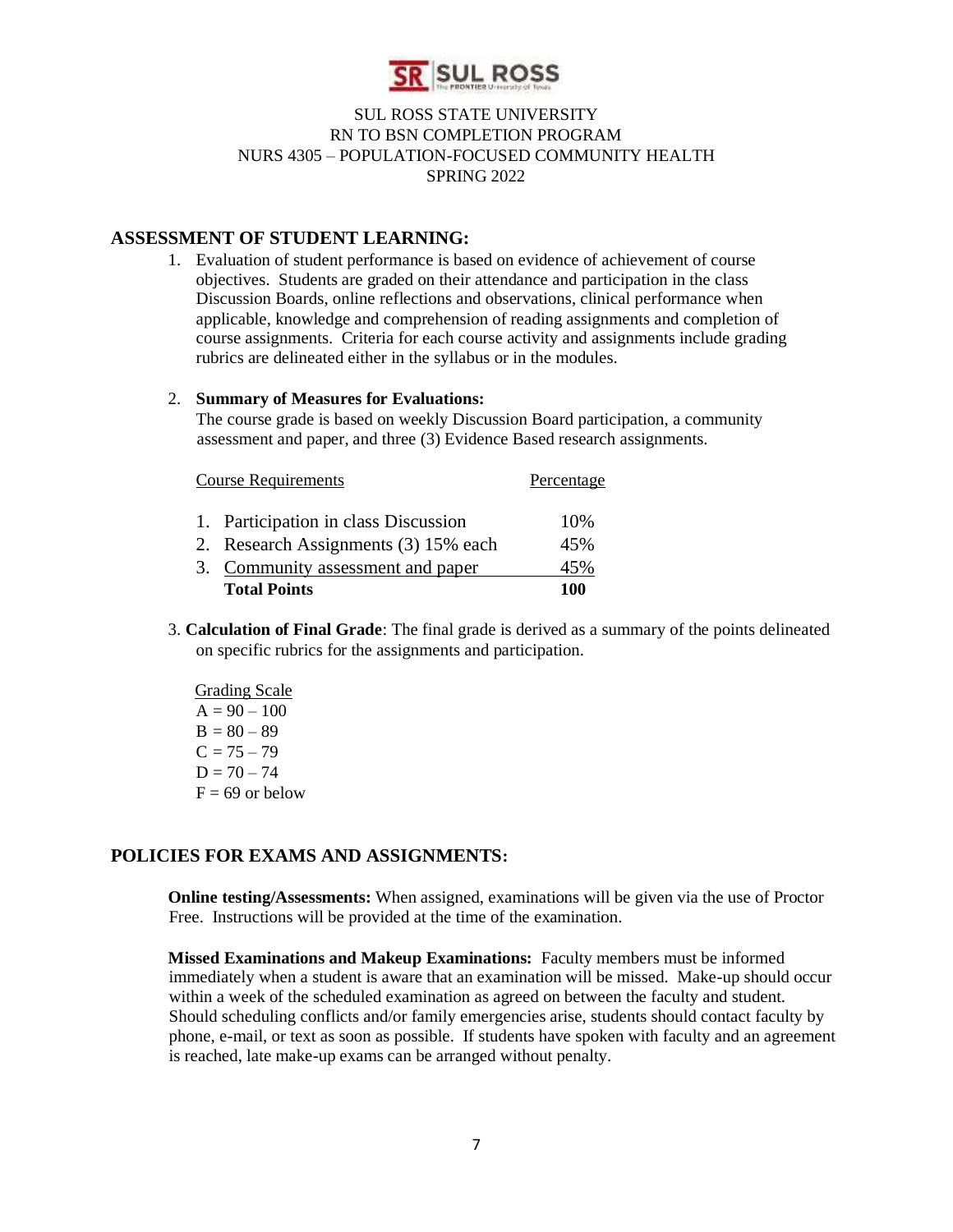

**Late and Make-up Assignments**: To achieve the designated points for an assignment, the assignment must be submitted at or before the scheduled date and time. Late submission of assignments will result in the student receiving a grade of zero for the late assignment. Should scheduling conflicts and/or family emergencies arise, student should contact faculty by phone, email, or text as soon as possible. If students have spoken with faculty and an agreement is reached, late make-up assignments can be arranged without penalty.

**COURSE SCHEDULE:** (This schedule is subject to change by faculty.) **NURS 4305 – POPULATION-FOCUSED COMMUNITY HEALTH**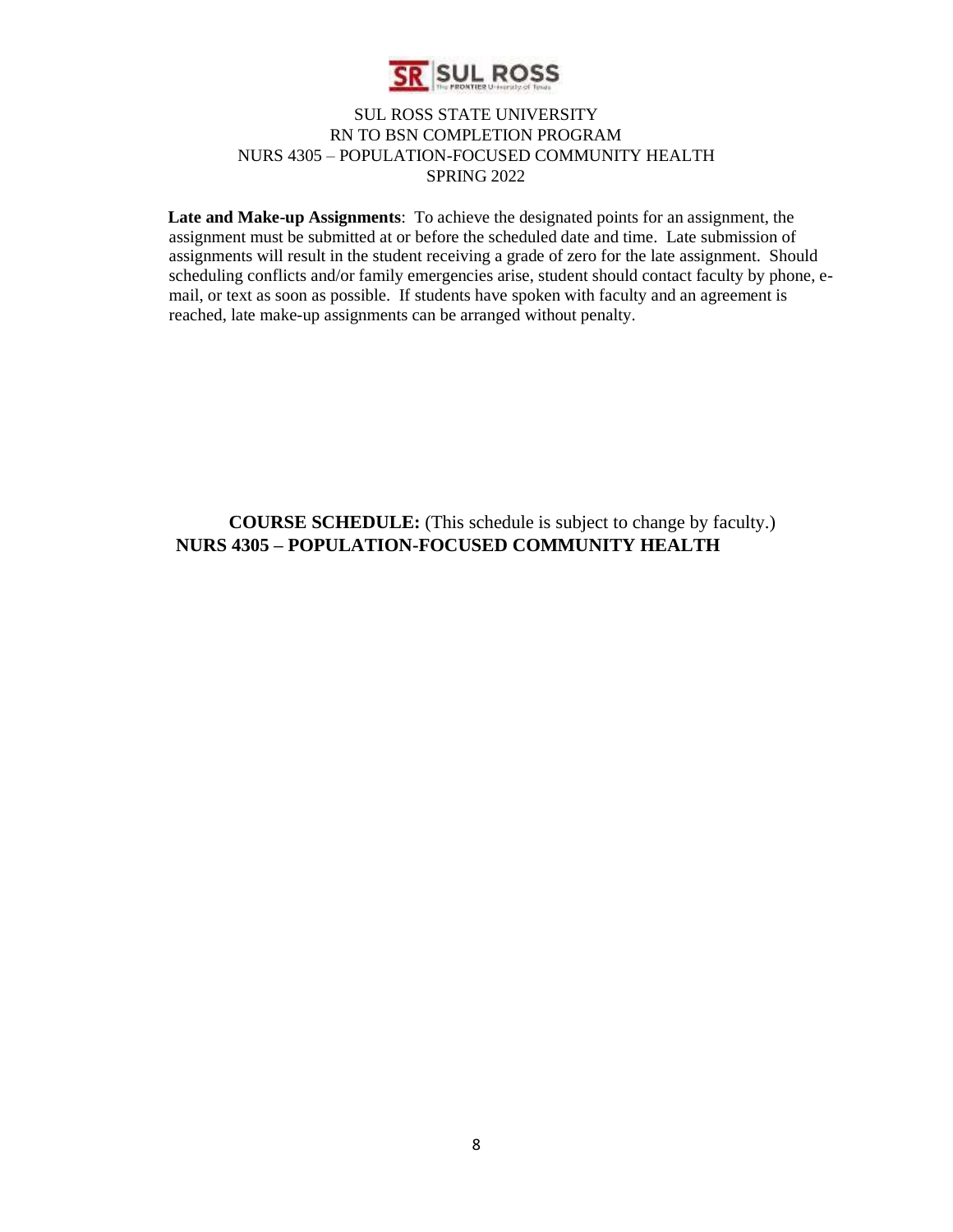

| Week 1    | Introduction to course and                                                                                                                                                                                                                                                                              | Read course syllabus                                                                                                                                                       | <b>Discussion Board 1</b>                                                                                                                                                                                                                                                                                                                                                                                                                                                                                                                                                                 |
|-----------|---------------------------------------------------------------------------------------------------------------------------------------------------------------------------------------------------------------------------------------------------------------------------------------------------------|----------------------------------------------------------------------------------------------------------------------------------------------------------------------------|-------------------------------------------------------------------------------------------------------------------------------------------------------------------------------------------------------------------------------------------------------------------------------------------------------------------------------------------------------------------------------------------------------------------------------------------------------------------------------------------------------------------------------------------------------------------------------------------|
| 1/10/2022 | expectations<br><b>Class Objectives:</b><br>Apply evidence-based practice to<br>community health services.<br>Apply findings of Healthy<br>1.<br>People 2020 in analysis of<br>community health needs and<br>changes.<br>2. Apply complexity science to<br>community health and health<br>care systems. | www.nap.edu<br><b>Research Complexity</b><br>Science<br><b>Review Healthy People</b><br>$2020$ at<br>www.healthypeople.gov<br>Schedule on-line meeting<br>with instructor. | Define and differentiate between<br>community-oriented nursing practice,<br>public health nursing practice, and<br>community-based nursing practice.<br>In relation to the community where<br>1.<br>you live, what are the major health<br>problems? Which population<br>groups are at greatest risk? What<br>services are available? What<br>services are needed and<br>unavailable?                                                                                                                                                                                                     |
|           | <b>Concept:</b> Healthcare organizations<br><b>Exemplars:</b><br>Private and public funding<br>1.<br>Variety of settings<br>2.<br>Regulated by<br>public<br>3.<br>and<br>private authorities<br>4. Specialized professional<br>workforce<br>5. Unique purpose<br>6. Public trust                        |                                                                                                                                                                            | Research Healthy People 2020.<br>What is the vision? What are the<br>2.<br>goals? What are the objectives?<br>What trends do you see?<br><b>Research assignment 1: Healthy</b><br>People 2020: Due on Monday 8<br>am of Week 2. See Grading<br><b>Rubric for Research</b><br><b>Assignments</b><br><b>BEGIN DATA COLLECTION FOR</b><br><b>COMMUNITY ASSESSMENT, TO</b><br><b>INCLUDE WINDSHIELD</b><br><b>SURVEY AND INTERNET DATA</b><br><b>BASES: See Rubric for Community</b><br><b>Assessment Paper</b><br>Each week, you also need to use the<br>Discussion Board questions to focus |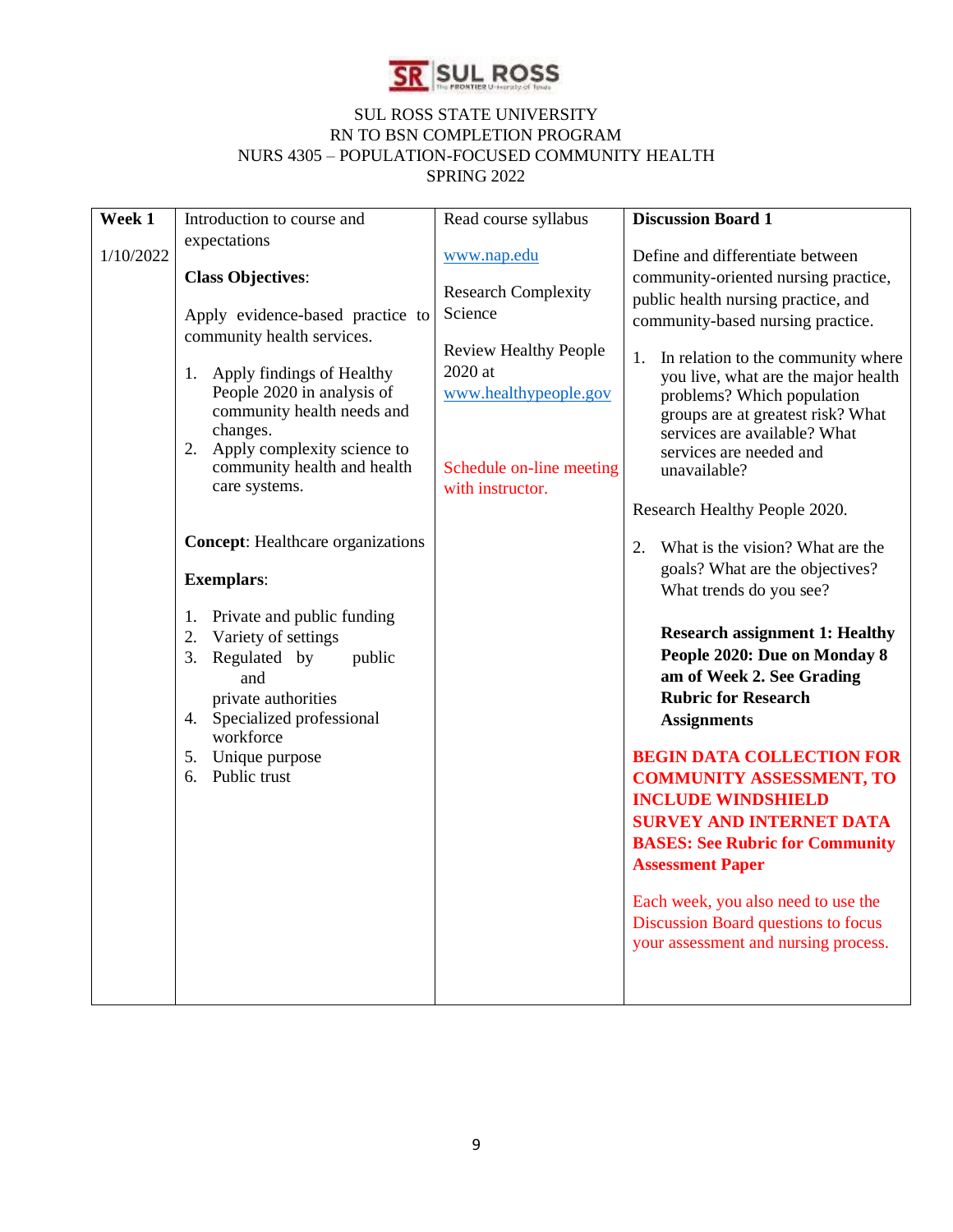

| Week 2    | <b>Community Health Nursing</b>                                                                                                                                                                                                                                                                                                                                                                                                                                                                                                                    | Stanhope, Ch 1, 2, 3                                                                                                                                                                                                                | *Research assignment 1:                                                                                                                                                                                                                                                                                                                                                                                                                  |
|-----------|----------------------------------------------------------------------------------------------------------------------------------------------------------------------------------------------------------------------------------------------------------------------------------------------------------------------------------------------------------------------------------------------------------------------------------------------------------------------------------------------------------------------------------------------------|-------------------------------------------------------------------------------------------------------------------------------------------------------------------------------------------------------------------------------------|------------------------------------------------------------------------------------------------------------------------------------------------------------------------------------------------------------------------------------------------------------------------------------------------------------------------------------------------------------------------------------------------------------------------------------------|
| 1/17/2022 | <b>Class Objectives:</b>                                                                                                                                                                                                                                                                                                                                                                                                                                                                                                                           | Research the implications<br>of                                                                                                                                                                                                     | <b>Healthy People 2020:</b><br>Due Monday 8 am 1/18/21                                                                                                                                                                                                                                                                                                                                                                                   |
|           | 1. Compare and contrast Public<br>Health, Community Health and<br>Health Care System<br>Describe history of community<br>2.<br>health and health care access<br>and delivery<br>3. Compare 21 <sup>st</sup> Century Health<br>Care System with past and<br>with other industrial countries<br>4. Describe the process of and<br>resources for community<br>assessment.<br>5. Compare and contrast<br>community nursing with acute<br>care nursing.<br>6. Apply concepts of prevention,<br>risk reduction, and health<br>maintenance to populations | "community" as a<br>"client".<br>Review the roles of<br>nurses in "population<br>focused" care (e.g.<br>public health<br>departments, nurse<br>managed health centers,<br>ambulatory care clinics,<br>and home health<br>agencies). | <b>Discussion</b><br>What are the mission, core<br>1.<br>functions, and essential services of<br>public health?<br>Discuss what community-oriented<br>2.<br>practice is.<br>What are the goals of public health<br>3.<br>nursing described by the Public<br>Health Nursing Section of the<br>APHA (1981)?<br>On the Internet, locate a job<br>description for a public health or<br>community nurse. From this, answer<br>the following: |
|           | and communities<br>Analyze the role of the nation,<br>7.<br>state and local community in<br>health of the population.<br>Describe the process of<br>8.<br>community health planning,<br>implementation and evaluation.<br>9. Consider nursing theories that<br>apply to community nursing.<br>Healthcare<br>Concept:<br>services<br>(health promotion, illness, and                                                                                                                                                                                | Be able to differentiate<br>between "community<br>health" and "public<br>health".<br>Research the roles of<br>international, federal,<br>state and local health<br>organizations in the<br>promotion of health in                   | Which concept of public health nursing<br>does the practice reflect?<br>Which concept is emphasized in<br>4.<br>the job description?<br>5.<br>Can you determine if the nurses<br>are involved in policy formulation<br>that affects client services?<br><b>CONTINUE DATA COLLECTION</b><br><b>EACH WEEK TO COMPLETE</b>                                                                                                                  |
|           | wellness care)<br><b>Exemplars:</b><br>Ambulatory care centers<br>1.<br>Home health agencies<br>2.<br>Clinics<br>3.<br>Providers offices<br>4.<br>Nursing homes<br>5.<br>Organizations<br>6.<br>Long term care facilities<br>7.                                                                                                                                                                                                                                                                                                                    | populations.<br><b>Review Minnesota</b><br>Department of Health<br>Public Health<br><b>Interventions Wheel</b><br>Stanhope pg 612-6613                                                                                              | <b>THE COMMUNITY</b><br><b>ASSESSMENT RUBRIC:</b> This is a<br>major class grade and you need to plan<br>accordingly and pace yourself.                                                                                                                                                                                                                                                                                                  |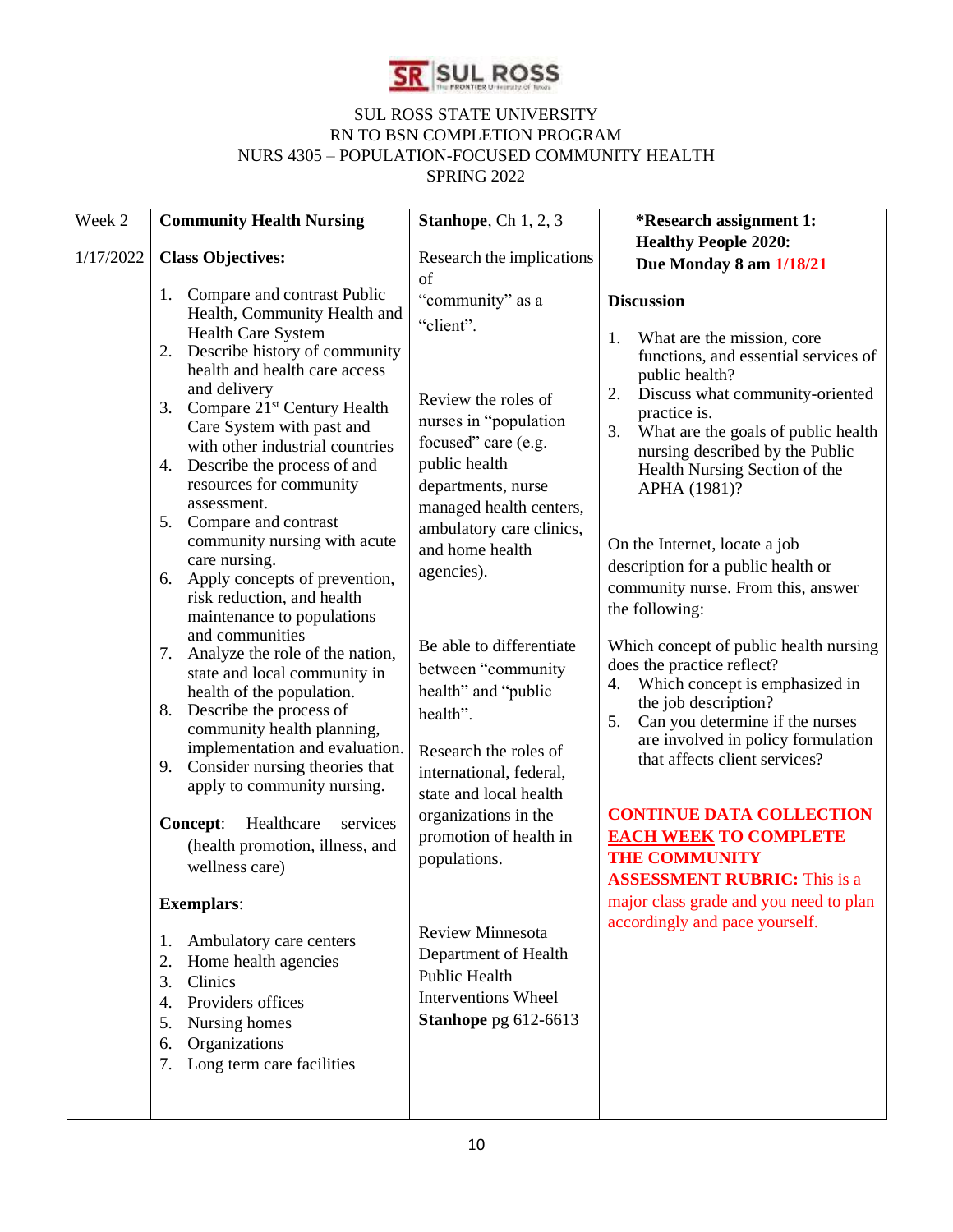

| Week 3    | <b>Child and Adolescent Health</b>                                                                                                                                                                                                                                                                                                                                                                                                                                                                                                                                                                                                                                                                                                                                                                                                                                                                                                                                                                                                                          | <b>Stanhope</b>                                                                                                                                                                          | Discussion 3                                                                                                                                                                                                                                                                                                                                                                                                                                                                                                                                                                                                                                                                                                                                                                                                                                         |
|-----------|-------------------------------------------------------------------------------------------------------------------------------------------------------------------------------------------------------------------------------------------------------------------------------------------------------------------------------------------------------------------------------------------------------------------------------------------------------------------------------------------------------------------------------------------------------------------------------------------------------------------------------------------------------------------------------------------------------------------------------------------------------------------------------------------------------------------------------------------------------------------------------------------------------------------------------------------------------------------------------------------------------------------------------------------------------------|------------------------------------------------------------------------------------------------------------------------------------------------------------------------------------------|------------------------------------------------------------------------------------------------------------------------------------------------------------------------------------------------------------------------------------------------------------------------------------------------------------------------------------------------------------------------------------------------------------------------------------------------------------------------------------------------------------------------------------------------------------------------------------------------------------------------------------------------------------------------------------------------------------------------------------------------------------------------------------------------------------------------------------------------------|
| 1/24/2022 | <b>Class Objectives:</b><br>Analyze factors affecting<br>1.<br>health of children, adolescents<br>including poverty, racial<br>disparities, single parenting,<br>parents' educational level and<br>access to health care.<br>2.<br>Identify environmental factors<br>that impact children's health<br>including injuries, obesity,<br>child abuse and<br>immunizations.<br>3. Evaluate the strategies in<br>Healthy People 2020<br>addressing children, and<br>adolescent's needs.<br>4. Assess factors that may<br>contribute to adverse events<br>among children and<br>adolescents, including abuse,<br>co-morbidities, and access to<br>health care services.<br><b>Concept: Development</b><br><b>Exemplars:</b><br>Growth<br>1.<br>Changes in body proportions<br>2.<br>3.<br>Social/Emotional-personality,<br>emotion, behavior<br>4. Relationships<br>Sensory reception, processing,<br>5.<br>use of information<br>Communication-speech and<br>6.<br>language<br>7. Acquisition of skills enabling<br>independence at home and in<br>the community | Ch 22 Health Risks<br>Across the Lifespan<br>Healthy People 2030<br>regarding children, and<br>adolescents,<br><b>Review Immunization</b><br><b>Information</b> (Stanhope<br>pg 388-392) | Why is teaching appropriate<br>1.<br>nutrition the key to changing<br>behaviors in children and<br>adolescents?<br>2. Discuss the leading causes of<br>death among children and<br>adolescents and how you think<br>these can be prevented.<br>3.<br>What interventions can the nurse<br>in community health employ to<br>prevent childhood injury<br>prevention?<br>Identify a child abuse resource<br>4.<br>center, or agency in your area.<br>Using the Internet, obtain<br>information on the program.<br>Discuss the issues of intentional<br>5.<br>injury, weapons use, and violence<br>in children. What can you do, as a<br>nurse, to reduce these injuries?<br><b>Research Assignment 2:</b><br><b>Immunization due Monday at 8 am</b><br>of Week 4 2/1/21<br><b>CONTINUE WORKING ON</b><br><b>COMMUNITY ASSESSMENT</b><br><b>AND PAPER</b> |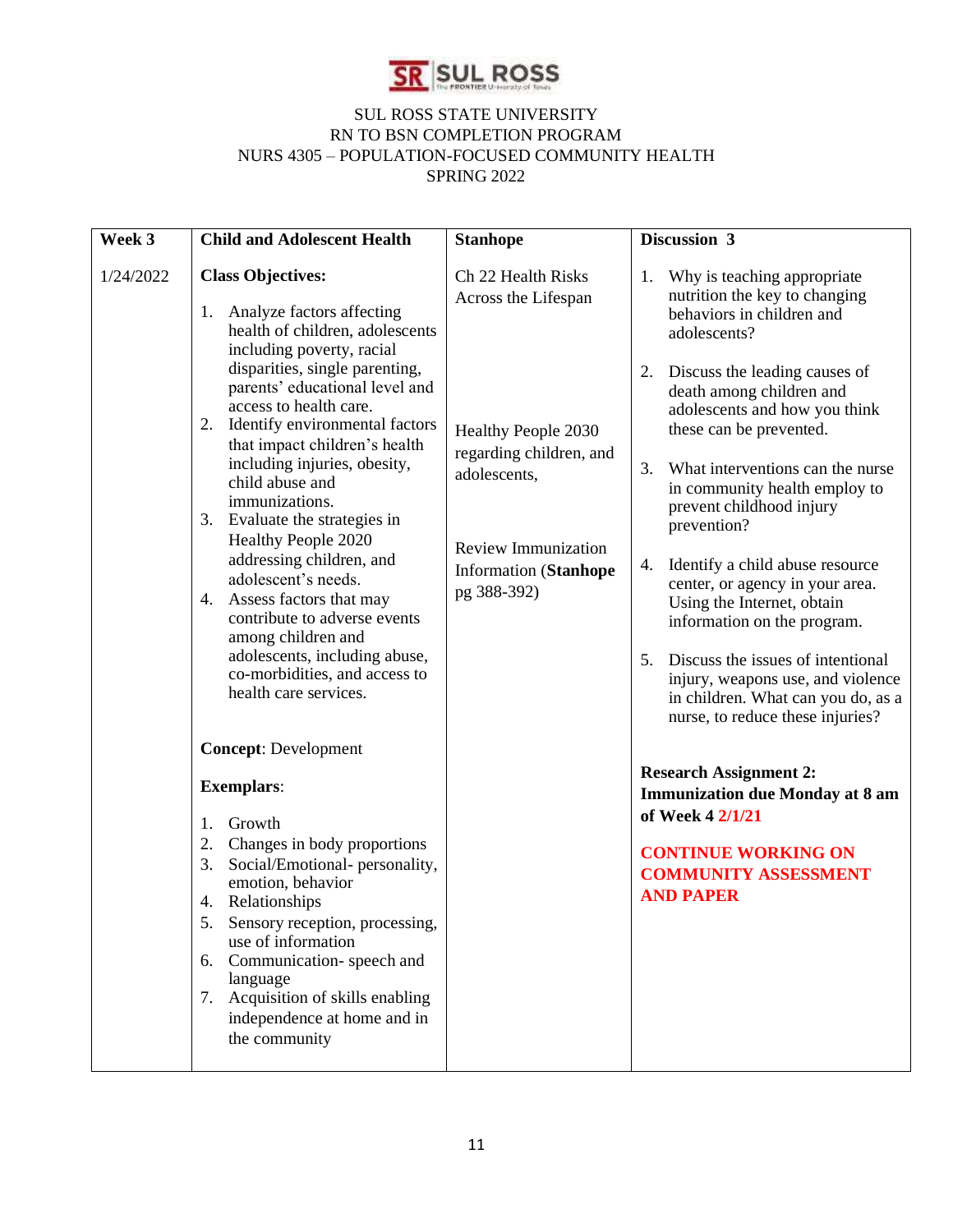

| Week 4    | <b>Vulnerable Populations:</b>                                                                                                                                                                                                                                                                                                                                                                                                                                                                                                                                                                                                                                        | <b>Stanhope Ch 20 Family</b>                                                                                                                                                                                                                                                                                                                                   | *Research Assignment 2:                                                                                                                                                                                                                                                                                                                                                                                                                                                                                                                                                                                                                                            |
|-----------|-----------------------------------------------------------------------------------------------------------------------------------------------------------------------------------------------------------------------------------------------------------------------------------------------------------------------------------------------------------------------------------------------------------------------------------------------------------------------------------------------------------------------------------------------------------------------------------------------------------------------------------------------------------------------|----------------------------------------------------------------------------------------------------------------------------------------------------------------------------------------------------------------------------------------------------------------------------------------------------------------------------------------------------------------|--------------------------------------------------------------------------------------------------------------------------------------------------------------------------------------------------------------------------------------------------------------------------------------------------------------------------------------------------------------------------------------------------------------------------------------------------------------------------------------------------------------------------------------------------------------------------------------------------------------------------------------------------------------------|
|           | <b>Disabled</b>                                                                                                                                                                                                                                                                                                                                                                                                                                                                                                                                                                                                                                                       | Development and                                                                                                                                                                                                                                                                                                                                                | <b>Immunizations- due Monday 8 am</b>                                                                                                                                                                                                                                                                                                                                                                                                                                                                                                                                                                                                                              |
| 1/31/2022 | <b>Class objectives:</b>                                                                                                                                                                                                                                                                                                                                                                                                                                                                                                                                                                                                                                              | <b>Family Nursing</b>                                                                                                                                                                                                                                                                                                                                          | 2/1/21                                                                                                                                                                                                                                                                                                                                                                                                                                                                                                                                                                                                                                                             |
|           |                                                                                                                                                                                                                                                                                                                                                                                                                                                                                                                                                                                                                                                                       | Assessment                                                                                                                                                                                                                                                                                                                                                     |                                                                                                                                                                                                                                                                                                                                                                                                                                                                                                                                                                                                                                                                    |
|           | Explore factors that cause a<br>1.<br>particular population to be<br>considered vulnerable.<br>Analyze the progress in<br>2.<br>adaptations for persons with<br>disabilities and identify<br>continuing barriers to access in<br>the community.<br>Explore strategies for<br>3.<br>providing safety for vulnerable<br>populations, the caretakers and<br>health care workforce.<br>4. Describe the historical<br>perspectives that have resulted<br>in devaluation and<br>disempowerment of persons<br>with disabilities.<br>Define the characteristics of<br>5.<br>"disability" and how those<br>characteristics are measured.<br>Analyze how language impacts<br>6. | Ch 21 Family Health<br><b>Risks</b><br><b>Research Family</b><br>Systems Theory, Family<br>Development and Life<br>Cycle Theory,<br><b>Bioecological Systems</b><br>Theory<br><b>Review Friedman Family</b><br>Assessment model<br>(Stanhope Appendix<br>B.2) and approach.<br>Review genogram Fig<br>19.1, pg 366.<br>Look at "My Family<br>Health Portrait"- | Discussion 4:<br>What is your definition of family?<br>1. How is a family assessment<br>different from an individual<br>assessment?<br>Discuss the family from the point<br>2.<br>of view of the three family social<br>science theories. Which theory will<br>you to your practice and why?<br>3.<br>Discuss the community health<br>nurse's role in promoting<br>accessibility for disabled persons.<br>What barriers impede healthcare<br>4.<br>accessibility?<br>5.<br>What are steps the nurse can take<br>to ensure the protection of people<br>with disabilities?<br>Discuss areas of stress in respite<br>6.<br>care that can lead to potential<br>crises. |
|           | persons with disabilities.<br><b>Concept:</b> Functional ability                                                                                                                                                                                                                                                                                                                                                                                                                                                                                                                                                                                                      | https://familyhistory.hhs<br><u>.gov</u><br><b>Or</b>                                                                                                                                                                                                                                                                                                          | 7.<br>Discuss ways to improve longterm<br>family stability to reduce the need<br>for out-of-home placements.<br>Compare and contrast respite care<br>8.<br>and long-term residential services.                                                                                                                                                                                                                                                                                                                                                                                                                                                                     |
|           | <b>Exemplars:</b>                                                                                                                                                                                                                                                                                                                                                                                                                                                                                                                                                                                                                                                     | http://www.hhs.gov/fam                                                                                                                                                                                                                                                                                                                                         | Identify pros and cons of each.                                                                                                                                                                                                                                                                                                                                                                                                                                                                                                                                                                                                                                    |
|           | Down syndrome<br>1.<br>Fetal alcohol syndrome<br>2.<br>3.<br>Malnutrition<br>Alzheimer's Disease<br>4.<br>5.<br>Blindness/deafness<br>Brain injury<br>6.<br>Chronic pain<br>7.<br>Post-traumatic stress<br>8.<br>disorder                                                                                                                                                                                                                                                                                                                                                                                                                                             | ilyhistory/ Or<br>http://www.genome.gov/<br>27527640<br><b>Stanhope</b><br>Ch 23 Vulnerability and<br><b>Vulnerable Populations:</b><br>An Overview                                                                                                                                                                                                            | <b>CONTINUE WORKING ON</b><br><b>COMMUNITY ASSESSMENT</b><br><b>AND PAPER</b>                                                                                                                                                                                                                                                                                                                                                                                                                                                                                                                                                                                      |
|           | <b>Caregiver and Respite Care</b><br><b>Class objectives:</b>                                                                                                                                                                                                                                                                                                                                                                                                                                                                                                                                                                                                         | Research laws that<br>protect disabled                                                                                                                                                                                                                                                                                                                         |                                                                                                                                                                                                                                                                                                                                                                                                                                                                                                                                                                                                                                                                    |
|           |                                                                                                                                                                                                                                                                                                                                                                                                                                                                                                                                                                                                                                                                       |                                                                                                                                                                                                                                                                                                                                                                |                                                                                                                                                                                                                                                                                                                                                                                                                                                                                                                                                                                                                                                                    |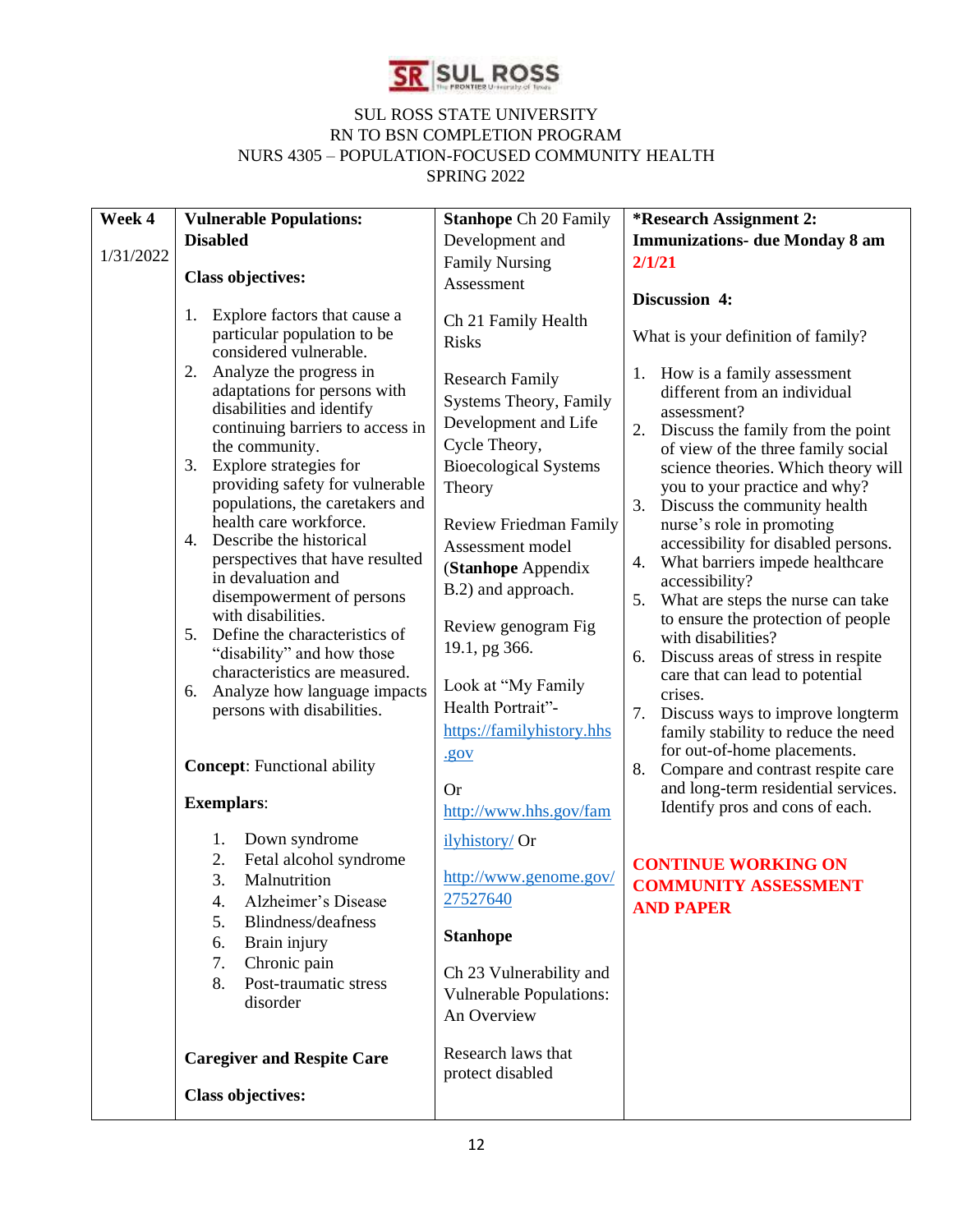

|                                          | members of the                 |  |
|------------------------------------------|--------------------------------|--|
| 1. Help students understand              | community.                     |  |
| the value of caregivers                  | <b>Stanhope Frail Elderly,</b> |  |
| 2. Gather information to                 | Family Care-giving, and        |  |
| identify characteristics                 | Community-Based                |  |
| of caregivers in Texas<br>and the nation | Models for Care of             |  |
| 3. Describe the impact of                | <b>Adults</b>                  |  |
| caregiving on                            |                                |  |
| individuals who serve in                 |                                |  |
| this role                                |                                |  |
| 4. Explain ways caregivers               | Research Wagner's              |  |
| are supported by state                   | Chronic Care Model             |  |
| agencies                                 | (CCM).                         |  |
|                                          |                                |  |
| <b>Concept:</b> Family dynamics          |                                |  |
| <b>Exemplars</b>                         |                                |  |
| 1. Aging family members                  |                                |  |
| 2. Caregiver role for                    |                                |  |
| family member                            |                                |  |
| 3. Change in                             |                                |  |
| socioeconomic status<br>of family        |                                |  |
| 4. Death of family                       |                                |  |
| member                                   |                                |  |
| 5. Dissolution of family                 |                                |  |
| 6. End-of-life care                      |                                |  |
| Traumatic injury of<br>7.                |                                |  |
| family member                            |                                |  |
|                                          |                                |  |
|                                          |                                |  |
|                                          |                                |  |
|                                          |                                |  |
|                                          |                                |  |
|                                          |                                |  |
|                                          |                                |  |
|                                          |                                |  |
|                                          |                                |  |
|                                          |                                |  |
|                                          |                                |  |
|                                          |                                |  |
|                                          |                                |  |
|                                          |                                |  |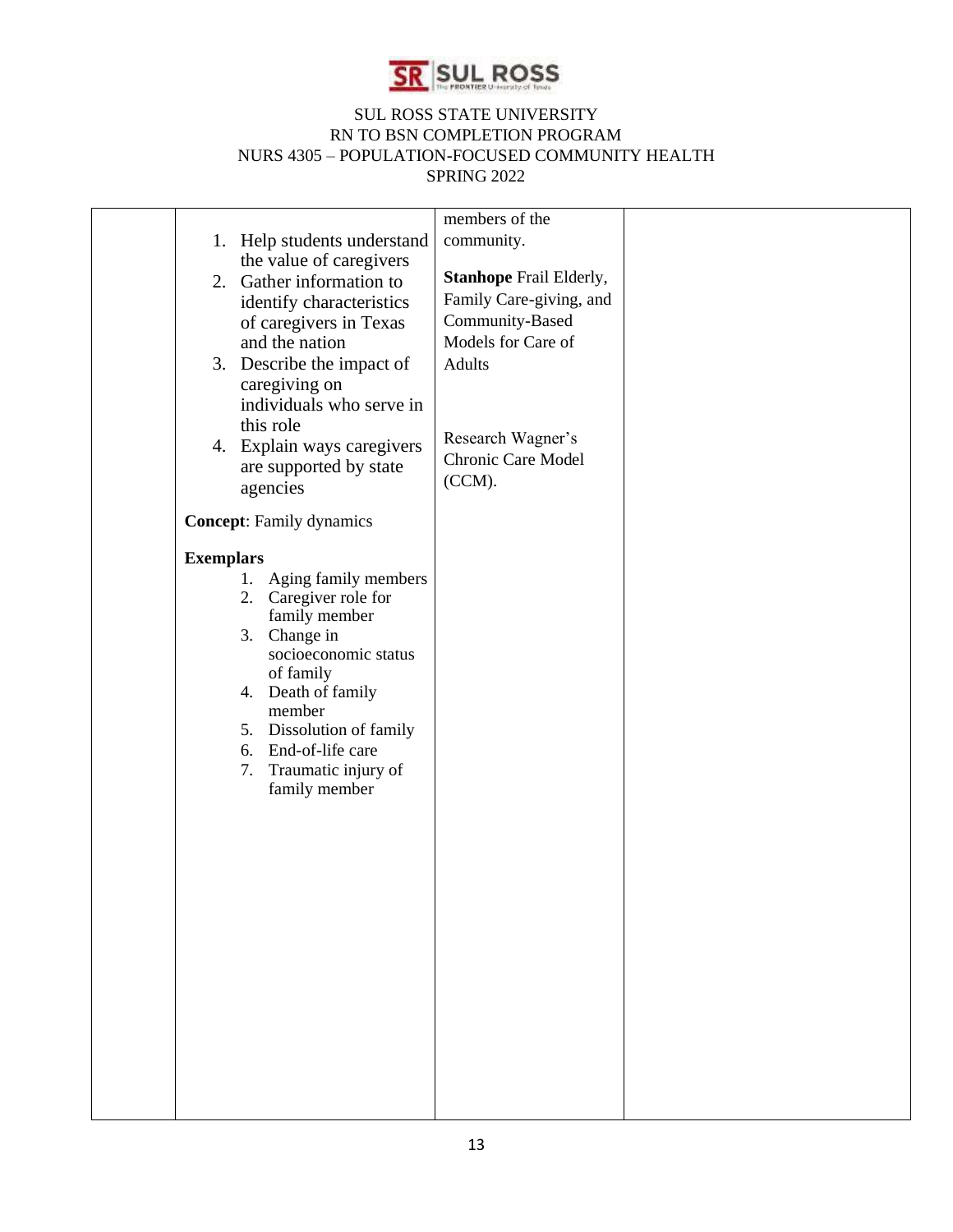

| Week 5   | <b>Homelessness and Poverty</b>                                                                                                                                                                                                                                                                                                                                                                                                                                                                                                                                                                                                                                                                                                                                                       | <b>Stanhope</b>                                                                                                                                                                                                                                                                                                                                                                                                                                                                                                                                                                                                                                                                                                                           | <b>Discussion 5:</b>                                                                                                                                                                                                                                                                                                                                                                                                                                                                                                                                                                                                                                                                                                                                                                                                                                                                                                                                                                                                                                |
|----------|---------------------------------------------------------------------------------------------------------------------------------------------------------------------------------------------------------------------------------------------------------------------------------------------------------------------------------------------------------------------------------------------------------------------------------------------------------------------------------------------------------------------------------------------------------------------------------------------------------------------------------------------------------------------------------------------------------------------------------------------------------------------------------------|-------------------------------------------------------------------------------------------------------------------------------------------------------------------------------------------------------------------------------------------------------------------------------------------------------------------------------------------------------------------------------------------------------------------------------------------------------------------------------------------------------------------------------------------------------------------------------------------------------------------------------------------------------------------------------------------------------------------------------------------|-----------------------------------------------------------------------------------------------------------------------------------------------------------------------------------------------------------------------------------------------------------------------------------------------------------------------------------------------------------------------------------------------------------------------------------------------------------------------------------------------------------------------------------------------------------------------------------------------------------------------------------------------------------------------------------------------------------------------------------------------------------------------------------------------------------------------------------------------------------------------------------------------------------------------------------------------------------------------------------------------------------------------------------------------------|
| 2/7/2022 | <b>Class objectives:</b><br>1. Determine factors that may<br>result in an individual<br>becoming homeless.<br>2. Identify health related<br>problems common to persons<br>who are homeless.<br>3. Evaluate social justice policies<br>and practices that relate to<br>homeless persons and others in<br>poverty.<br>4. Compare the implication of<br>homelessness among men,<br>women, and parents with<br>children, adolescents, and the<br>elderly.<br>5. Analyze the difference in being<br>in a metropolitan area and in<br>an isolated rural area -<br>advantages and disadvantages<br>and access to health care.<br><b>Concept:</b> Homelessness<br><b>Exemplars:</b><br>Teenage runaway<br>1.<br>2.<br>Child abuse<br>Intimate partner violence<br>3.<br>Substance abuse<br>4. | Ch 25 Poverty, and<br>Homelessness pg 440 -<br>4463<br><b>Review Healthy People</b><br>2020 initiatives related<br>to homelessness.<br>Research homeless<br>shelters in your area.<br>Evaluate the<br>information.<br>Research the Stewart B.<br><b>McKinney Homeless</b><br>Assistance Act of 1994,<br>Temporary Assistance to<br><b>Needy Families</b><br>(TANF), and the<br>National Coalition for<br>the Homeless.<br><b>Stanhope</b><br>Chapter 7 Cultural<br>Influences in Nursing in<br><b>Community Health</b><br>Ch 24 Rural Health and<br>Migrant Health<br><b>Research The Migrant</b><br><b>Clinicians Network-</b><br>look at the tools and<br>resources. Also, research<br>the natural helper model<br>for migrant workers. | Discuss the various causes of<br>1.<br>homelessness, both temporary<br>homeless and long-term<br>homelessness.<br>Discuss barriers to health care<br>2.<br>access and the role of the<br>community health nurse in<br>assessing and ensuring<br>accessibility of health care<br>services.<br>3. Research local homeless agencies<br>to obtain information on their<br>programs. Evaluate the<br>information. What services are<br>offered? What services can you<br>identify that are absent?<br>Why is it important for the<br>4.<br>community health nurse to develop<br>cultural awareness and cultural<br>competence?<br>5. What are some examples of<br>culturally sensitive interventions?<br>Research Hispanic and migrant<br>6.<br>health services and resources<br>available in your area. What<br>services are offered? What services<br>are absent?<br><b>Research Assignment 3: Vulnerable</b><br>Populations- due Monday at 8 am of<br>Week 6 2/15/21<br><b>CONTINUE WORKING ON</b><br><b>COMMUNITY ASSESSMENT</b><br><b>AND PAPER</b> |
|          | <b>Vulnerable populations:</b><br><b>Hispanic and migrant</b>                                                                                                                                                                                                                                                                                                                                                                                                                                                                                                                                                                                                                                                                                                                         |                                                                                                                                                                                                                                                                                                                                                                                                                                                                                                                                                                                                                                                                                                                                           |                                                                                                                                                                                                                                                                                                                                                                                                                                                                                                                                                                                                                                                                                                                                                                                                                                                                                                                                                                                                                                                     |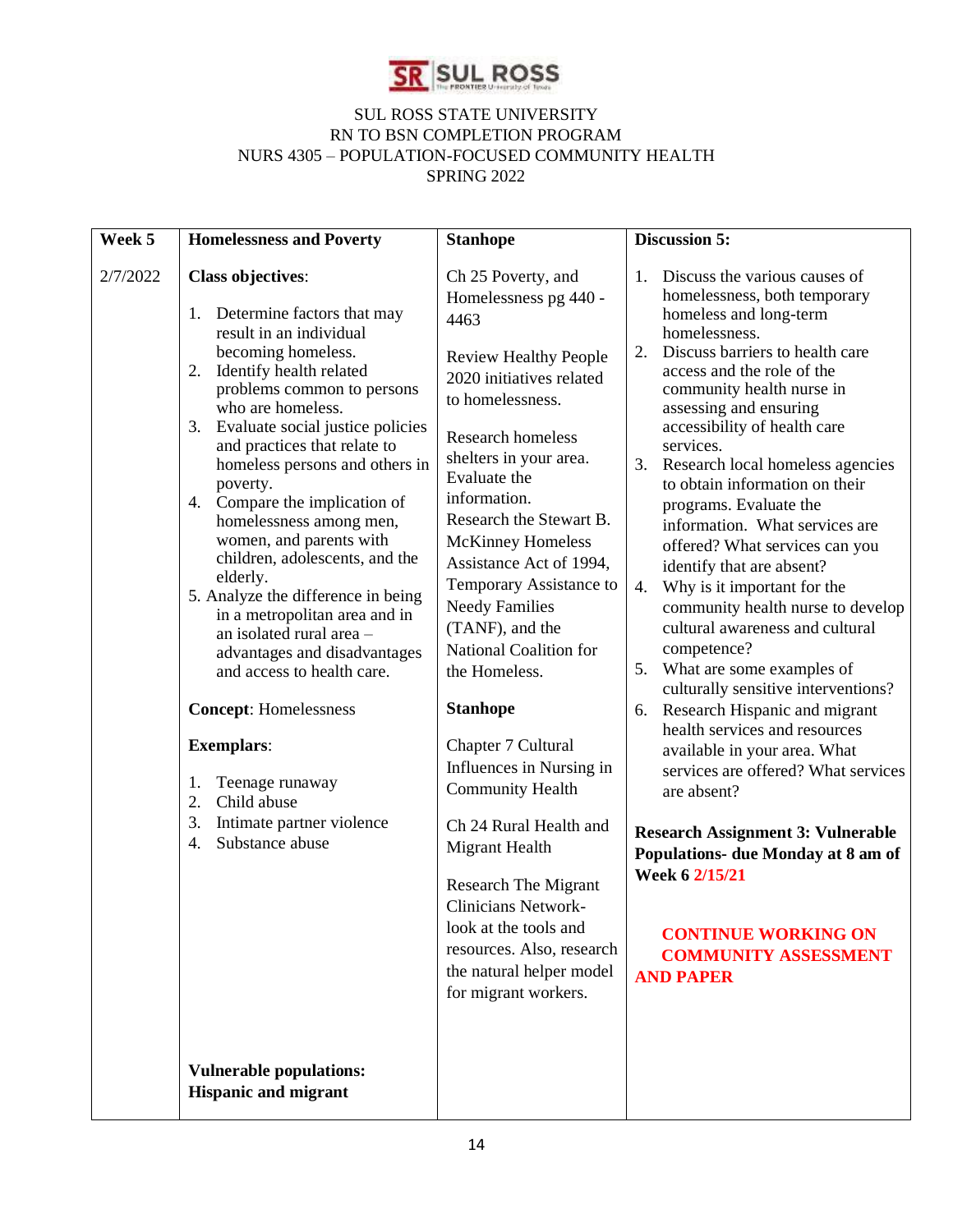

|          | <b>Class Objectives:</b>                           | Review M. Leininger's          |  |
|----------|----------------------------------------------------|--------------------------------|--|
|          |                                                    | <b>Culture Care: Diversity</b> |  |
| 1.       | Compare and contrast cultural                      | and Universality Theory.       |  |
|          | values and practices that                          |                                |  |
|          | impact the health care of the                      | http://nursing.jbpub.com       |  |
|          | members of various cultural                        | /sitzman/CH15PDF.pdf           |  |
|          | populations.                                       |                                |  |
|          | 2. Explore various modalities of                   | <b>Research the Cultural</b>   |  |
|          | health care services, their                        | Competence Framework;          |  |
|          | acceptance and use by                              | define cultural                |  |
|          | populations, and their impact<br>on health status. | competence and                 |  |
| 3.       | Apply concepts of holistic                         | identify the stages of         |  |
|          | nursing to the populations and                     | competence                     |  |
|          | the community.                                     | development.                   |  |
| 4.       | Explore the barriers to access                     |                                |  |
|          | to health care for persons who                     |                                |  |
|          | are migrants and those in rural                    |                                |  |
|          | areas.                                             |                                |  |
|          |                                                    |                                |  |
|          | <b>Concept: Culture</b>                            |                                |  |
|          | <b>Exemplars:</b>                                  |                                |  |
| 1.       | Causal beliefs                                     |                                |  |
| 2.       | Diet/nutrition                                     |                                |  |
|          | 3. Religious healing practices                     |                                |  |
| 4.       | Alternative/complementary                          |                                |  |
|          | medicine                                           |                                |  |
|          | 5. Treatment preferences                           |                                |  |
| 6.<br>7. | Birthrights<br>Child-rearing practices             |                                |  |
| 8.       | Gender roles                                       |                                |  |
| 9.       | Rites of passage                                   |                                |  |
|          | 10. Eye contact                                    |                                |  |
|          | 11. Touch                                          |                                |  |
|          |                                                    |                                |  |
|          |                                                    |                                |  |
|          |                                                    |                                |  |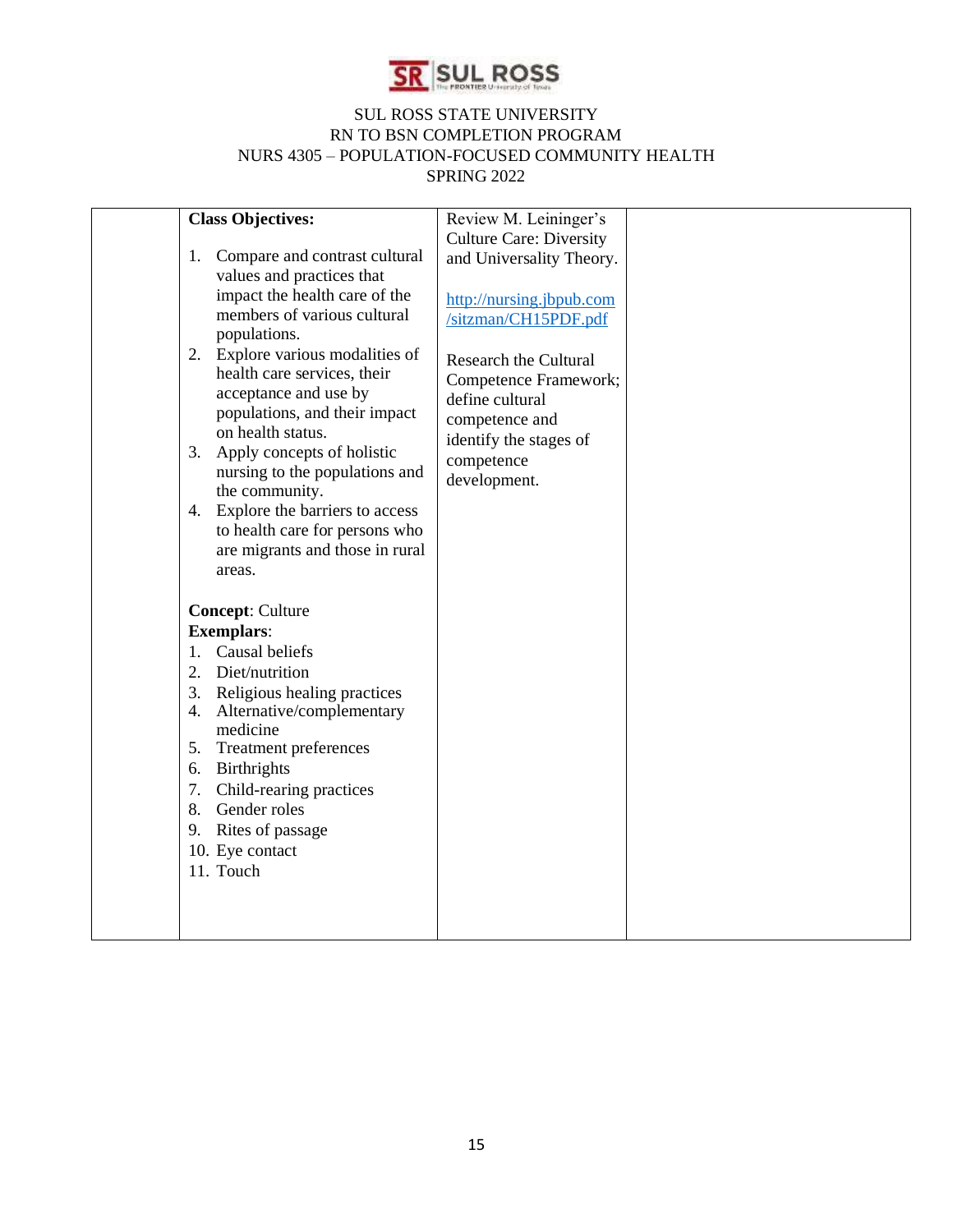

| Week 6    | Women's<br><b>Health</b>                                                                                                                                                                                                                                                                                                                                                                                                                                                                                                                                                                                                                                                                                  | <b>Stanhope</b>                                                                                                                                                                                                                                          | <i>*Research Assignment 3:</i>                                                                                                                                                                                                                                                                                                                                                                                                                                                                                                                                                                                                                                                                                                                                                   |
|-----------|-----------------------------------------------------------------------------------------------------------------------------------------------------------------------------------------------------------------------------------------------------------------------------------------------------------------------------------------------------------------------------------------------------------------------------------------------------------------------------------------------------------------------------------------------------------------------------------------------------------------------------------------------------------------------------------------------------------|----------------------------------------------------------------------------------------------------------------------------------------------------------------------------------------------------------------------------------------------------------|----------------------------------------------------------------------------------------------------------------------------------------------------------------------------------------------------------------------------------------------------------------------------------------------------------------------------------------------------------------------------------------------------------------------------------------------------------------------------------------------------------------------------------------------------------------------------------------------------------------------------------------------------------------------------------------------------------------------------------------------------------------------------------|
| 2/14/2022 | <b>Class objectives:</b>                                                                                                                                                                                                                                                                                                                                                                                                                                                                                                                                                                                                                                                                                  | Ch 20 pg 359-379                                                                                                                                                                                                                                         | <b>Vulnerable Populations- due</b><br><b>Monday 8 am 2/15/21</b>                                                                                                                                                                                                                                                                                                                                                                                                                                                                                                                                                                                                                                                                                                                 |
|           | 1.<br>Identify common health<br>problems of women over the<br>age span and health care<br>services needed.<br>2.<br>Analyze public policy related<br>to research and health care<br>services that concerns women<br>and why it is different from<br>that concerning men and<br>children.<br>3. Consider the impact on<br>families concerning the health<br>of women.<br>Identify barriers to access to<br>4.<br>health care for women.<br>Identify the primary health<br>5.<br>concerns of women.<br><b>Concept:</b> Reproduction<br><b>Exemplars:</b><br>1.<br>Contraception<br>2.<br>Pregnancy<br>3.<br>Infertility<br><b>Gestational conditions</b><br>4.<br>5.<br>Hormonal changes<br>6.<br>Menopause | Healthy People 2030<br>concerning health care<br>needs of women and<br>men.<br>Compare and contrast<br>healthcare concerns<br>between men and<br>women.<br>Research community<br>resources that are<br>targeted to women's or<br>men's healthcare needs. | Discussion 6:<br>Discuss the role of the community<br>1.<br>health nurse in programs for<br>women's health.<br>Analyze county mortality and<br>2.<br>morbidity data and rank the order<br>of the 10 most prevalent health<br>problems for women. Compare<br>these with men's health problems.<br>Research and discuss job<br>3.<br>descriptions and activities of<br>Occupational Health Nurses.<br>4.<br>Explain examples of biological,<br>chemical,<br>environmental/mechanical,<br>physical, and psychosocial<br>workplace hazards.<br>5.<br>Research and discuss job<br>descriptions and activities of<br>Occupational Health Nurses.<br>Explain examples of biological,<br>6.<br>chemical,<br>environmental/mechanical,<br>physical, and psychosocial<br>workplace hazards |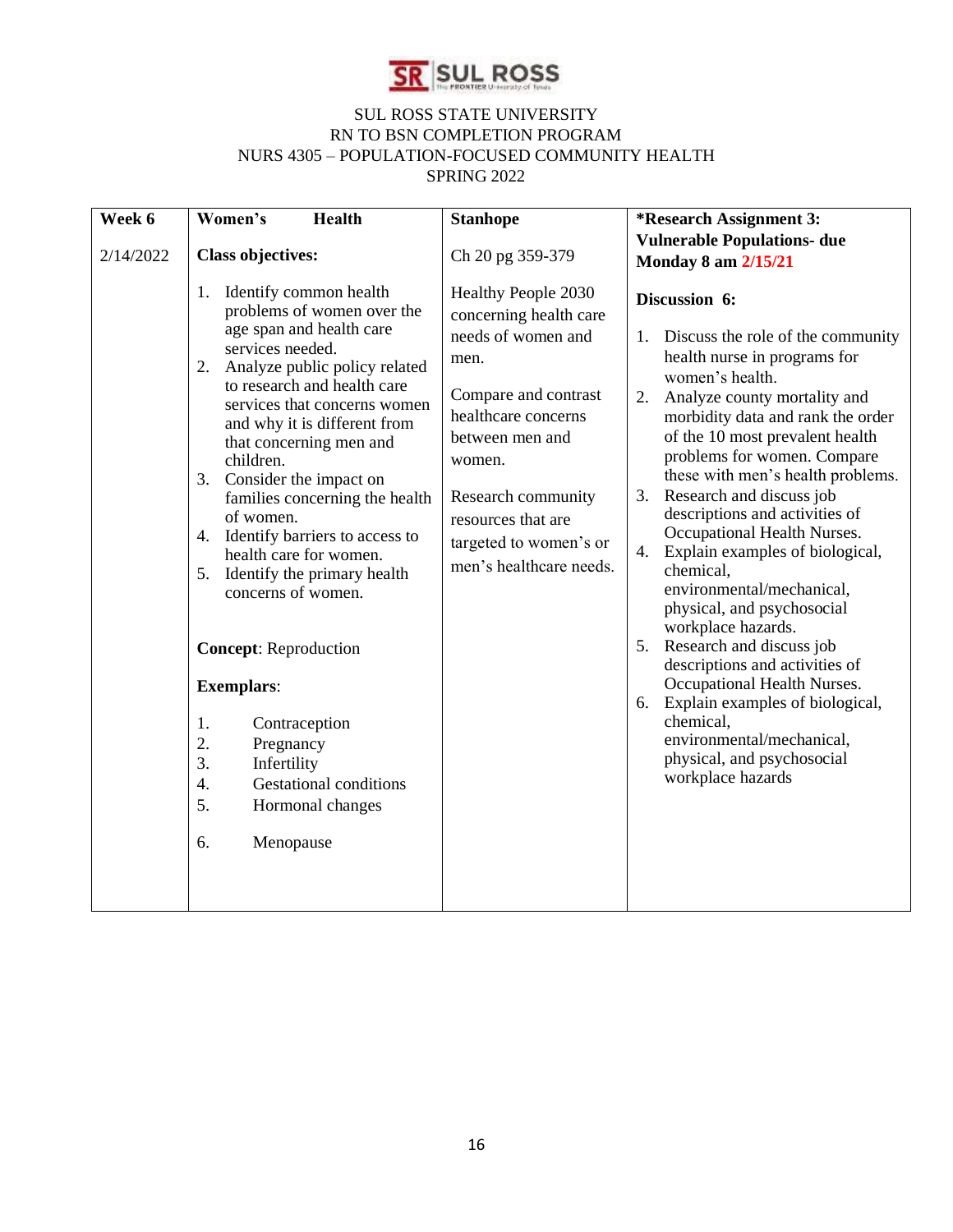

| <b>Occupational Health Nursing</b>                                                                                                                                                                                                                                                                                                                                                                                                                                                                                                                                                                                                                                                                                                    | <b>Stanhope</b>                                                                                                                                                                                                                                                                                                                                             | <b>CONTINUE WORKING ON</b>                      |
|---------------------------------------------------------------------------------------------------------------------------------------------------------------------------------------------------------------------------------------------------------------------------------------------------------------------------------------------------------------------------------------------------------------------------------------------------------------------------------------------------------------------------------------------------------------------------------------------------------------------------------------------------------------------------------------------------------------------------------------|-------------------------------------------------------------------------------------------------------------------------------------------------------------------------------------------------------------------------------------------------------------------------------------------------------------------------------------------------------------|-------------------------------------------------|
| <b>Class objectives:</b><br>Describe the nursing role in<br>1.<br>Occupational Health.<br>Describe current trends in the<br>2.<br>American workforce.<br>Describe examples of work-<br>3.<br>related illnesses and injuries.<br>Discuss the potential<br>4.<br>opportunities for health<br>promotion, prevention, and<br>protection in a workplace<br>setting such as wellness<br>program planning, chronic<br>disease management, and<br>safety related activities.<br><b>Concept:</b> Care coordination<br><b>Exemplars:</b><br>Area agencies on aging<br>1.<br>Disability-related services<br>2.<br>School-based services<br>3.<br>Self-management programs<br>4.<br>Disease management<br>5.<br>Patient navigation services<br>6. | Chapter 32 The Nurse in<br>Occupational Health<br>Review B.3-<br>Comprehensive<br>Occupational and<br><b>Environmental Exposure</b><br>History, Stanhope pg<br>600-601 Review<br>Occupational Health<br>History Form pg 600-<br>601.<br>Review:<br>www.OSHA.gov<br>www.CDC.gov/NIOSH<br>Read Application of the<br>epidemiologic model<br>(Stanhope pg 589) | <b>COMMUNITY ASSESSMENT</b><br><b>AND PAPER</b> |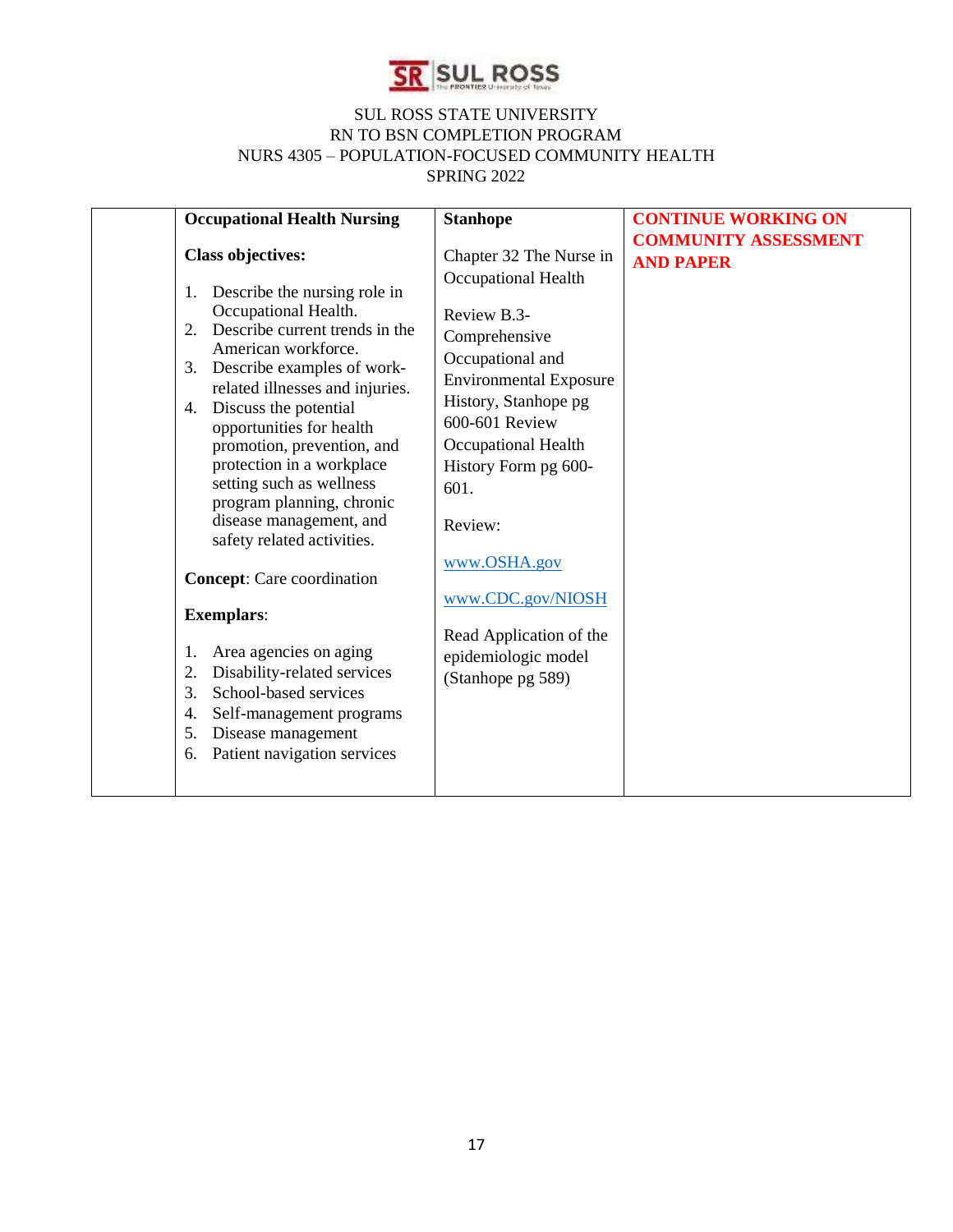

| Week 7    | <b>Emergency Preparedness</b>                                                                    | <b>Stanhope</b>                                        | <b>Discussion 7:</b>                                                    |
|-----------|--------------------------------------------------------------------------------------------------|--------------------------------------------------------|-------------------------------------------------------------------------|
| 2/21/2022 | <b>Class Objectives:</b>                                                                         | Ch 287                                                 | What do nurses need to know to<br>1.<br>prepare for emergency planning? |
|           | Determine actions needed to<br>1.<br>prepare for mass casualties or                              | Accidents and Injuries                                 | Choose one of the following topics<br>2.<br>and discuss the role of the |
|           | accidents.<br>Determine the resources<br>2.                                                      | Review:                                                | community health nurse in:<br>a. disaster planning and                  |
|           | available and those that you                                                                     | Nursing Curriculum for                                 | management.                                                             |
|           | need.<br>3. Describe steps to assess and                                                         | <b>Emergency Preparedness</b>                          | b. disaster preparedness.<br>c. disaster response.                      |
|           | control the environment.<br>4. Identify roles of team members                                    | http://webapps.nursing.v<br>anderbilt.edu/incmcemo     | disaster recovery.<br>$d_{\cdot}$<br>e. preparing for and               |
|           | and who will act as the leader.<br>Analyze methods to set up<br>5.                               | dules2/main.html                                       | responding to bioterrorism.                                             |
|           | realistic and viable triage                                                                      | Research CDC website                                   | Discuss the community health<br>3.<br>nurse's role in communicable      |
|           | systems.                                                                                         | for emergency                                          | disease control.                                                        |
|           | <b>Natural and Man-made Disaster</b><br><b>Management</b>                                        | preparedness and<br>planning                           | 4. What is the most pressing public<br>health issue in your community   |
|           |                                                                                                  | <b>Stanhope</b>                                        | and what suggestions do you have<br>for improvement?                    |
|           | <b>Class objectives:</b>                                                                         |                                                        |                                                                         |
|           | Define the nurse's role in<br>1.                                                                 | Ch 16 Disaster<br>Management                           | <b>CONTINUE WORKING ON</b>                                              |
|           | disaster planning, management<br>and evaluation.                                                 | <b>Review American Red</b>                             | <b>COMMUNITY ASSESSMENT</b><br><b>AND PAPER</b>                         |
|           | Describe the phases of disaster<br>2.<br>response.                                               | <b>Cross Disaster Response</b>                         |                                                                         |
|           | Compare the cultural, spiritual,<br>3.<br>and social issues impacting                            | http://www.redcross.org/                               |                                                                         |
|           | responses to disasters.                                                                          | prepare/                                               |                                                                         |
|           | 4. Describe the national and state<br>systems for accountability and<br>coordination of disaster | <b>Stanhope</b>                                        |                                                                         |
|           | planning, response, recovery,                                                                    | Ch 28 Nursing Practice                                 |                                                                         |
|           | and evaluation.<br>5. Consider the ethical, legal,                                               | at the Local, State, and<br>National Levels in Public  |                                                                         |
|           | psychological and cultural<br>considerations in Mass                                             | Health                                                 |                                                                         |
|           | Casualty Incidences.                                                                             | Ch 31 The Nurse in the                                 |                                                                         |
|           | Describe the process of Critical<br>6.<br>Incident Stress Debriefing.                            | Schools                                                |                                                                         |
|           | <b>Concept: Professionalism</b>                                                                  | Review the Health                                      |                                                                         |
|           | <b>Exemplars:</b>                                                                                | Insurance Portability and<br><b>Accountability Act</b> |                                                                         |
|           |                                                                                                  | (HIPAA): What does it                                  |                                                                         |
|           | Influential leadership<br>1.                                                                     | mean for public health                                 |                                                                         |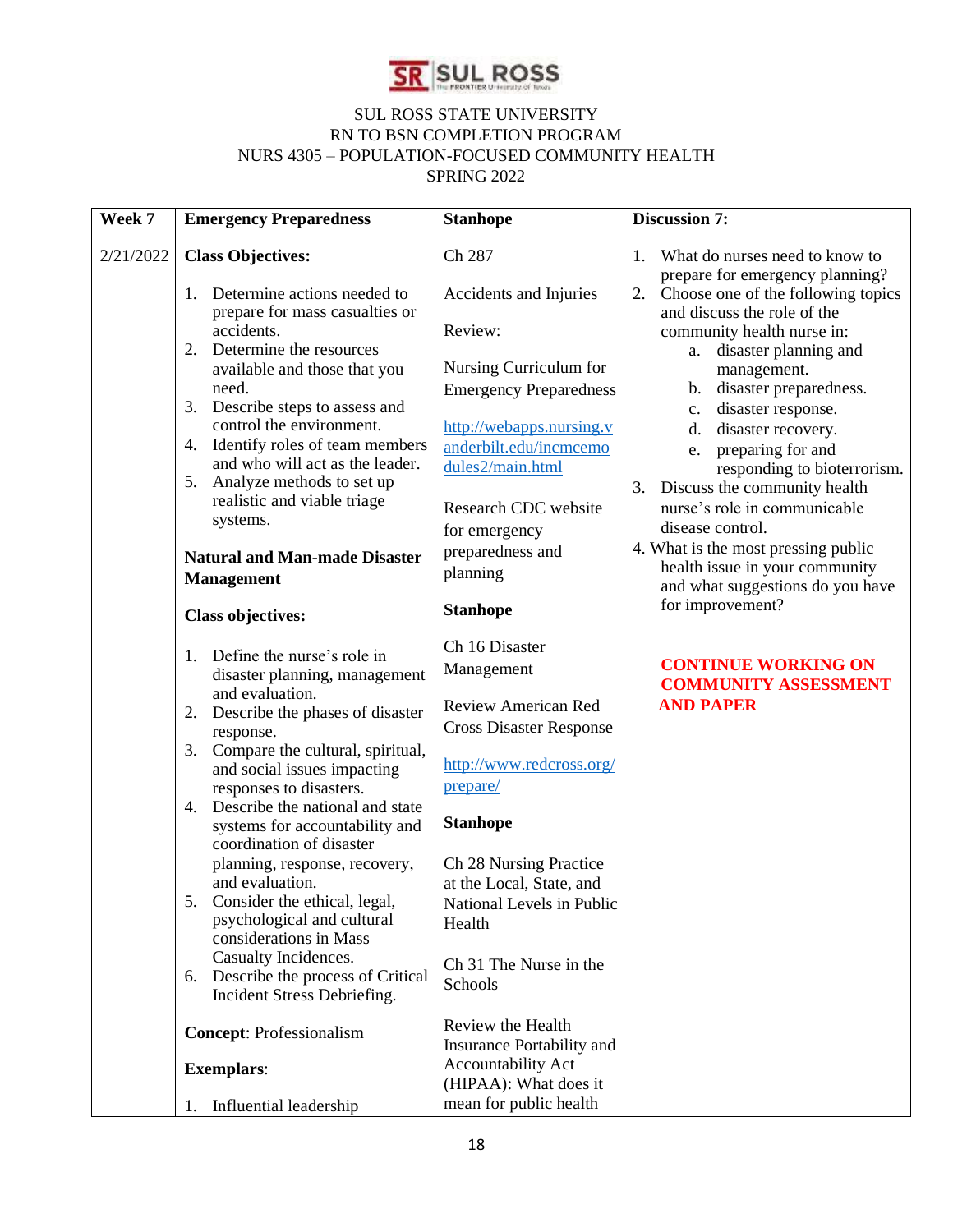

| Knowledgeable<br>2.               |                                  | nurses? (Stanhope pg |  |
|-----------------------------------|----------------------------------|----------------------|--|
| 3.<br>Skilled                     |                                  | $596 - 597$          |  |
| Therapeutic<br>4.                 |                                  |                      |  |
| Accurate<br>5.                    |                                  |                      |  |
| Focused<br>6.                     |                                  |                      |  |
| Respectful<br>7.                  |                                  |                      |  |
| Truthful<br>8.                    |                                  |                      |  |
| Honorable<br>9.                   |                                  |                      |  |
| Roles for nurses in the           |                                  |                      |  |
| community                         |                                  |                      |  |
|                                   |                                  |                      |  |
| <b>Class objectives</b>           |                                  |                      |  |
| 1. Define local, state, and       |                                  |                      |  |
|                                   | national roles for public health |                      |  |
| nurses.                           |                                  |                      |  |
|                                   |                                  |                      |  |
| 2.                                | Identify trends in public health |                      |  |
| nursing.                          |                                  |                      |  |
| Describe examples of public<br>3. |                                  |                      |  |
| health nursing roles.             |                                  |                      |  |
|                                   |                                  |                      |  |
| <b>Concept:</b> Health promotion  |                                  |                      |  |
|                                   |                                  |                      |  |
| <b>Exemplars:</b>                 |                                  |                      |  |
| Vaccinations<br>1.                |                                  |                      |  |
| 2.<br>Nutrition counseling        |                                  |                      |  |
| 3.<br>Genetic counseling          |                                  |                      |  |
| 4.<br>Injury prevention           |                                  |                      |  |
| 5.                                | Environmental exposures          |                      |  |
| 6.                                | Developmental screening          |                      |  |
| 7.                                | Blood pressure screening         |                      |  |
| 8. Substance abuse screening      |                                  |                      |  |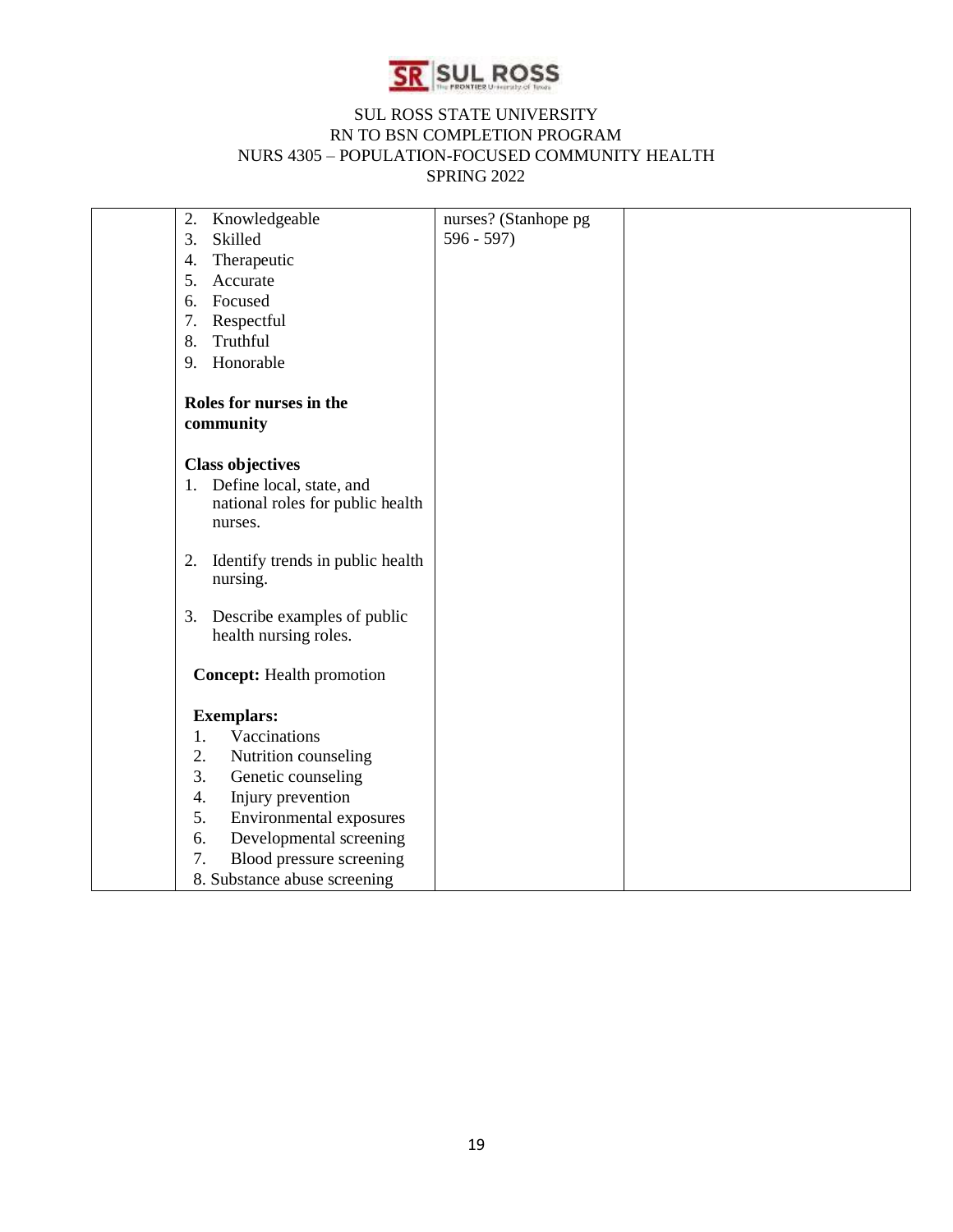

| Week 8<br>2/28/2022 | <b>CONTINUE WORKING</b><br><b>ON COMMUNITY</b><br><b>ASSESSMENT AND</b><br><b>PAPER</b> | <b>COMMUNITY ASSESSMENT</b><br><b>PAPER DUE FRIDAY OF</b><br>WEEK 8 @ MN. |
|---------------------|-----------------------------------------------------------------------------------------|---------------------------------------------------------------------------|
|                     |                                                                                         |                                                                           |
|                     |                                                                                         |                                                                           |
|                     |                                                                                         |                                                                           |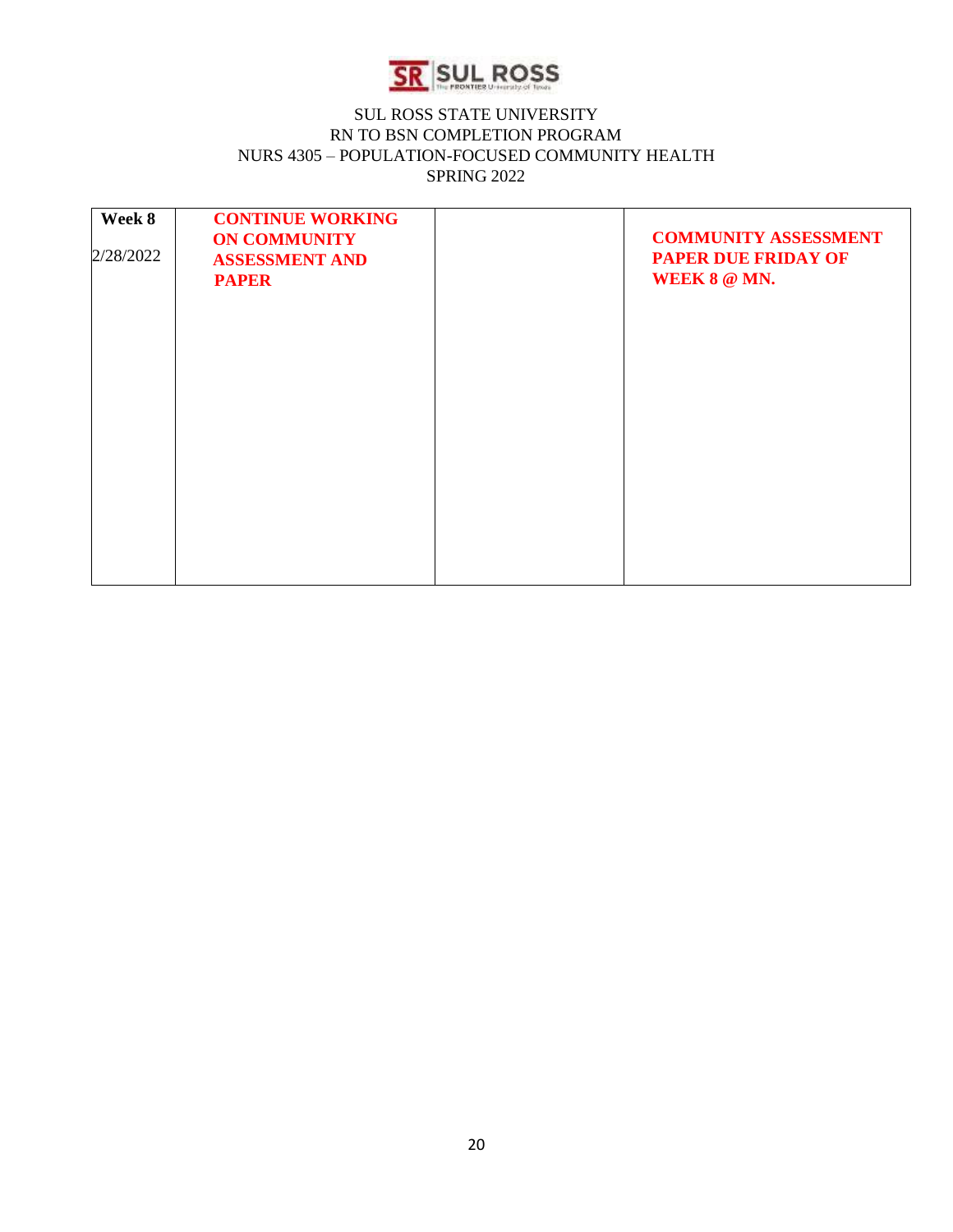

# **Monday Tuesday Wednesday Thursday Friday Saturday Sunday Week 1 1/11/17/21 Class start: 1/11/21 12 13 14 15 16 17 Week 2 1/18//21 18**  Research Assignment # 1 due 8 am **1/18/21** 19 20 21 22 23 24 **Week 3 1/25/21 25 26 27 28 29 30 31 Week 4 2/12/7/21 2/1**  Research Assignment # 2 due 8 am **2/1/21 2 3 4 5 6 7 Week 5 2/14/21 2/8 8 10 11 12 13 14**

### **8 WEEK CALENDAR FOR SPRING 2021**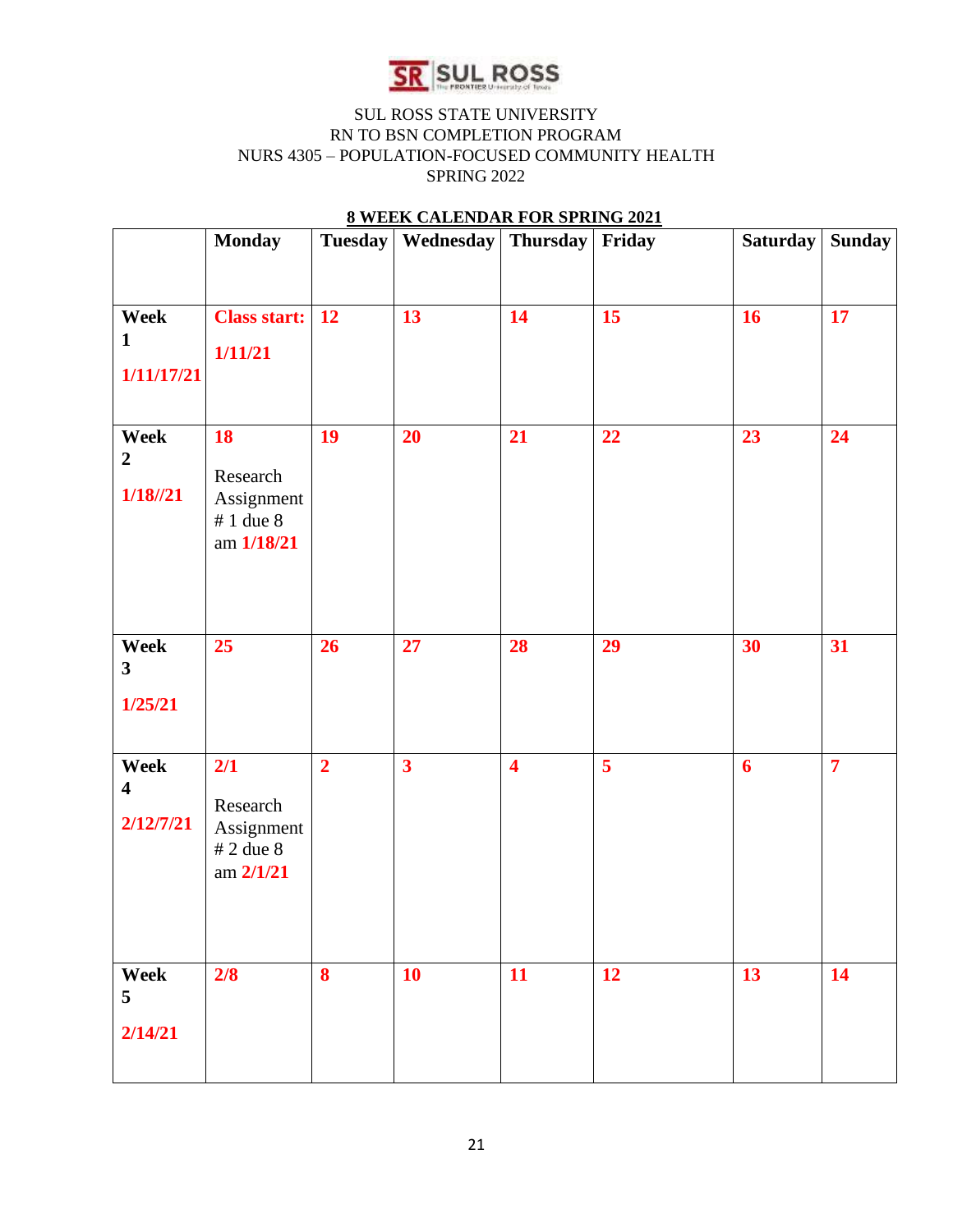

| Week<br>6<br>2/21/21                 | Research<br>Assignment<br>#3 due 8 am<br>2/15 | 16             | 17                      | 18                      | 19                                                                                    | 20 | 21 |
|--------------------------------------|-----------------------------------------------|----------------|-------------------------|-------------------------|---------------------------------------------------------------------------------------|----|----|
| Week<br>$\overline{7}$<br>2/22/28/21 | 22                                            | 23             | 24                      | 25                      | 26                                                                                    | 27 | 28 |
| Week<br>8<br>3/13/7/21               | 3/1                                           | $\overline{2}$ | $\overline{\mathbf{3}}$ | $\overline{\mathbf{4}}$ | 5 <sup>5</sup><br>***Community<br><b>Assessment</b><br>Paper due @<br><b>MN 3/521</b> |    |    |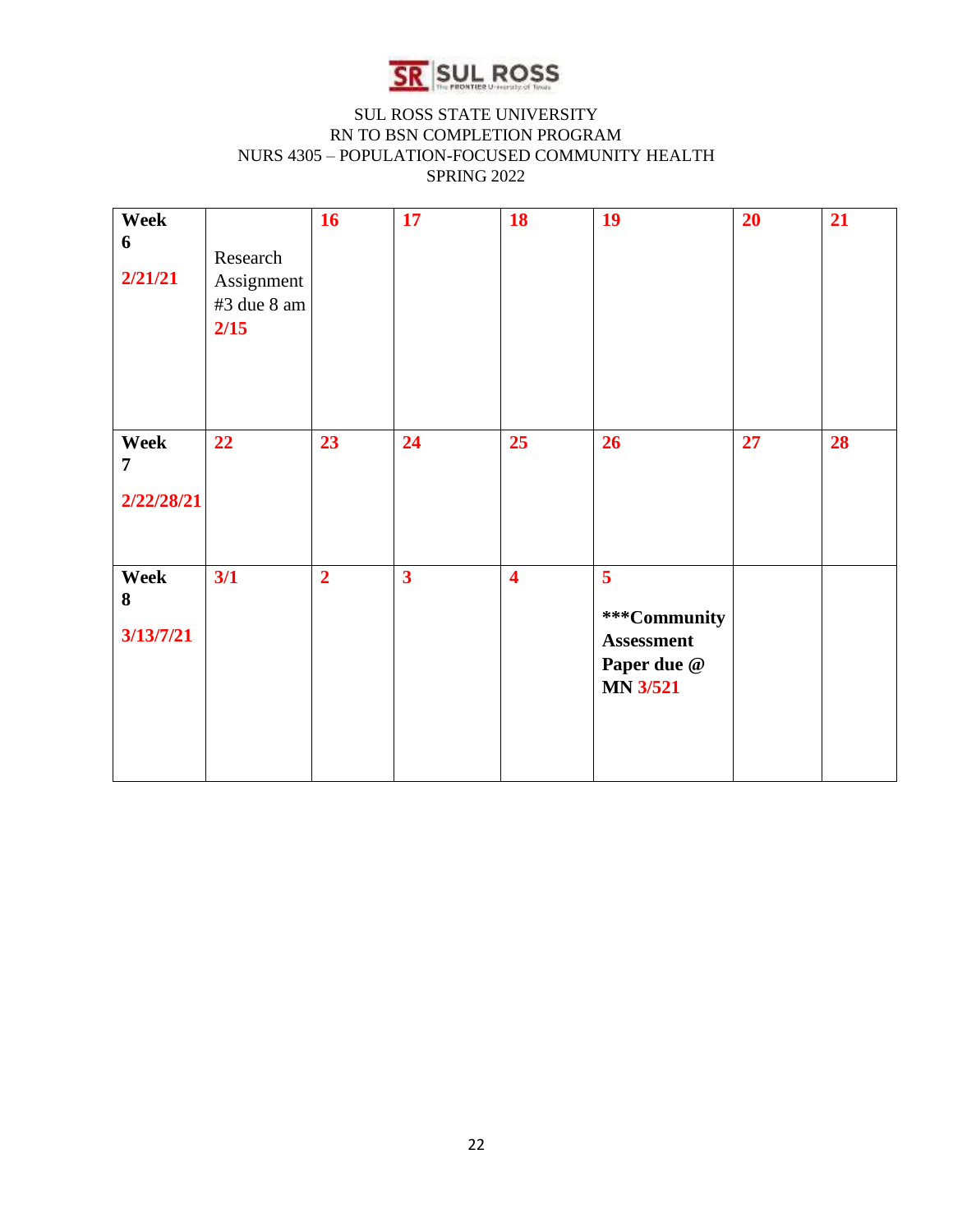

| <b>Scholarly Presentation</b><br>Writing style allows for clear<br>communication of thoughts through<br>logical presentation of ideas with<br>correct spelling, grammar, and<br>punctuation (SGP). | Thoughts are<br>logically<br>organized at<br>the paragraph<br>level without<br>errors in SGP.<br>15 Points                              | Thoughts are<br>logically<br>organized at the<br>paragraph level<br>with no more than<br>3 errors in SGP.<br>10 Points        | Thoughts are<br>logically<br>organized at the<br>paragraph level<br>with no more<br>than 4 errors in<br>SGP. And/Or<br>Thoughts show<br>limited logical<br>organization | Thoughts show no<br>logical<br>organization in<br>the paragraph.<br>And/Or<br>Postings contain in<br>excess of 4 errors<br>in SGP.<br>$\Omega$<br>Points |
|----------------------------------------------------------------------------------------------------------------------------------------------------------------------------------------------------|-----------------------------------------------------------------------------------------------------------------------------------------|-------------------------------------------------------------------------------------------------------------------------------|-------------------------------------------------------------------------------------------------------------------------------------------------------------------------|----------------------------------------------------------------------------------------------------------------------------------------------------------|
|                                                                                                                                                                                                    |                                                                                                                                         |                                                                                                                               | between ideas.<br>5<br>Points                                                                                                                                           |                                                                                                                                                          |
| <b>Engagement</b><br>Engages in discussion through use of<br>thoughtful replies to the postings of<br>other students.                                                                              | Replies in the<br>discussion<br>board to 1 or<br>more peer in a<br>thoughtful,<br>reflective, and<br>respectful<br>manner.<br>20 Points | Gives a limited<br>reply to peer in a<br>respectful manner.<br>10 Points                                                      | Gives a limited<br>reply to peer and<br>may be construed<br>as disrespectful.<br>5 Points                                                                               | No replies to any<br>postings. And/ Or<br>Replies are clearly<br>disrespectful.<br>0 Points                                                              |
| Citations/APA<br>Ideas are supported by proper citation<br>and use of references following APA<br>format.                                                                                          | Postings<br>incorporate<br>citations and<br>references<br>following APA<br>format with<br>only 1 error.<br>20 Points                    | Postings<br>incorporate<br>citations and<br>references<br>following APA<br>format with no<br>more than 2 errors.<br>15 Points | Postings<br>incorporate<br>citations and<br>references<br>following APA<br>format with no<br>more than 3 errors.<br>10 Points                                           | Postings include<br>three or more<br>errors in APA<br>format.<br>5 Points                                                                                |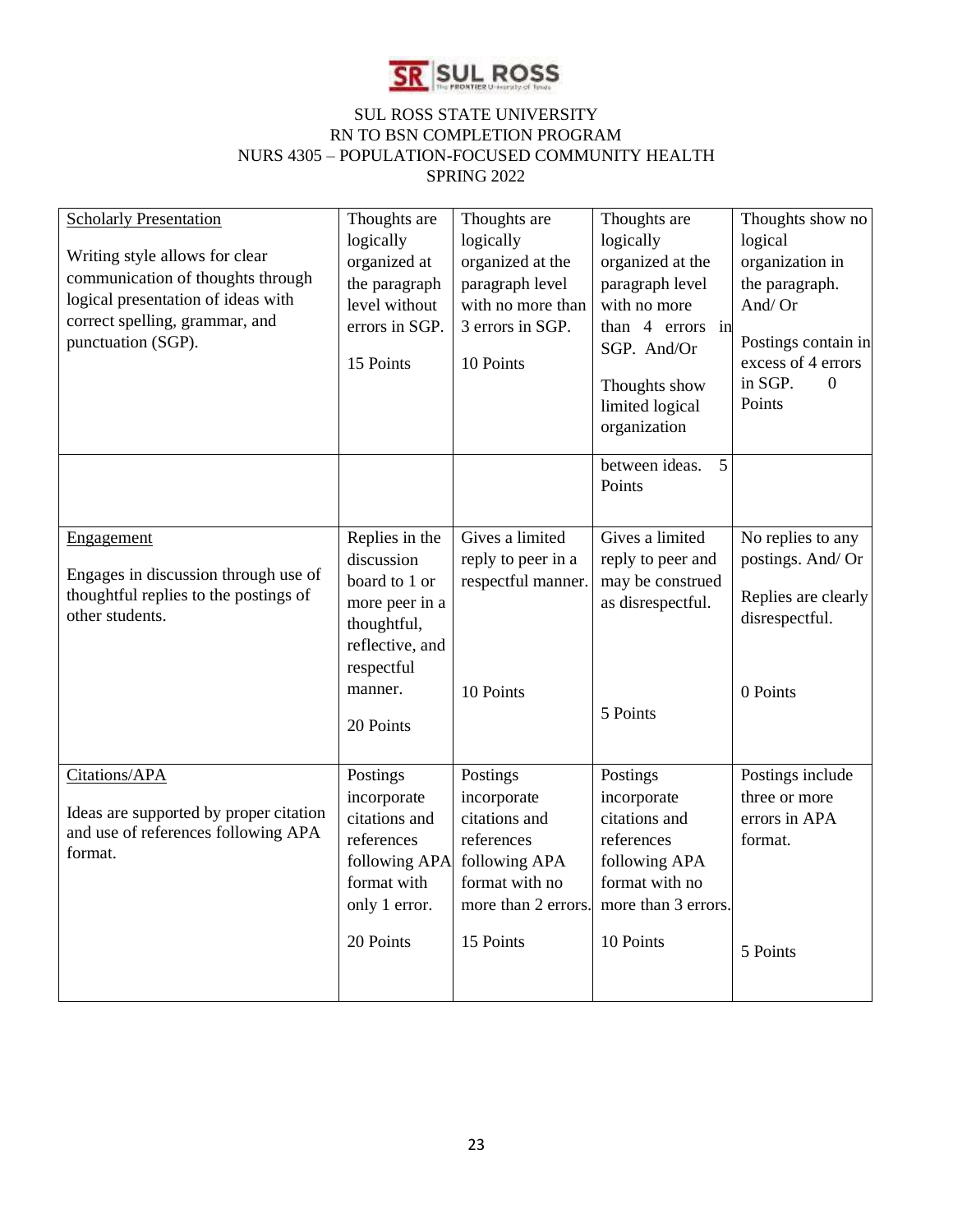

| Literature/Evidence                                                                             | Postings and                                                             | Postings and                                                                                 | Postings and/or                                        | Postings and                                     |
|-------------------------------------------------------------------------------------------------|--------------------------------------------------------------------------|----------------------------------------------------------------------------------------------|--------------------------------------------------------|--------------------------------------------------|
| Ideas are supported by student<br>conducted research – outside the<br>required course material. | replies are<br>supported by<br>more than two<br>outside<br>references in | replies are<br>supported by one<br>outside reference<br>in addition to<br>required readings. | replies are only<br>supported by<br>required readings. | replies are not<br>supported by any<br>evidence. |
|                                                                                                 | addition to<br>required<br>readings.<br>20 Points                        | 10 Points                                                                                    | 5 Points                                               | 0 Points                                         |

**NURS 4305 Population-Focused Community Health Evidence-Based Research Assignments**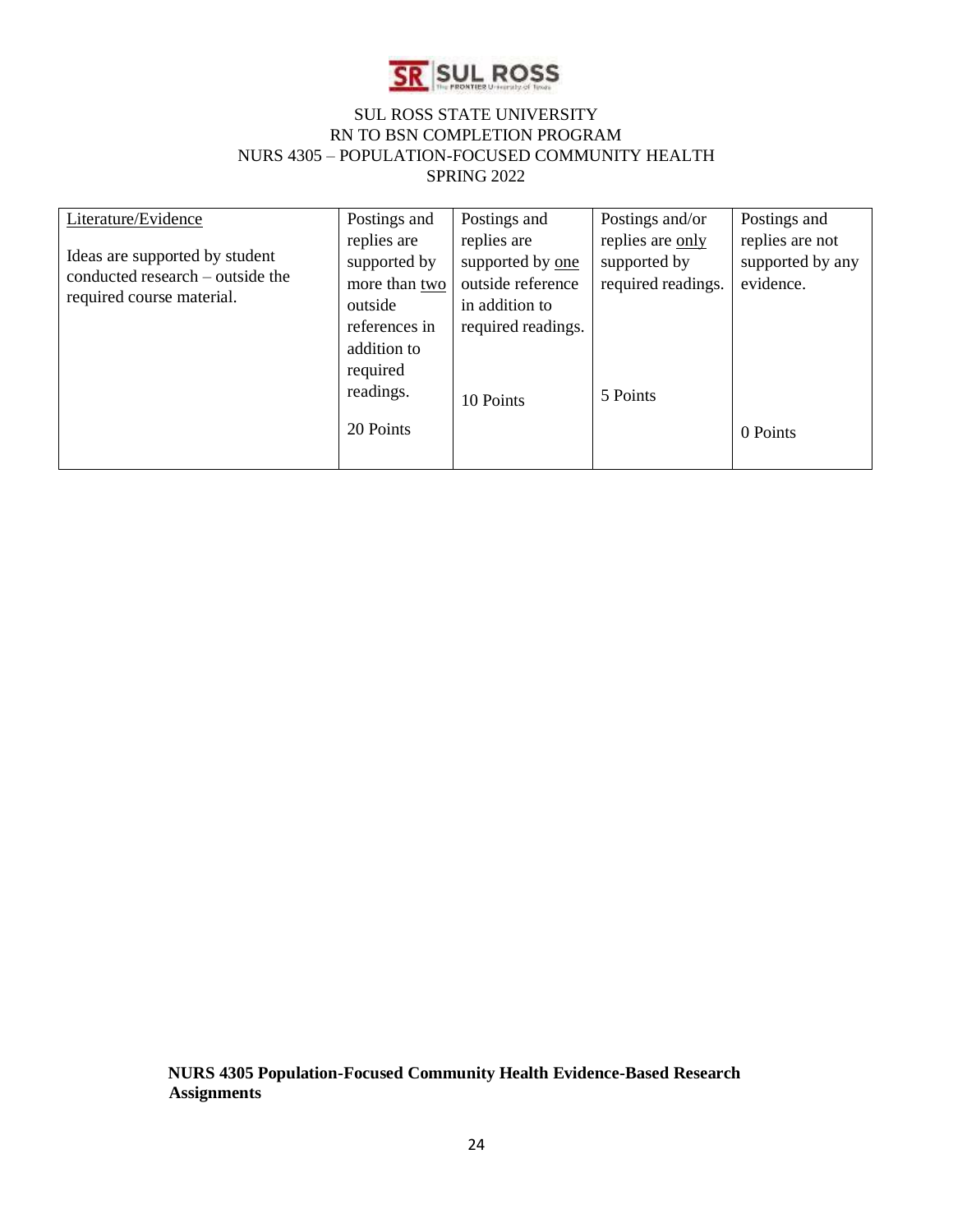

Students will use **peer-reviewed** articles that address evidence-based practice relative to community health. Each paper counts 15% toward your course grade, for a total of 45%. Follow the provided grading rubric

#### **Assignment 1 Healthy People 2030:**

- 1. Download Healthy People 2030 and identify one health issue of interest related to community health
- (i.e. an issue that affects a population)
- 2. Conduct a literature search for a **peer-reviewed article** addressing evidence-based nursing or health care practices related to the topic.
- 3. Write a brief summary of why you selected this topic, what aspects the research addressed and why you chose the article.
- 4. Submit your brief summary and a **copy of the peer-reviewed article** on Blackboard under "Forum" by due date.

#### **Assignment 2 Immunizations:**

1. Conduct a literature search for a **peer-reviewed article** addressing evidence-based nursing or health care practices related to immunizations.

2. Write a brief summary of what immunization issue the research addressed and why you chose the article.

3. Submit your brief summary and a **copy of the peer-reviewed article** on Blackboard under "Forum" by due date,

#### **Assignment 3 Vulnerable Populations:**

- 1. Refer to Stanhope and Lancaster Part VI Vulnerability: Predisposing Factors and select a vulnerable population.
- 2. Conduct a literature search for a **peer-reviewed article** addressing evidence-based nursing or health care practices related to the vulnerable population.
- 3. Write a brief summary of why you selected this vulnerable population, what the research addressed and why you selected this article.
- 4. Submit your brief summary and a **copy of the peer-reviewed article** on Blackboard under "Discussions" by due date.

**\*Peer-reviewed research articles:** use the Sul Ross Library search engines to locate articles in professional nursing journals. Do **not** use "Googled" articles. Ask the Sul Ross librarians for assistance with a literature search if you are not familiar with how to conduct one; they are very experienced and helpful.

**\*Points will be deducted** for use of articles that are not peer-reviewed research articles with appropriate identification as such.

#### **Sul Ross State University-Rio Grande College NURS 4305 Population-Focused Community Health**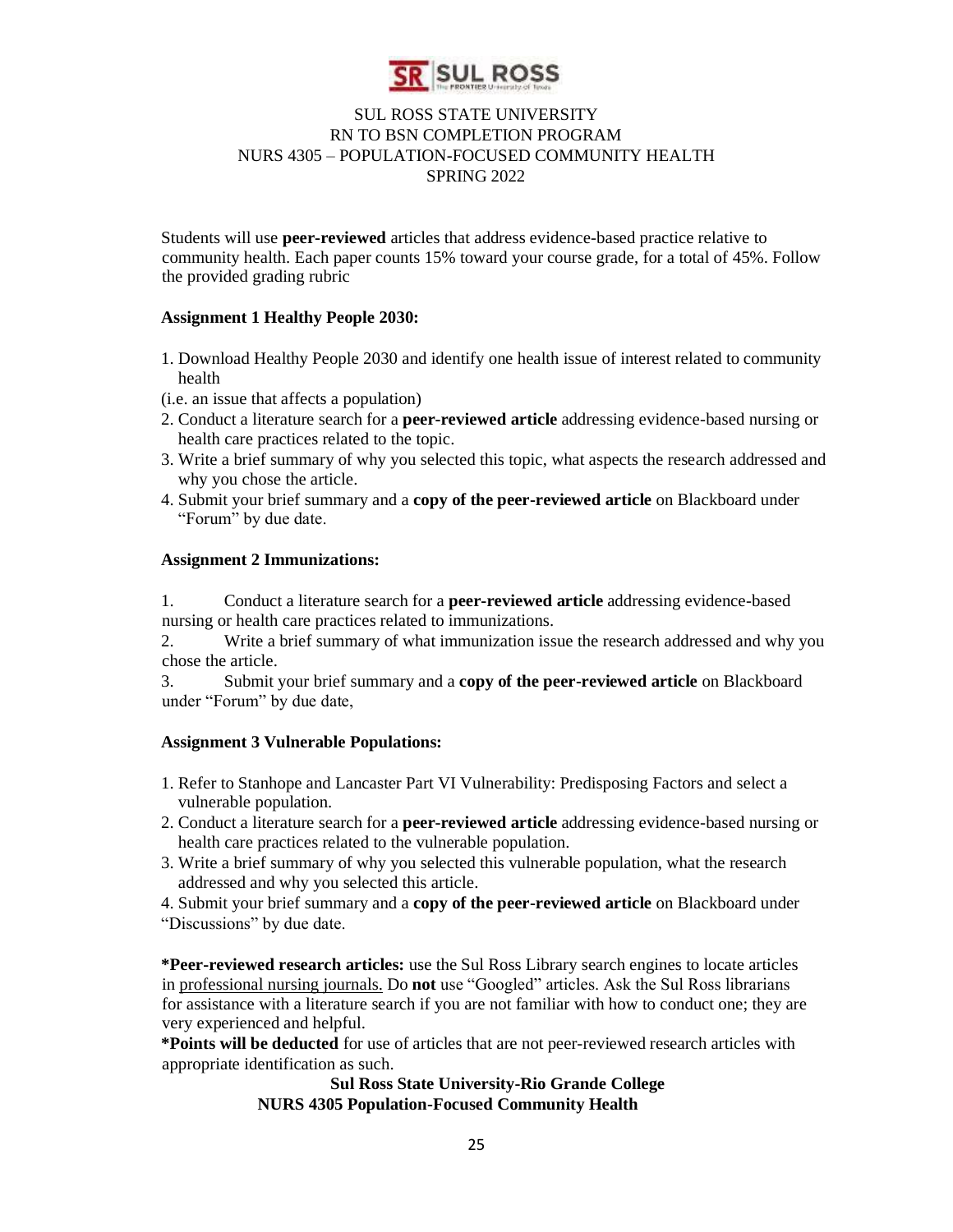

#### **Research Assignment Grading Rubric**

 $NAME$ 

#### **Evidence-Based Research Assignment 45%**

| <b>Measures</b>                           | <b>Healthy People</b>  | <b>Immunizations</b> due | <b>Vulnerable</b>      |
|-------------------------------------------|------------------------|--------------------------|------------------------|
|                                           | 2030 Topic due 1/18121 | 2/1/21                   | <b>Populations due</b> |
|                                           |                        |                          | 2/15/21                |
| Used a confirmed peer-reviewed            |                        |                          |                        |
| reference, included with                  |                        |                          |                        |
| assignment $(20 \text{ pts})$             |                        |                          |                        |
|                                           |                        |                          |                        |
| Critical reasoning expressed              |                        |                          |                        |
| addressing evidence-based nursing         |                        |                          |                        |
| practice and the topic (60 pts)           |                        |                          |                        |
|                                           |                        |                          |                        |
|                                           |                        |                          |                        |
| Posted on Blackboard by date and          |                        |                          |                        |
| time due $(10 \text{ pts})$               |                        |                          |                        |
|                                           |                        |                          |                        |
| APA 7 <sup>th</sup> ed, Grammar, spelling |                        |                          |                        |
| and punctuation (10 pts)                  |                        |                          |                        |

Comments:

#### **Guidelines for Community Assessment and Paper**

Stanhope, M. & Lancaster, J. (2022). Foundations of nursing in the community: Community oriented practice. (7th ed.). Mosby/Elsevier. Ch 13: Community Assessment and Evaluation. Review Stanhope's Community Assessment Instructions.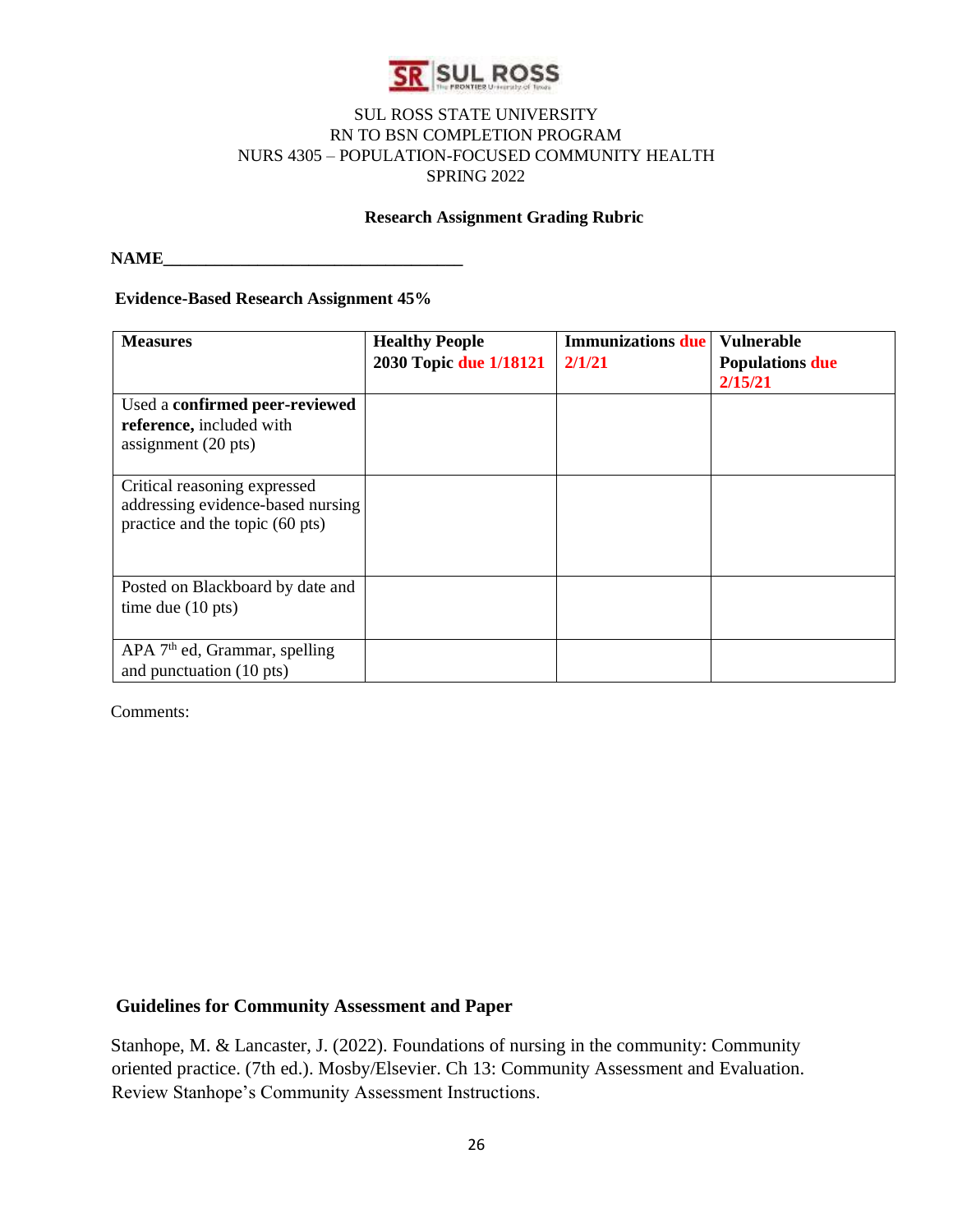

This project counts 45% of your course grade. **Start at the beginning** of the semester and work on it each week. The paper is due on **Friday of Week 8 at MIDNIGHT**. **DO NOT wait until the last week of class to complete your assessment.** Early submissions are accepted.

Students will perform a community assessment of a selected community. If feasible, you may work in groups and submit a group project. Please contact the instructor for permission first. The project should reflect equally shared work and clearly indicate the work that each student performed, ie: Student #1 gathered data on sections \_\_\_ of the rubric and wrote the section of the paper titled : etc.

Determine the team members and roles. Plan how to accomplish the project, sharing the work and findings, and produce the formal report.

- 1. You will select a community to assess. Determine the geographic parameters. Describe the assigned community. Discuss the type of community (e.g. geographic, environmental, rural, or urban).
- 2. Discuss the methods that will be used to conduct the community assessment with the clinical faculty. See Ch 13: Community Assessment and Evaluation.
- 3. Conduct the Windshield survey and DOCUMENT the hours spent; you will need to turn this is with the paper.

 See Windshield Survey Guide: "How to Perform a Windshield Survey". Also, see Table 13.3, p.246: *Windshield survey components as a guide*.

- 4. Gather primary and secondary community assessment data on the selected community.
- 5. Assess for potential environmental hazards (air, water, soil, etc.) through an Internet search on your community using the website [www.scorecard.org.](http://www.scorecard.org/)
- 6. Identify the community needs, strengths, weaknesses, liabilities, and assets.
- 7. Relate the identified community needs, strengths, weaknesses, liabilities, and assets to Healthy People 2030 and Texas Health Care Report [\(www.texashealthcarereport.org\).](http://www.texashealthcarereport.org/)
- 8. Provide recommendations for community level interventions based on the identified needs, strengths, weaknesses, liabilities, and assets.
- 9. Identify two (2) wellness diagnoses for the community assessed.
- 10.Identify a need within this community. Develop a plan for a community service project for this community.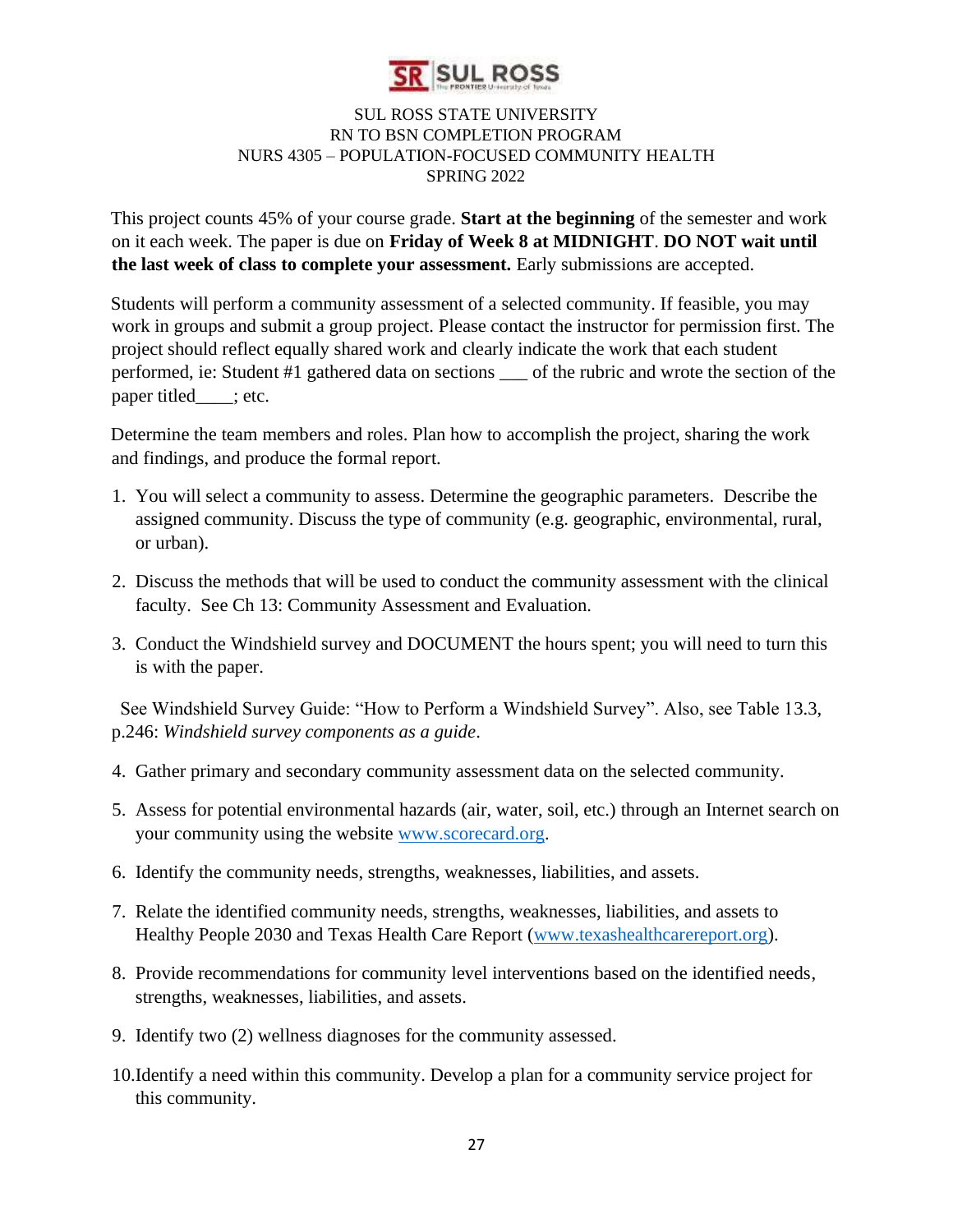

11.Prepare formal paper with references using APA format 7th Ed. If working in a group, submit one group paper to the Assignment Dropbox link created for this assignment.

# **ADDITIONAL RESOURCE:**

How to Perform a Windshield Survey by Erica Roth: Group Activity

A windshield survey relies on observations for data and other information instead of directing questions to participants. The windshield surveys got its name because many of these projects are done while the observers sit in a car. You also can perform a windshield survey by walking through the targeted area. Difficulty: Moderately Easy Things You'll Need:

• Maps • Team of survey takers • Survey questions • Pens • Clipboards • Cameras, if applicable

Step 1. Develop survey questions that fit the definition and capabilities of a windshield survey. For example, if you want to assess the recycling program in your town, you would write down questions related to the number of recycling bins each house puts out and the types of material you see--and don't see--in the bins.

Step 2. Gather together maps of the areas you will be surveying. Map out the route you will take through the neighborhood or other area in question, along with an alternate route. Determine what time period(s) the survey will need to be taken and how many survey takers you will need.

Step 3. Create a team of people who will perform the windshield survey. One person will need to drive the car as one to two others gather the data you need. You may consider adding another person to the team to operate audio-visual equipment if you need still or video pictures as part of the survey.

Step 4. Equip your survey team with plenty of supplies, such as pens, clipboards and paper on which to take notes in addition to the survey questions. Don't forget water and snacks if the team will be on the road for long periods of time.

Step 5. Be sure each team member knows his/her job as you begin the windshield survey. So the survey takers can make their observations, you will need to drive as slowly as possible, but avoid holding up traffic, especially in densely populated areas. Survey takers should take as many notes as possible about what they see in the neighborhood, even if the observations may not seem important or seem to fit the questions.

> Step 6. Discuss your findings only after you have completed the windshield survey, not

during the drive. This avoids allows everyone on the team time to process what he/she has seen without confusion and avoids distracting the driver.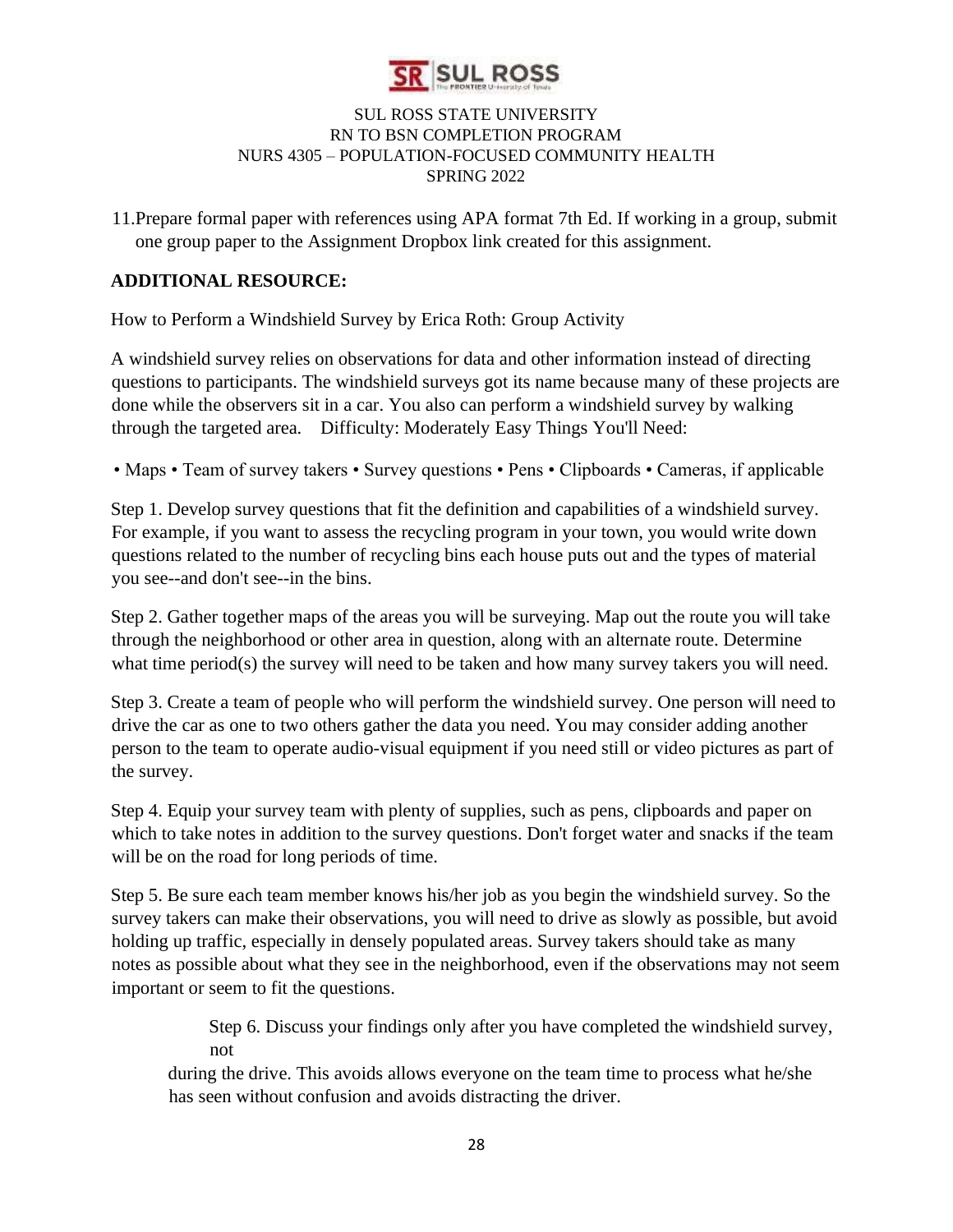

**Rubric for Community Assessment and Paper** 

| <b>TOPIC</b>                                                                                       | <b>Possible Points</b> | <b>Earned Points</b> |
|----------------------------------------------------------------------------------------------------|------------------------|----------------------|
| <b>I. OVERVIEW</b>                                                                                 |                        |                      |
| A. Description of the community<br>1.) History<br>2.) Type of community: Urban,<br>Suburban, Rural | 5 pts                  |                      |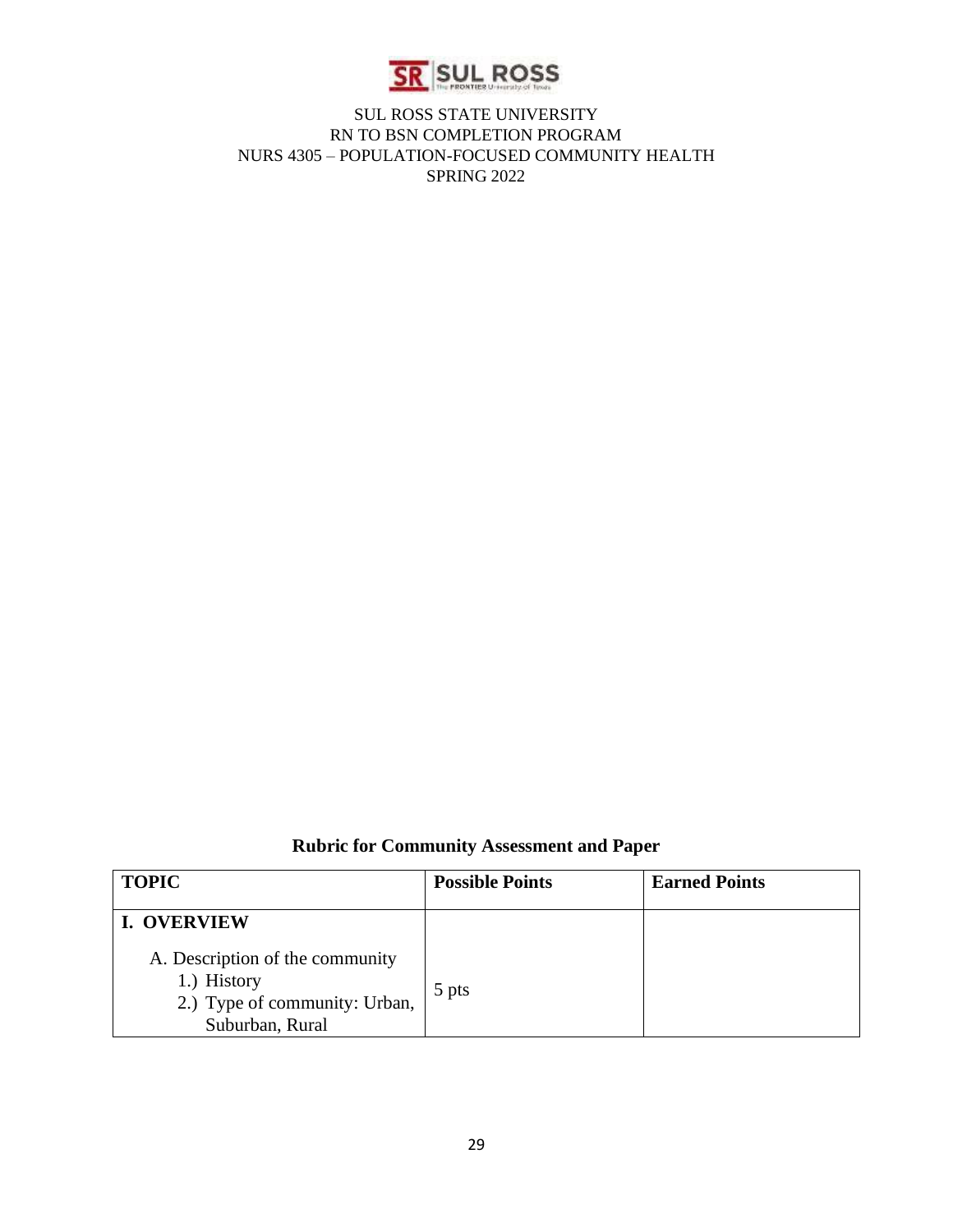

| <b>II. COMMUNITY as PLACE:</b>                                                                                                                                                                                                                                   | 5pts  |  |
|------------------------------------------------------------------------------------------------------------------------------------------------------------------------------------------------------------------------------------------------------------------|-------|--|
| A. Description, Identifying data<br>1.) Location<br>2.) Topography<br>3.) Climate<br>B. Boundaries, area in square miles                                                                                                                                         | 5 pts |  |
| C. Environment:<br>1.) Sanitation, water supply,<br>sewage, garbage, trash<br>2.) Pollutants: toxic substances,<br>animal reservoirs or vectors,<br>flora and fauna<br>3.) Air quality, color, odor,<br>particulates<br>4.) Food supply, sources,<br>preparation | 5 pts |  |
| D. Housing:                                                                                                                                                                                                                                                      | 10pts |  |
| Types of housing, public,<br>1.)                                                                                                                                                                                                                                 |       |  |
| private                                                                                                                                                                                                                                                          |       |  |
| condition of housing<br>2.)                                                                                                                                                                                                                                      |       |  |
| Percent owned, rented<br>3.)                                                                                                                                                                                                                                     |       |  |

| 4.) House for special |  |
|-----------------------|--|
| populations:          |  |
| a.) Near Homeless     |  |
| b.) Homeless          |  |
| c.) Frail Elders      |  |
|                       |  |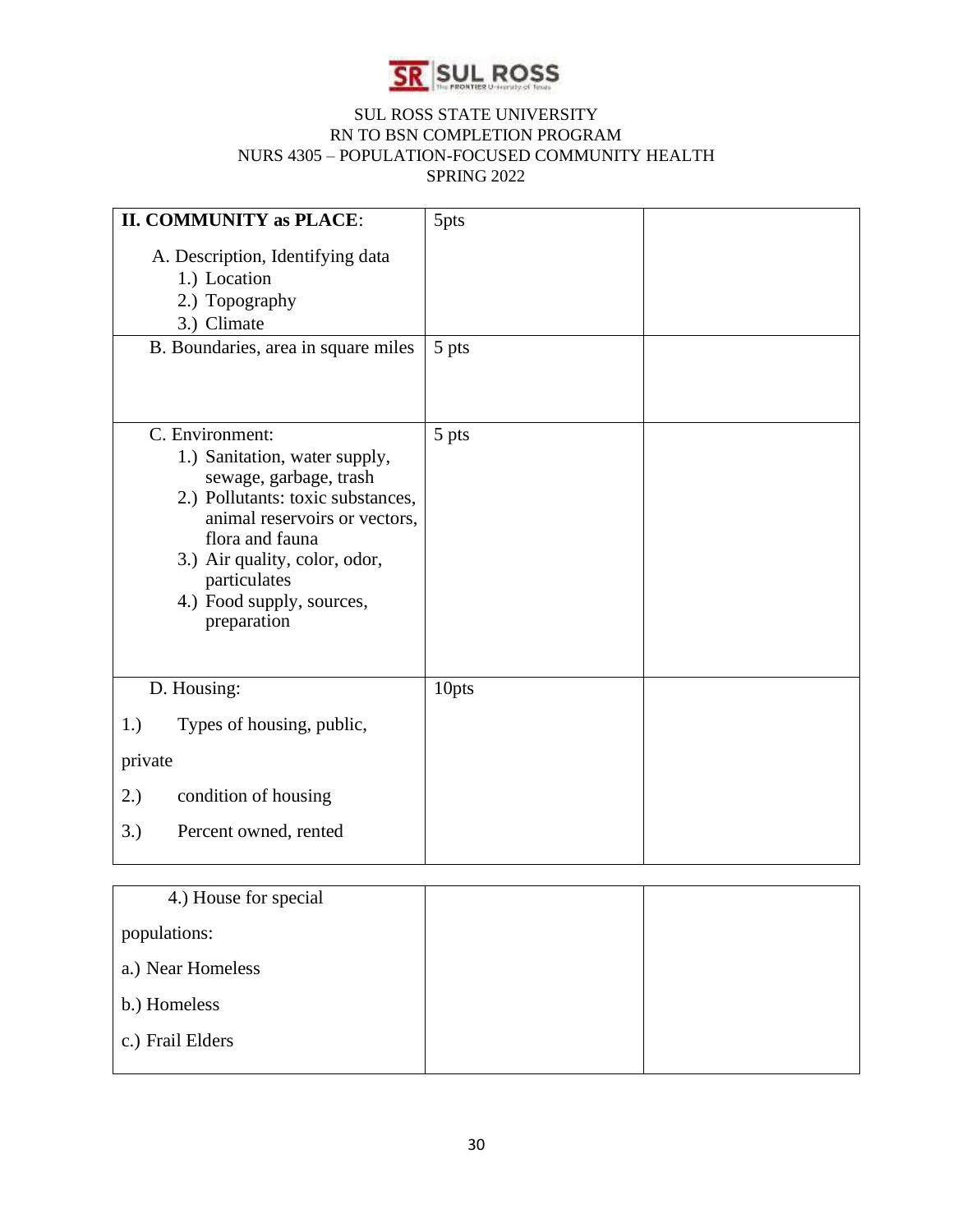

| E. Leading industries and              | 10 pts   |  |
|----------------------------------------|----------|--|
| occupations                            |          |  |
|                                        |          |  |
|                                        |          |  |
| <b>III. PEOPLE OF THE</b>              | $10$ pts |  |
| <b>COMMUNITY</b>                       |          |  |
|                                        |          |  |
| A. Population profile                  |          |  |
| Total population<br>1)                 |          |  |
| Population density<br>2)               |          |  |
| Population changes last 10 years<br>3) |          |  |
| Population per square mile<br>4)       |          |  |
| Mobility<br>5)                         |          |  |
| Types of families<br>6)                |          |  |
| B. Vital and demographic               |          |  |
| population characteristics             |          |  |
| Age distribution<br>1)                 |          |  |
| Sex distribution<br>2)                 |          |  |
| Race distribution<br>3)                |          |  |
| Ethnic group compositions and<br>4)    |          |  |
| distribution                           |          |  |
| Socioeconomic status<br>5)             |          |  |
| Family income<br>a.                    |          |  |
| Major occupations<br>b.                |          |  |
| Estimated level of<br>$C_{\star}$      |          |  |
| unemployment                           |          |  |
| Percent below the poverty level<br>d.  |          |  |
| Percent retired<br>e.                  |          |  |
| 6) Educational level                   |          |  |
| 7) Religious distribution              |          |  |
| 8) Marriage and divorce rates          |          |  |
| 9) Birth and death rates               |          |  |
| C. Leading causes of morbidity         |          |  |
| 1.) Incidence rates (specific          |          |  |
| diseases                               |          |  |
| 2.) Prevalence rates (specific         |          |  |
| diseases)                              |          |  |
| D. Mortality Characteristics           |          |  |
| 1.) Crude death rate                   |          |  |
| 2.) Age-specific death rate            |          |  |
| 3.) Infant mortality rate              |          |  |
| 4.) Maternal mortality rate            |          |  |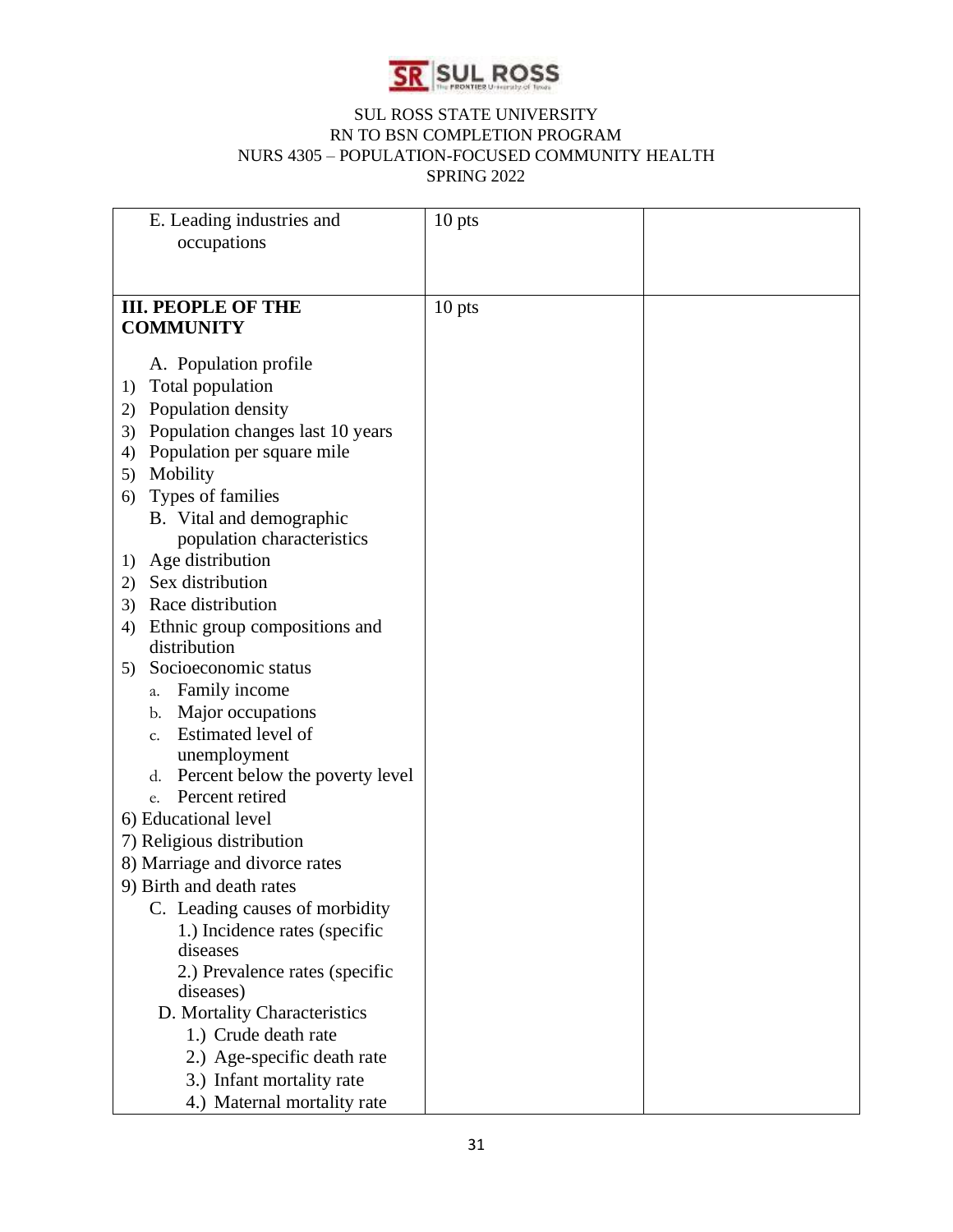

| 5.) Leading cause of death |  |
|----------------------------|--|
|                            |  |
|                            |  |
|                            |  |
|                            |  |
|                            |  |
|                            |  |
|                            |  |
|                            |  |
|                            |  |
|                            |  |
|                            |  |
|                            |  |
|                            |  |
|                            |  |
|                            |  |
|                            |  |
|                            |  |
|                            |  |
|                            |  |
|                            |  |
|                            |  |
|                            |  |
|                            |  |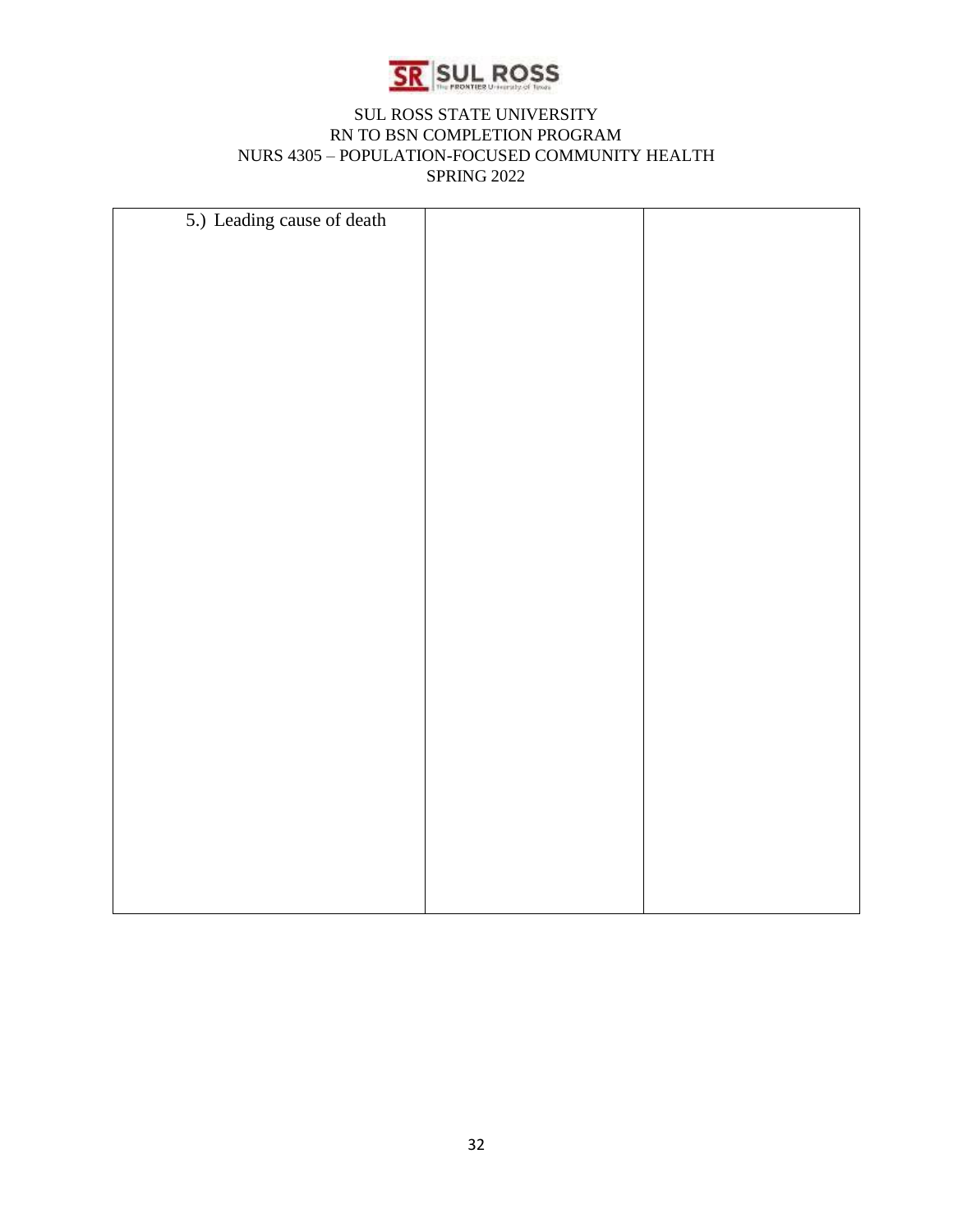

| <b>IV. COMMUNITY AS A SOCIAL</b>                                                                                                                                   | $10$ pts |  |
|--------------------------------------------------------------------------------------------------------------------------------------------------------------------|----------|--|
| <b>SYSTEM</b>                                                                                                                                                      |          |  |
| A. Government and leadership 1.)<br>Type of government (mayor,<br>city manager, board of<br>supervisors)<br>2.) City offices (location, hours<br>services, access) |          |  |
| <b>B.</b> Education                                                                                                                                                |          |  |
| 1.) Public education                                                                                                                                               |          |  |
| 2.) Private education                                                                                                                                              |          |  |
| 3.) Libraries                                                                                                                                                      |          |  |
| 4.) Services for special                                                                                                                                           |          |  |
| populations                                                                                                                                                        |          |  |
| a.) Pregnant teens                                                                                                                                                 |          |  |
| b.) Adults with special                                                                                                                                            |          |  |
| problems<br>c.) Children and adults                                                                                                                                |          |  |
| developmentally                                                                                                                                                    |          |  |
| disabled                                                                                                                                                           |          |  |
| d.) Children and adults blind                                                                                                                                      |          |  |
| or deaf                                                                                                                                                            |          |  |
| C. Transportation                                                                                                                                                  |          |  |
| 1.) Transport systems, bus,                                                                                                                                        |          |  |
| suburban train, private auto,<br>air, other                                                                                                                        |          |  |
| 2.) Transportation provisions for                                                                                                                                  |          |  |
| special populations a.)                                                                                                                                            |          |  |
| Elders                                                                                                                                                             |          |  |
| b.) homeless or near                                                                                                                                               |          |  |
| homeless                                                                                                                                                           |          |  |
| c.) adults with disabilities                                                                                                                                       |          |  |
| D. Communication resources                                                                                                                                         |          |  |
| 1.) Newspapers                                                                                                                                                     |          |  |
| 2.) Radio stations                                                                                                                                                 |          |  |
| 3.) Television                                                                                                                                                     |          |  |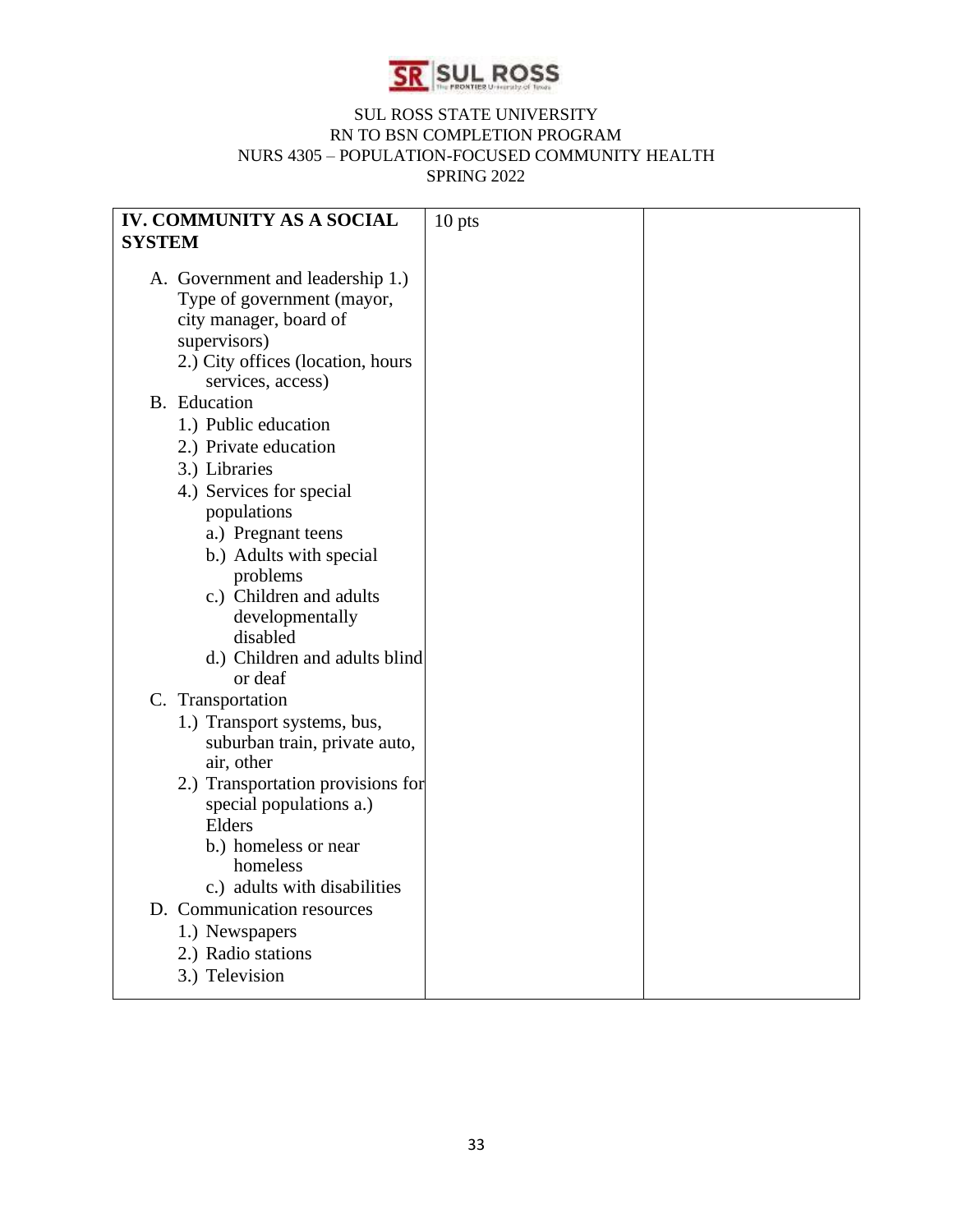

| Internet web sites<br>$\mathcal{A}_{\cdot}$ |          |  |
|---------------------------------------------|----------|--|
| 5. Other                                    |          |  |
| E. Religious resources                      |          |  |
| Churches and other                          |          |  |
| religious facilities                        |          |  |
| 2. Community programs and                   |          |  |
| services (health ministries,                |          |  |
| parish nursing)                             |          |  |
| F. Recreation resources                     | 5 pts    |  |
| 1.) Public and private facilities           |          |  |
| 2.) Programs for special                    |          |  |
| populations groups                          |          |  |
| a.) People with disabilities                |          |  |
| b.) Elders                                  |          |  |
| c.) Blind and deaf                          |          |  |
| d.) Other                                   |          |  |
| G. Community safety (protection)            | $10$ pts |  |
| 1.) Fire protection (describe)              |          |  |
| 2.) Police protection, including            |          |  |
| county detention facilities                 |          |  |
| (describe)                                  |          |  |
| 3.) Disaster preparation                    |          |  |
| H. Stores and shops                         | 5 pts    |  |
| 1.) Types and location                      |          |  |
| 2.) Access                                  |          |  |
|                                             |          |  |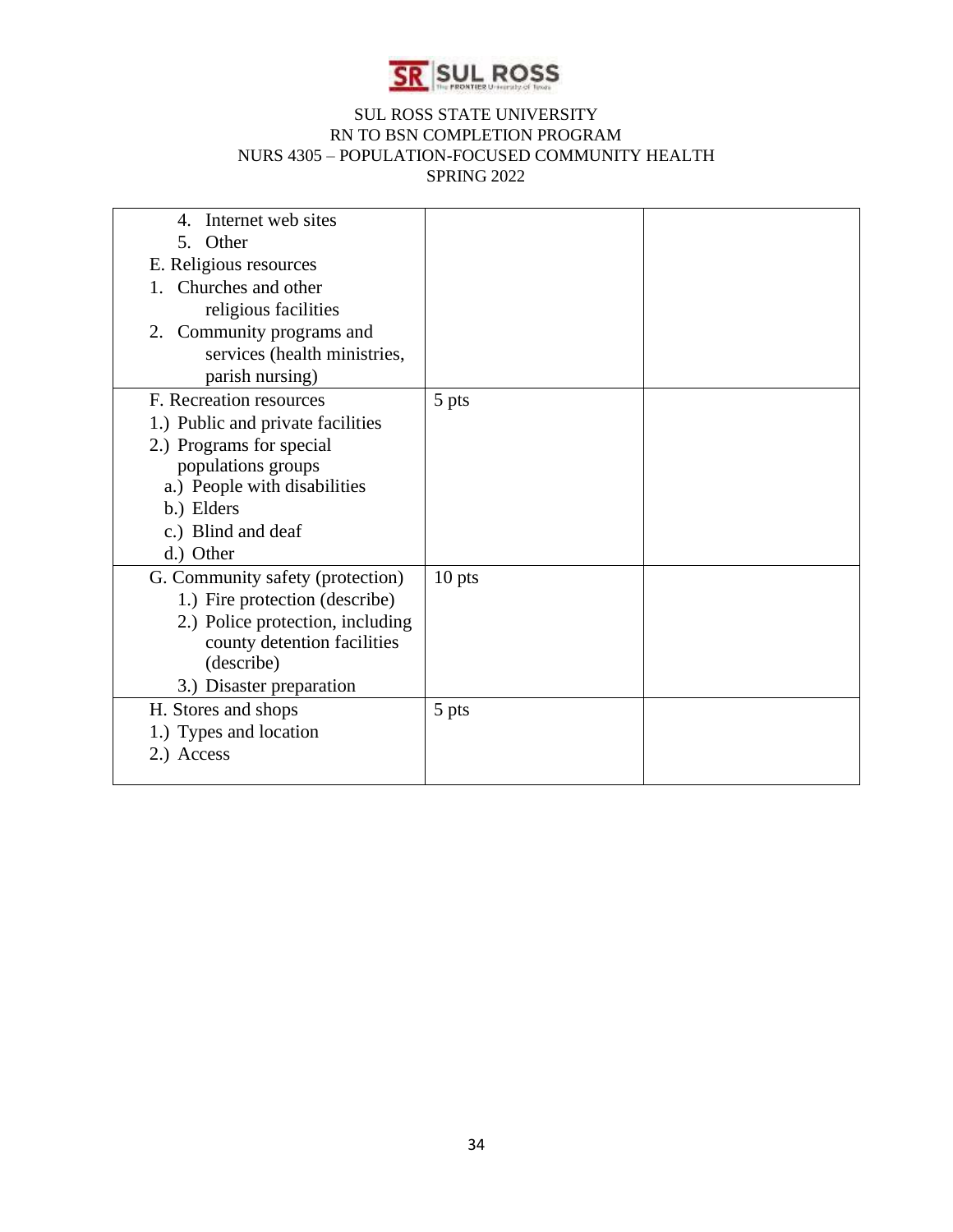

| I. List Community health facilities  | $15$ pts |  |
|--------------------------------------|----------|--|
| and resources (access, availability, |          |  |
| eligibility)                         |          |  |
|                                      |          |  |
| A. Health systems                    |          |  |
| 1.) Hospitals (type and services,    |          |  |
| acute care facilities                |          |  |
| 2.) Rehabilitation health care       |          |  |
| facilities: physical                 |          |  |
| conditions, alcoholism, and          |          |  |
| substance abuse                      |          |  |
| 3.) Home health services,            |          |  |
| hospice and home health              |          |  |
| agencies                             |          |  |
| 4.) Long-term care facilities        |          |  |
| 5.) Respite care for special         |          |  |
| populations                          |          |  |
| 6.) Ambulatory services              |          |  |
| a. Hospital ambulatory               |          |  |
| clinics                              |          |  |
| b. Public health service             |          |  |
| clinics                              |          |  |
| c. Nursing centers                   |          |  |
| d. Community mental health           |          |  |
| centers                              |          |  |
| 7.) Special health services for      |          |  |
| targeted populations                 |          |  |
| a. Pre-school                        |          |  |
| b. School age                        |          |  |
| c. Adults                            |          |  |
| 8.) Other                            |          |  |
| a.) School health services           |          |  |
| b.) Occupational health              |          |  |
| services                             |          |  |
| B. Public Health and Social services |          |  |
| 1.) Health Dept programs             |          |  |
| 2.) Social services                  |          |  |
| a.) Dept of social services          |          |  |
| county                               |          |  |
| b.) Official public and social       |          |  |
| programs LIST                        |          |  |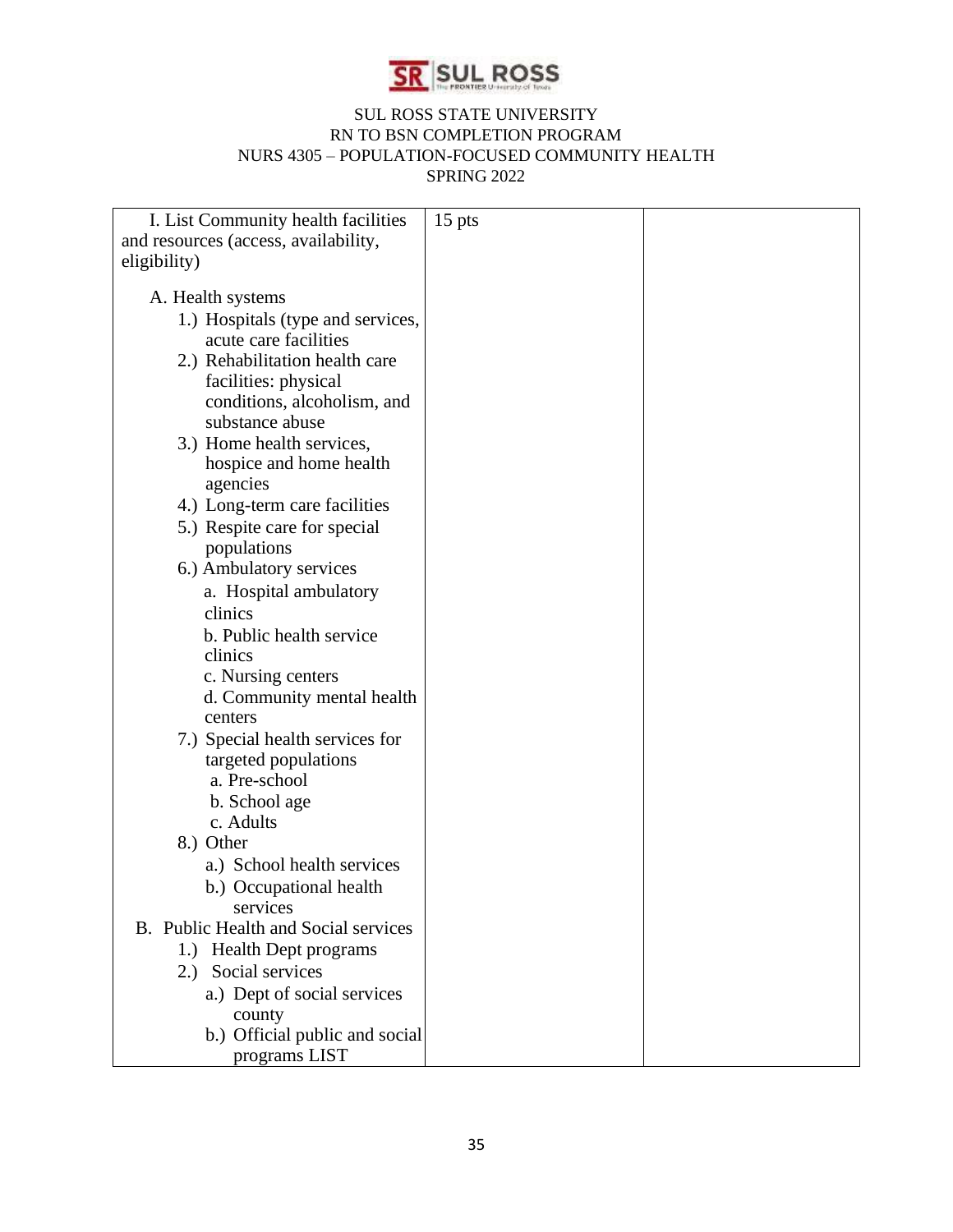

| c.) Social Security location,<br>availability, eligibility<br>C. Voluntary Health Organizations<br>1.) Cancer Society                                                     |  |
|---------------------------------------------------------------------------------------------------------------------------------------------------------------------------|--|
| 2.) Heart Association                                                                                                                                                     |  |
| 3.) Red Cross                                                                                                                                                             |  |
| 4.) Women's shelter                                                                                                                                                       |  |
| Suicide prevention<br>5.)                                                                                                                                                 |  |
| 6.) Rape crisis                                                                                                                                                           |  |
| 7.) Family Services                                                                                                                                                       |  |
| 8.) Catholic Charities                                                                                                                                                    |  |
| 9.) Alzheimer's Association                                                                                                                                               |  |
| 10.) Lung Association<br>11.) Diabetes Association                                                                                                                        |  |
| D. Health related Planning Groups                                                                                                                                         |  |
| 1) Area Agency on Aging<br>2) Senior Coordinating<br>Councils<br>3) High-risk infant<br>coordinating councils<br>4) Healthy Communities<br>Teen violence prevention<br>5) |  |
|                                                                                                                                                                           |  |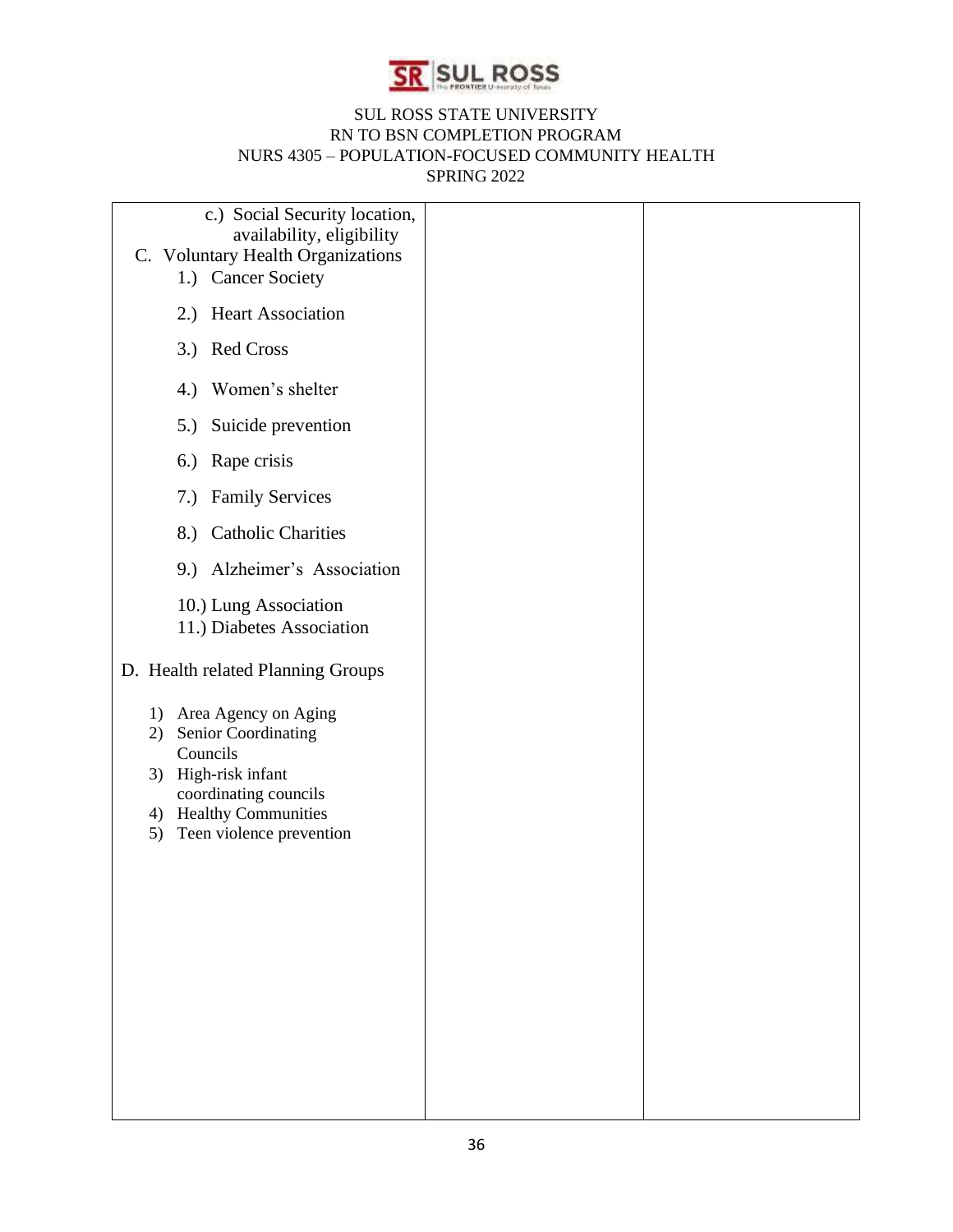

| <b>SUMMARY</b>                                                                                                                                              | 5 pts                      |                      |
|-------------------------------------------------------------------------------------------------------------------------------------------------------------|----------------------------|----------------------|
| What are the major assets of the<br>А.<br>community                                                                                                         |                            |                      |
| a.) place                                                                                                                                                   |                            |                      |
| b.) people                                                                                                                                                  |                            |                      |
| c.) resources                                                                                                                                               |                            |                      |
| d.) accessibility                                                                                                                                           |                            |                      |
| e.) acceptability                                                                                                                                           |                            |                      |
| f.) public and private                                                                                                                                      |                            |                      |
| What are the major health<br><b>B.</b><br>problems or needs?                                                                                                |                            |                      |
| 1.) the place                                                                                                                                               |                            |                      |
| 2.) the people                                                                                                                                              |                            |                      |
| 3.) the resources                                                                                                                                           |                            |                      |
| $\mathcal{C}$ .<br>Identify and propose the<br>contributions of nurses and other health<br>care providers, community leaders,<br>residents to the solutions |                            |                      |
| Which of the problems or needs<br>D.<br>have priority?                                                                                                      |                            |                      |
| <b>TOTALS</b>                                                                                                                                               | <b>POSSIBLE POINTS 100</b> | <b>EARNED POINTS</b> |

# **ACADEMIC HONESTY POLICY**: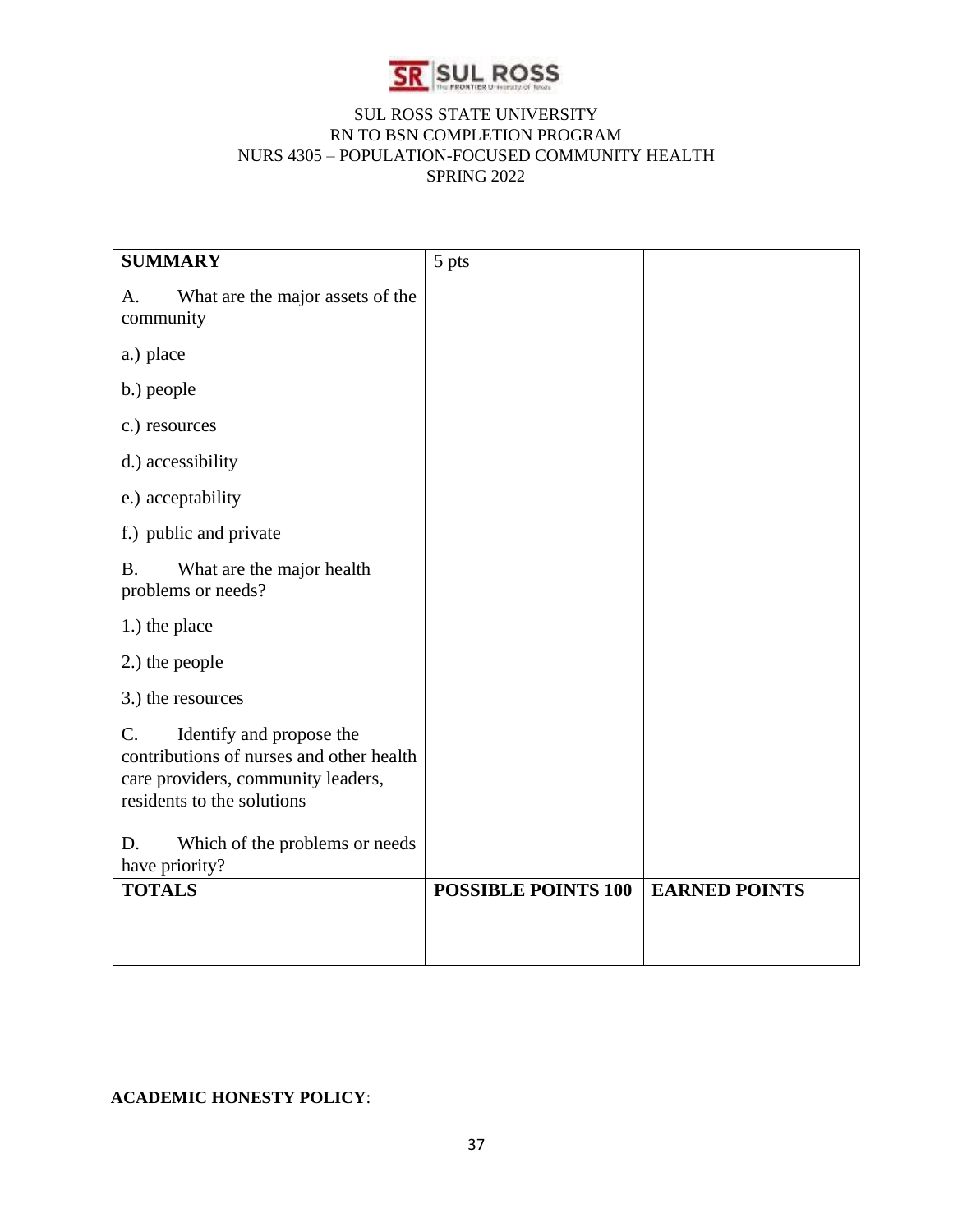

The University expects all students to engage in all academic pursuits in a manner that is beyond reproach and to maintain complete honesty and integrity in the academic experiences both in and out of the classroom. The University may initiate disciplinary proceedings against a student accused of any form of academic dishonesty, including but not limited to, cheating on an examination or other academic work, plagiarism, collusion, and the abuse of resource materials. Academic Dishonesty includes:

- 1. Copying from another student's test paper, laboratory report, other report, or computer files, data listings, and/or programs, or allowing another student to copy from same.
- 2. Using, during a test, materials not authorized by the person giving the test.
- 3. Collaborating, without authorization, with another person during an examination or in preparing academic work.
- 4. Knowingly, and without authorization, using, buying, selling, stealing, transporting, soliciting, copying, or possessing, in whole or in part, the contents of a non-administered test.
- 5. Substituting for another student; permitting any other person, or otherwise assisting any other person to substitute for oneself or for another student in the taking of an examination or test or the preparation of academic work to be submitted for academic credit.
- 6. Bribing another person to obtain a non-administered test or information about a nonadministered test.
- 7. Purchasing or otherwise acquiring and submitting as one's own work any research paper or other writing assignment prepared by an individual or firm. This section does not apply to the typing of a rough and/or final version of an assignment by a professional typist.
- 8. "Plagiarism" means the appropriation and the unacknowledged incorporation of another's work or idea in one's own written work offered for credit.
- 9. "Collusion" means the unauthorized collaboration with another person in preparing written work offered for credit.
- 10. "Abuse of resource materials" means the mutilation, destruction, concealment, theft or alteration of materials provided to assist students in the mastery of course materials.
- 11. "Academic work" means the preparation of an essay, dissertation, thesis, report, problem, assignment, or other project that the student submits as a course requirement or for a grade.

All academic dishonesty cases may be first considered and reviewed by the faculty member. If the faculty member believes that an academic penalty is necessary, he/she may assign a penalty, but must notify the student of his/her right to appeal to the Department Chair, the Associate Provost/Dean, and eventually to the Provost and Vice President for Academic and Student Affairs before imposition of the penalty. At each step in the process, the student shall be entitled to written notice of the offense and/or the administrative decision, an opportunity to respond, and an impartial disposition as to the merits of his/her case.

In the case of flagrant or repeated violations, the Vice President for Academic and Student Affairs may refer the matter to the Dean of Students for further disciplinary action. No disciplinary action shall become effective against the student until the student has received procedural due process except as provided under Interim Disciplinary Action.

# **AMERICAN WITH DISABILITIES ACT (ADA) STATEMENT:**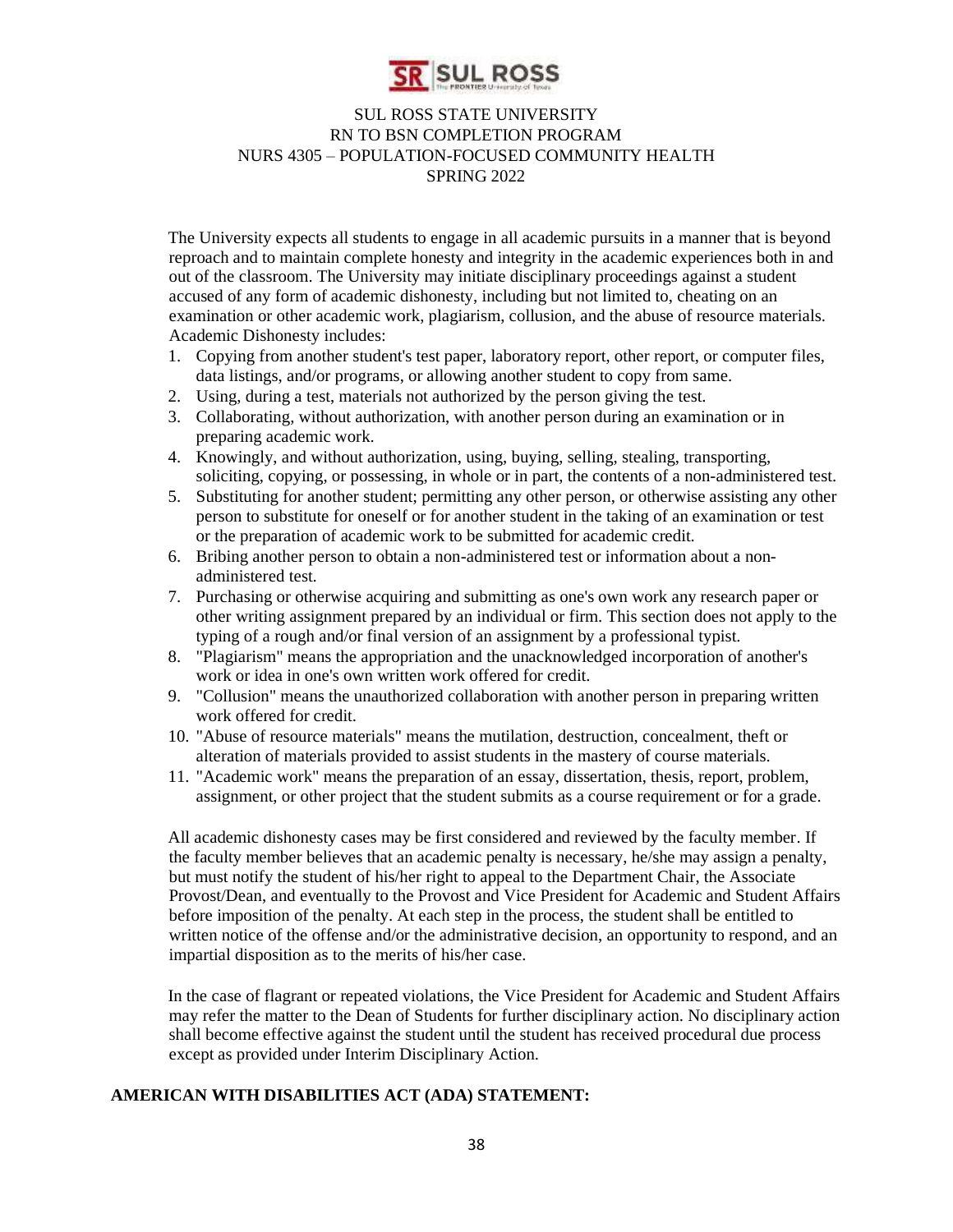

Sul Ross State University is committed to equal access in compliance with the Americans with Disabilities Act of 1973. It is the student's responsibility to initiate a request for accessibility services. Students seeking accessibility services must contact Kathy Biddick in Student Services, Room C-102, Uvalde campus. The mailing address is 2623 Garner Field Road, Rio Grande College-Sul Ross State University, Uvalde, Texas 78801. Telephone: 830-279-3003. Email: kbiddick@sulross.edu

#### **ONLINE COURSES**:

Web courses (offered online) are not self-paced and require considerable work in order to meet requirements. Students should be prepared to devote approximately 12 hours per week to accomplish the work required for a 3-hour class (i.e. student should devote approximately the same study time for an online course as would be spent in a regular class with outside work requirements—a measure generally calculated at 3 hours outside work for each hours in class.) Students MUST have a reliable high-speed internet connection available on a regular basis for course work and other assignments whenever University computer laboratories are not open. Computer labs are open Mon.-Thurs., 8 a.m.-10 p.m., and Fri. 8 a.m-5 p.m. University computer labs are not open on weekends and holidays, but computers are available at the Southwest Texas Junior College and Sul Ross State University Rio Grande College libraries. A student who fails to participate in assignments during any one work period may be subject to being withdrawn from class and given a grade of F. Students should regularly log in to their class.

#### **DISTANCE EDUCATION STATEMENT:**

Students enrolled in distance education courses have equal access to the university's academic support services, such as *Smart thinking*, library resources, such as online databases, and instructional technology support. For more information about accessing these resources, visit the SRSU website. Students should correspond using Sul Ross email accounts and submit online assignments through Blackboard, which requires secure login information to verify students' identities and to protect students' information. The procedures for filing a student complaint are included in the student handbook. Students enrolled in distance education courses at Sul Ross are expected to adhere to all policies pertaining to academic honesty and appropriate student conduct, as described in the student handbook. Students in web-based courses must maintain appropriate equipment and software, according to the needs and requirements of the course, as outlined on the SRSU website.

#### **GENERAL CAMPUS REGULATIONS AND CONDUCT**:

All students are expected to conduct themselves in a manner consistent with the University's functions as an educational institution. It is also expected that all students who enroll at Sul Ross State University agree to assume the responsibilities of citizenship in the university community. Association in such a university community is purely voluntary, and any student may resign from it at any time when he/she considers the obligation of membership disproportionate to the benefits. All students are subject to University authority, and those students whose conduct is not within the policies of the University rules and regulations are subject to dismissal. Students are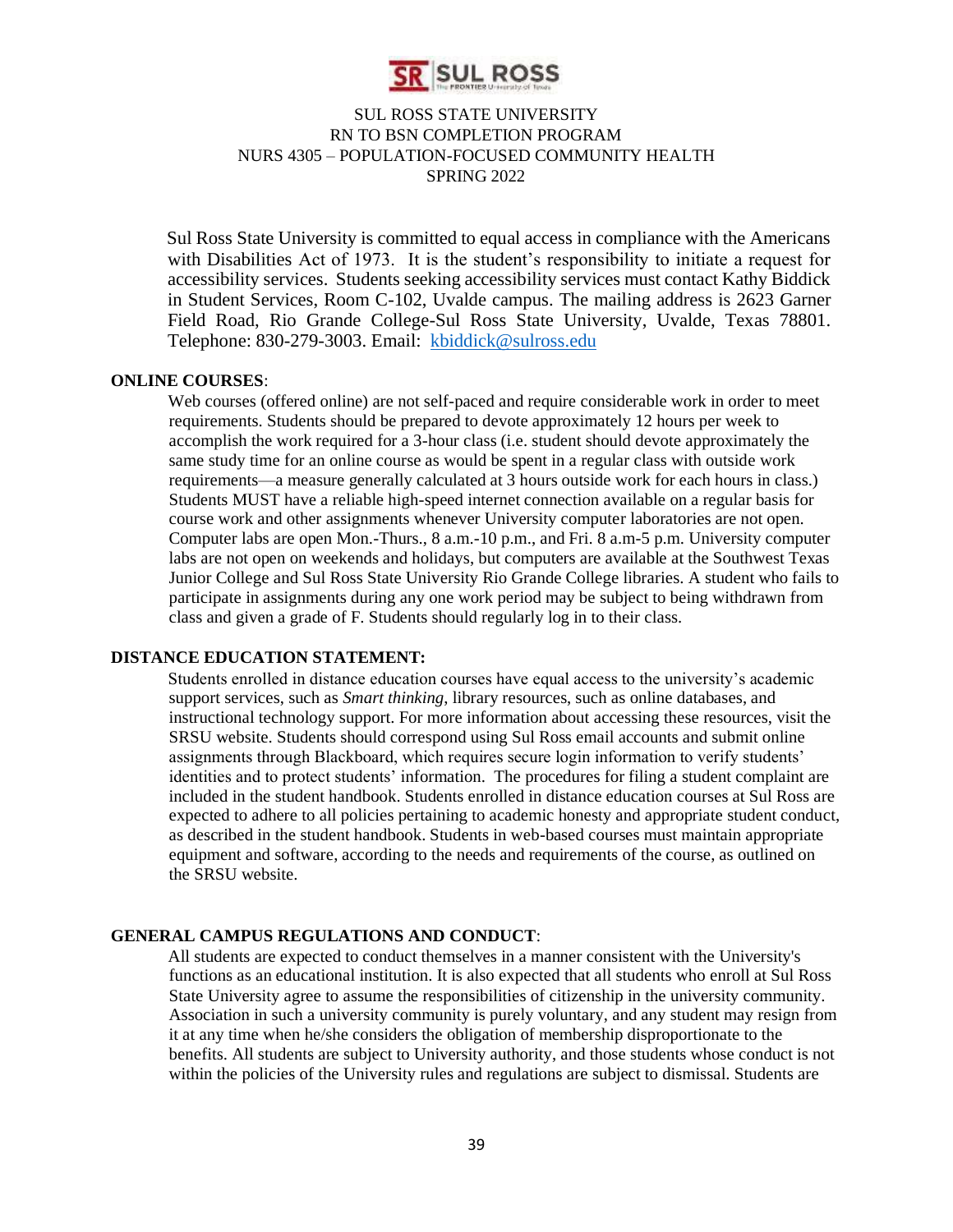

responsible for abiding by all published University rules and regulations. Failure to read publications will not excuse the student from the requirements and regulations described therein. The SRSU Student Handbook and other official University publications outline specific regulations and requirements.

COURSE CONTENT LINKAGE WITH STATE AND NATIONAL GUIDELINES:

CI A K3, C2

B K1C, 3, 4B, 5A, B, 6A, B, C, D, 7A, B, C, C3B, C, D, 4A, B, C, 5A, B, C, D, E C C3C CII A K1A, 3B, C2C, 3

<sup>1.</sup> Applicable DECs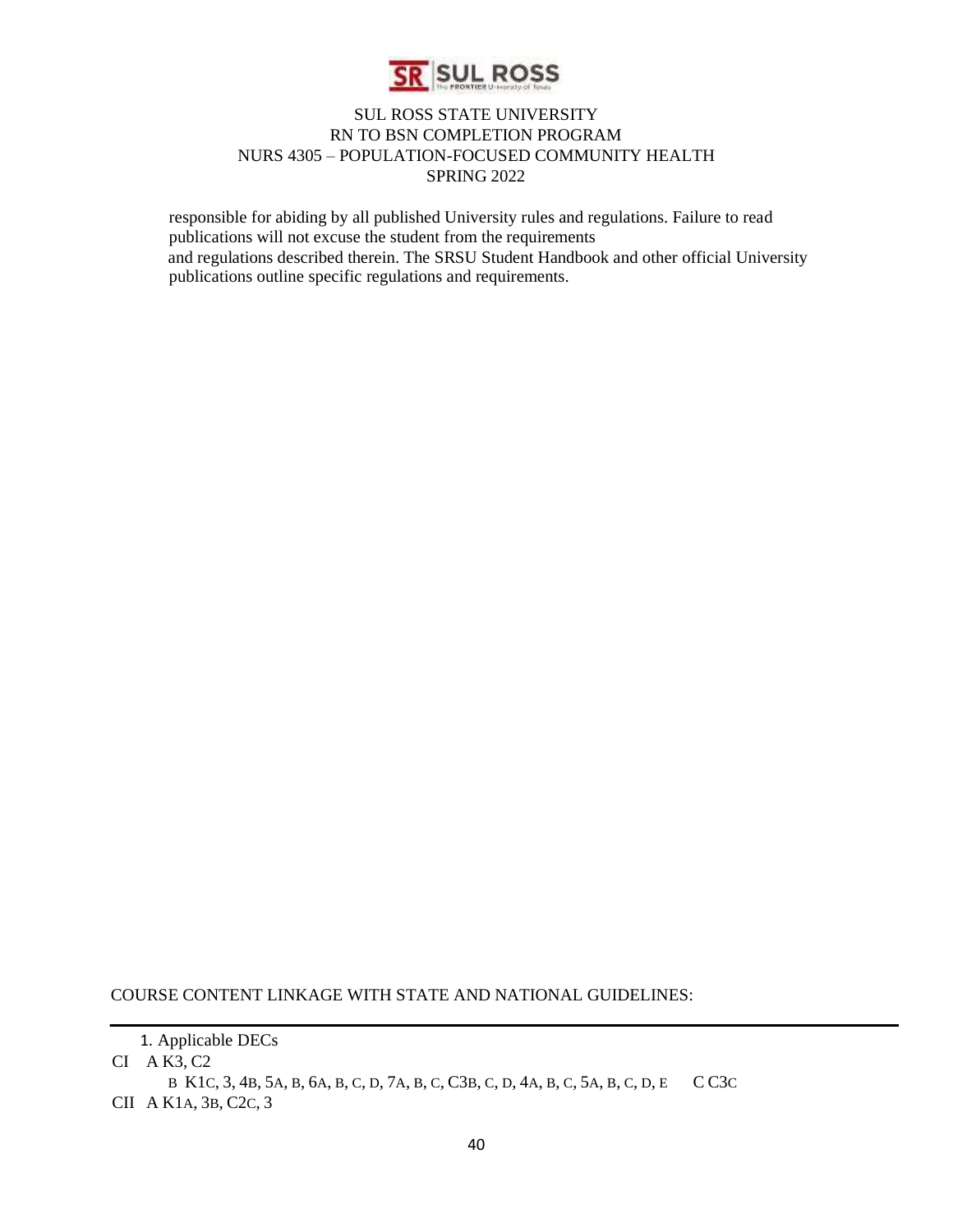

B K1C, 2, 3A, B, C, 4, 5, 6, 9, 12, C2, 3A, B, 6, 7, 8, 9B, 10 C K1A, 3B, 4A, B, 8, C1, 7, D K1A, D, C3B, C, 4 E K1B, C4A, B, 5, 6A, 11A, 12, 13, C1, 2A, B, C, 3B, 5B, 10B, 12B, 13A, 13B F K1, 2, C6A, B, 7 H C5B, 6A CIII A C3, 5A C K1A, B, C, D, 2, C1, 2A, B, 3A, B CIV A K1A, B, C, 3C, 4A, C2B, 3 B K1A, B, 2A, B, C, 3A, B, C, 4, C1A, B, 2A, B, 3A, B, C, 4A C K5, 6A, B, 7, 8, C1B, C, 2A, 3A, B, C, 4A, B, C, D K1, 3B, 4, C2A, B E K1A, C, G<sub>K1</sub>

#### **Applicable Baccalaureate Essentials**

Essential 1 – Liberal Education Understand the human experience Apply knowledge of social & cultural factors Engage in ethical reasoning: promoting advocacy, collaboration & social justice Principles related to working with peoples from diverse cultures Concepts related to globalization & migration of populations Practice from a holistic, caring framework Practice from an evidence base Promote safe, quality patient care Practice in a variety of healthcare settings Care for patients across the lifespan Essential  $2 -$ Basic Organizational & Systems Leadership for Quality Care Apply concepts of quality & safety Employ principles of quality improvement, healthcare policy  $\&$  cost effectiveness... improve healthcare delivery Community organizing models Communication, healthcare systems Essential 3 – Scholarship for Evidence-Based Practice Understand the process for developing, validating  $\&$  endorsing quality standards  $\&$  safety measures Principles & models of evidence-based practice Nurse-sensitive quality indicators

Essential 4 – Information Management & Application of Patient Care Technology Employ a range of technologies to facilitate patient care (e.g. patient education, patient safety, etc.) Use databases to retrieve pertinent literature Use information technologies in clinical decision making Demonstrate knowledge of regulations that impact ethical  $\&$  safe use of technologies Use of technology  $\&$  information systems for clinical decisionmaking Online literature searches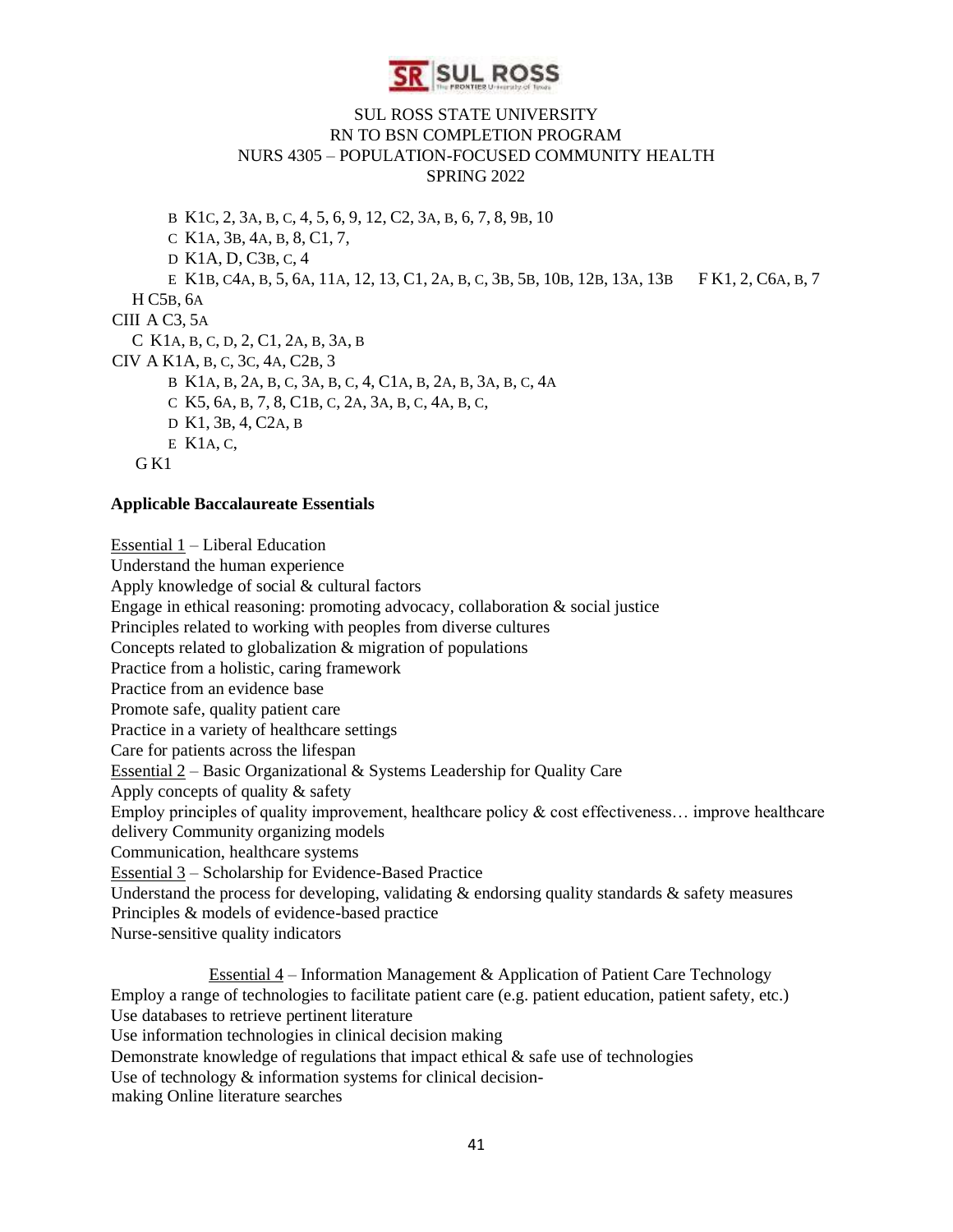

Essential 5 – Healthcare Policy, Finance & Regulatory Environments Demonstrate basic knowledge of healthcare policy, finance & regulatory environments (local, state, national, and global) Explore impact of socio-cultural, economic, legal  $\&$  political factors influencing healthcare delivery  $\&$ practice Essential 6 – Inter-Professional Communication & Collaboration for Improving Patient Health Outcomes Advocate for high quality & safe patient care Inter-professional & intra-professional communication, collaboration & socialization Essential 7 – Clinical Prevention & Population Health Assess protective & predictive factors which influence the health of individuals, families, Assess health/illness beliefs, values, attitudes & practices of … groups, communities, populations Collaborate to provide spiritually  $\&$  culturally appropriate health promotion plus disease  $\&$  injury prevention & interventions Public health principles Fundamentals of epidemiology & biostatistics Public health core functions Systems theory Health behavior change theories Genetics & genomics **Nutrition** Global health Complementary & alternative therapies Essential 8 – Professionalism & Professional Values Demonstrate professional standards of moral, ethical & legal conduct Recognize the impact of attitudes, values  $\&$  expectations on vulnerable population care Professional codes of conduct & professional standards Ethical & legal frameworks Cultural humility & spiritual awareness Professional identity formation Professional image Essential 9 – Baccalaureate Generalist Nursing Practice Practice occurs across the lifespan  $\&$  in the continuum of healthcare environments The baccalaureate graduate demonstrates clinical reasoning within the context of patient-centered care to form the basis for nursing practice that reflects ethical values. Implement holistic evidence-based patientcentered care Facilitate patient-centered transitions of care Principles of basic nursing care Management of acute & chronic physical & psychosocial conditions Emergency preparedness & disaster response

#### **Applicable QSEN Knowledge, Skills, and Attitudes** Patient-

centered care:

1. Knowledge

Integrate understanding of multiple dimensions of patient centered care: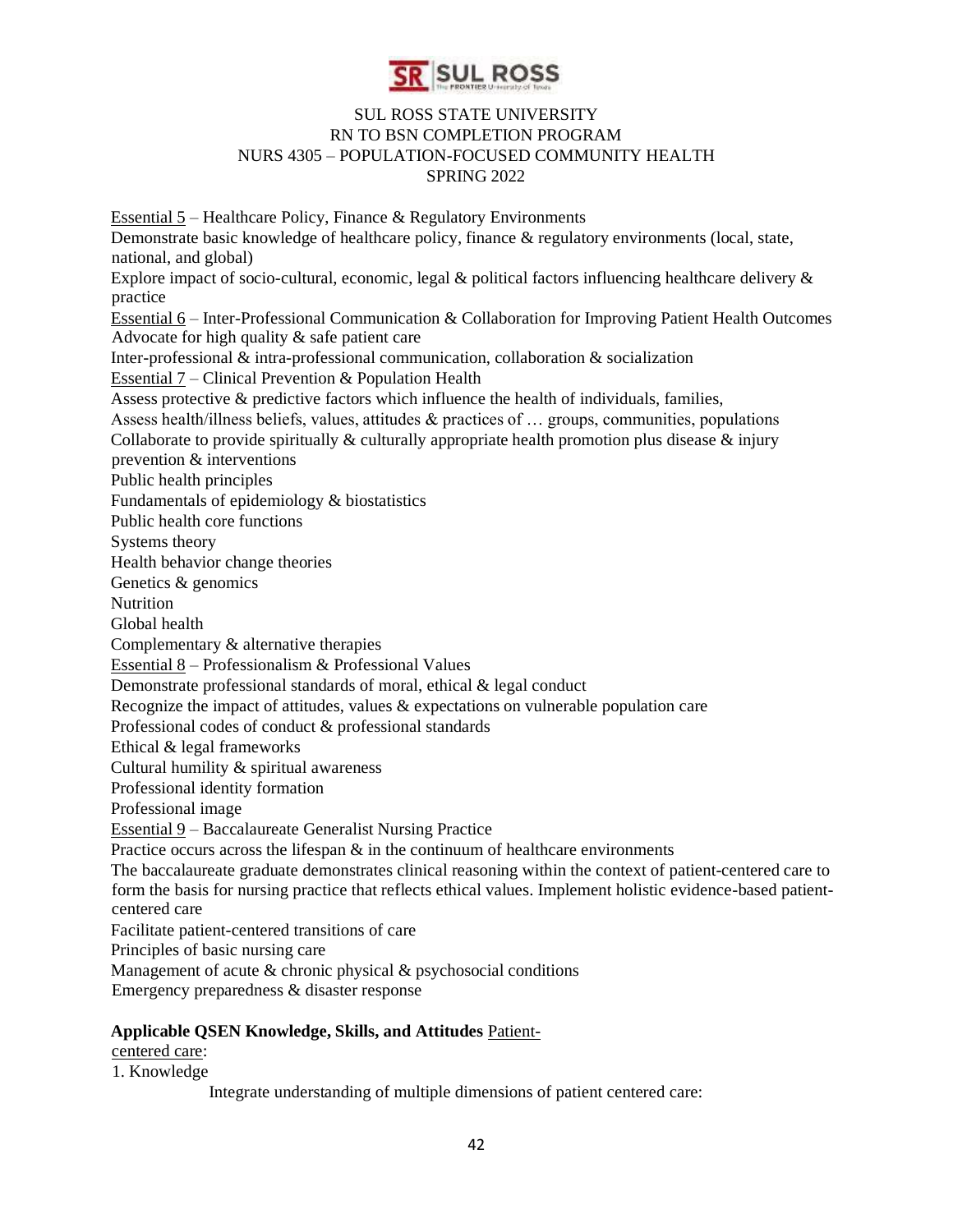

- patient/family/community preferences, values
- coordination and integration of care
- information, communication, and education
- physical comfort and emotional support
- involvement of family and friends
- transition and continuity

#### 2. Skills

Elicit patient values, preferences and expressed needs as part of clinical interview, implementation of care plan and evaluation of care

Communicate patient values, preferences and expressed needs to other members of health care team Provide patient-centered care with sensitivity and respect for the diversity of

human experience 3. Attitudes

Value seeing health care situations "through patients' eyes"

Respect and encourage individual expression of patient values, preferences and expressed needs Value the patient's expertise with own health and symptoms

Seek learning opportunities with patients who represent all aspects of human diversity

Recognize personally held attitudes about working with patients from different ethnic, cultural and social backgrounds

Willingly support patient-centered care for individuals and groups whose values differ from own 1. Knowledge

Examine how the safety, quality and cost effectiveness of health care can be improved through the active involvement of patients and families

Examine common barriers to active involvement of patients in their own health care

processes Describe strategies to empower patients or families in all aspects of the

health care process 2. Skills

Remove barriers to presence of families and other designated surrogates based on patient preferences Assess level of patient's decisional conflict and provide access to resources

Engage patients or designated surrogates in active partnerships that promote health, safety and well-being, and self-care management

3. Attitudes

Value active partnership with patients or designated surrogates in planning, implementation, and evaluation of care

Respect patient preferences for degree of active engagement in care process

1. Knowledge

Discuss principles of effective communication

Describe basic principles of consensus building and conflict resolution

Examine nursing roles in assuring coordination, integration, and continuity of care 2.. Skills

Assess own level of communication skill in encounters with patients and families

Participate in building consensus or resolving conflict in the context of patient care

Communicate care provided and needed at each transition in care

3. Attitudes

Value continuous improvement of own communication and conflict resolution skills Teamwork and collaboration

1. Knowledge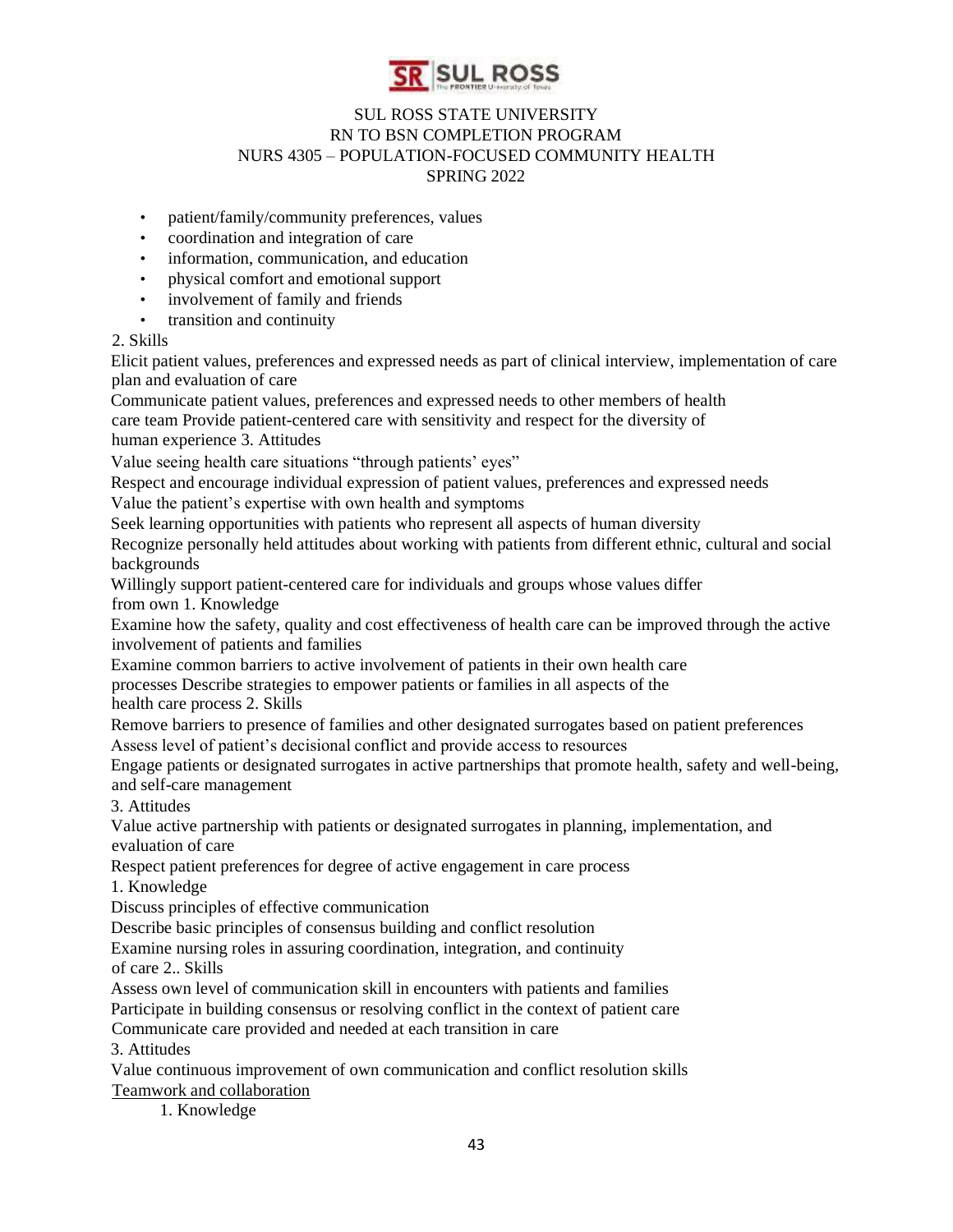

Describe scopes of practice and roles of health care team members Describe strategies for identifying and managing overlaps in team member roles and accountabilities Recognize contributions of other individuals and groups in helping patient/family achieve health goals 2. Skills Function competently within own scope of practice as a member of the health care team Assume role of team member or leader based on the situation Initiate requests for help when appropriate to situation Clarify roles and accountabilities under conditions of potential overlap in team member functioning Integrate the contributions of others who play a role in helping patient/family achieve health goals 3. Attitudes Value the perspectives and expertise of all health team members Respect the centrality of the patient/family as core members of any health care team Respect the unique attributes that members bring to a team, including variations in professional orientations and accountabilities Evidence-based practice 1. Knowledge Explain the role of evidence in determining best clinical practice Describe how the strength and relevance of available evidence influences the choice of interventions in provision of patient-centered care 2. Skills Participate in structuring the work environment to facilitate integration of new evidence into standards of practice Question rationale for routine approaches to care that result in less-than-desired outcomes or adverse events 3. Attitudes Value the need for continuous improvement in clinical practice based on new knowledge Quality improvement 1. Knowledge Describe strategies for learning about the outcomes of care in the setting in which one is engaged in clinical practice 2. Skills Seek information about outcomes of care for populations served in care setting Seek information about quality improvement projects in the care setting 3. Attitudes Appreciate that continuous quality improvement is an essential part of the daily work of all health professionals Safety 1. Knowledge Discuss potential and actual impact of national patient safety resources, initiatives and regulations 2. Skills Use national patient safety resources for own professional development and to focus attention on safety in care settings 3. Attitudes Value relationship between national safety campaigns and implementation in local practices and practice settings Informatics 1. Knowledge Identify essential information that must be available in a common database to support patient care Contrast benefits and limitations of different communication technologies and their impact on safety and quality 2. Skills Employ communication technologies to coordinate care for patients